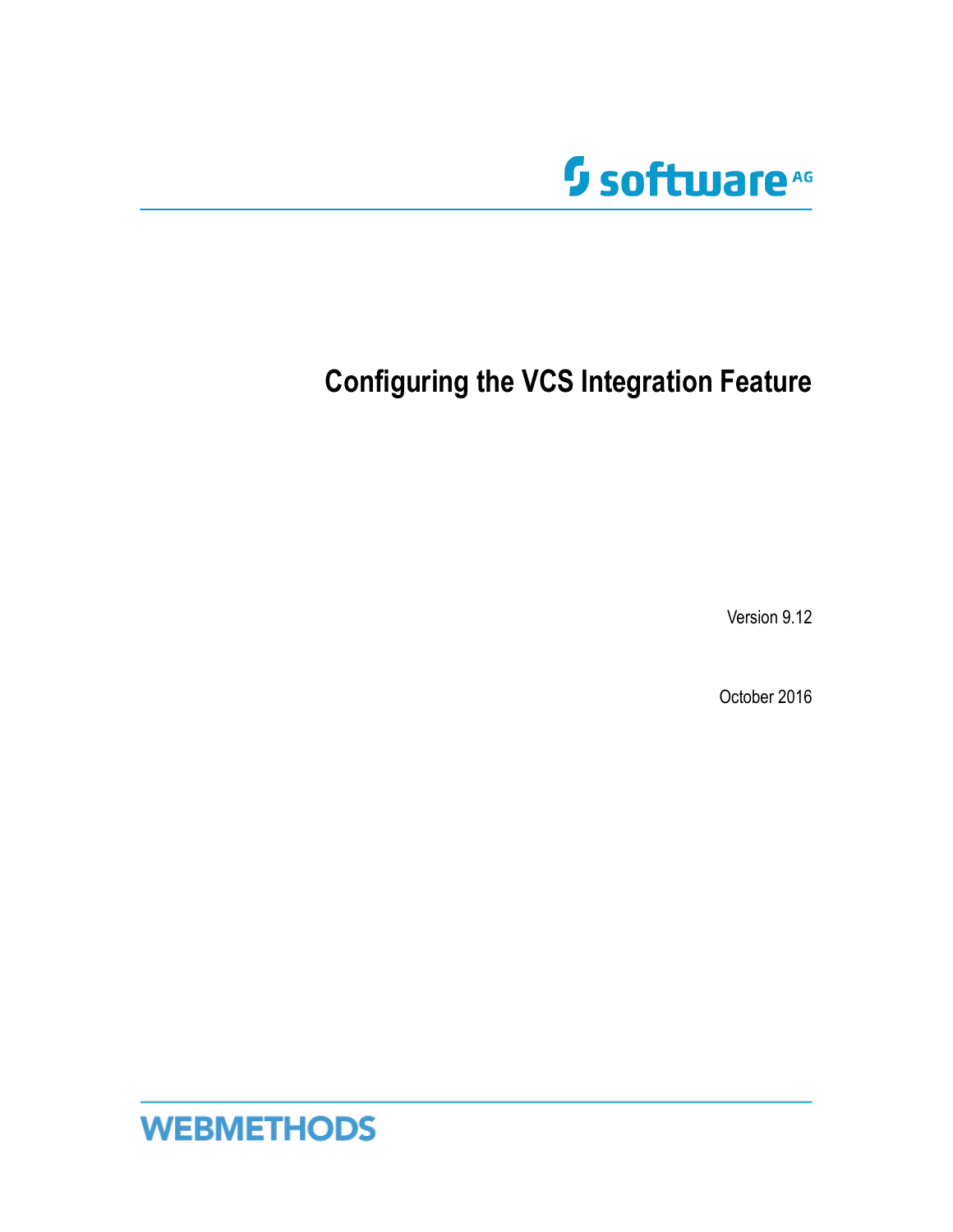This document applies to webMethods Integration Server and Software AG Designer Version 9.12 and to all subsequent releases.

Specifications contained herein are subject to change and these changes will be reported in subsequent release notes or new editions.

Copyright © 2007-2016 Software AG, Darmstadt, Germany and/or Software AG USA Inc., Reston, VA, USA, and/or its subsidiaries and/or its affiliates and/or their licensors.

The name Software AG and all Software AG product names are either trademarks or registered trademarks of Software AG and/or Software AG USA Inc. and/or its subsidiaries and/or its affiliates and/or their licensors. Other company and product names mentioned herein may be trademarks of their respective owners.

Detailed information on trademarks and patents owned by Software AG and/or its subsidiaries is located at http://softwareag.com/licenses.

Use of this software is subject to adherence to Software AG's licensing conditions and terms. These terms are part of the product documentation, located at http://softwareag.com/licenses and/or in the root installation directory of the licensed product(s).

This software may include portions of third-party products. For third-party copyright notices, license terms, additional rights or restrictions, please refer to "License Texts, Copyright Notices and Disclaimers of Third Party Products". For certain specific third-party license restrictions, please refer to section E of the Legal Notices available under "License Terms and Conditions for Use of Software AG Products / Copyright and Trademark Notices of Software AG Products". These documents are part of the product documentation, located at http://softwareag.com/licenses and/or in the root installation directory of the licensed product(s).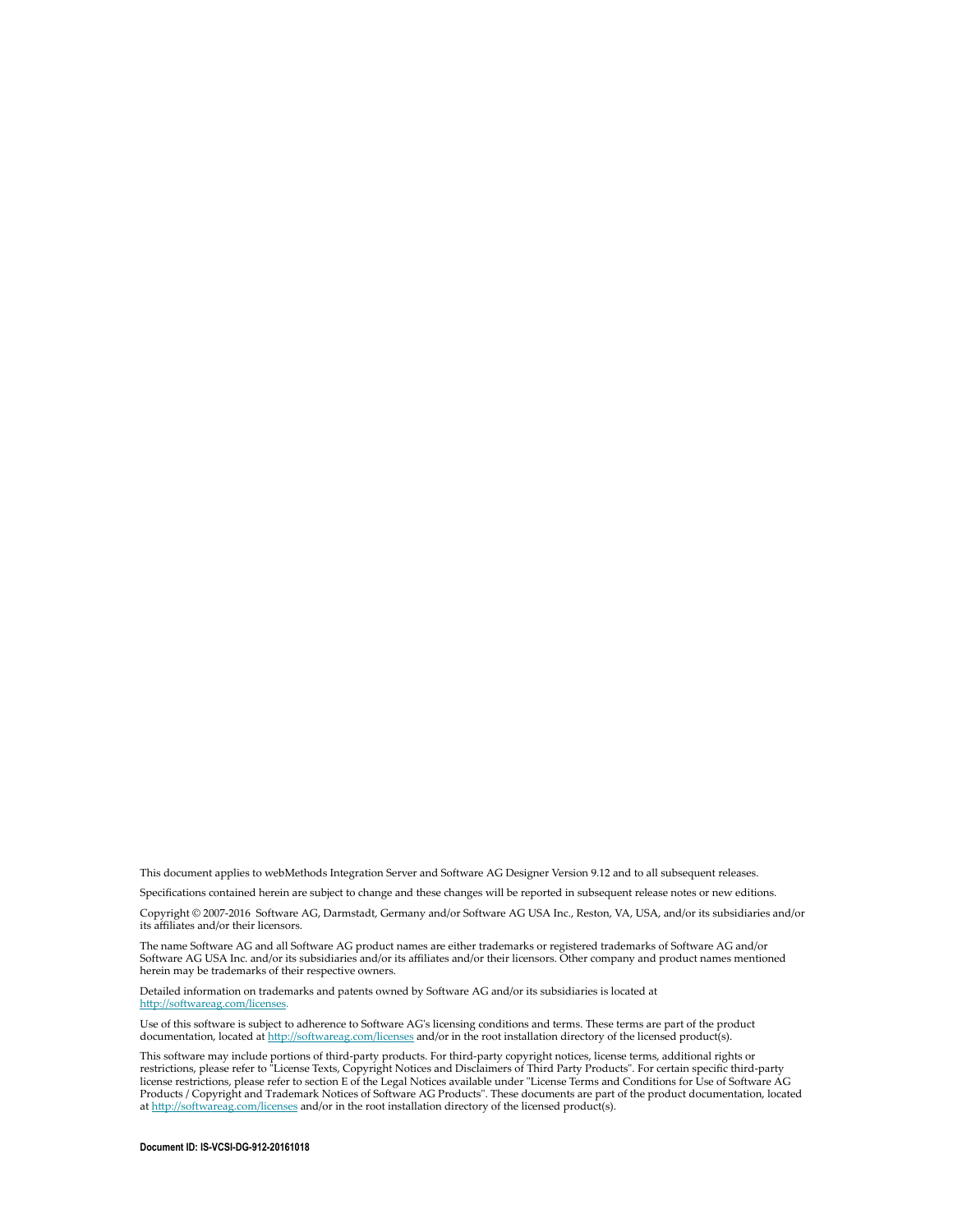# **Table of Contents**

| How Does the VCS Integration Feature Differ from Local Service Development? 13 |     |
|--------------------------------------------------------------------------------|-----|
|                                                                                |     |
|                                                                                |     |
|                                                                                |     |
|                                                                                |     |
|                                                                                |     |
|                                                                                |     |
|                                                                                |     |
|                                                                                |     |
| Package Contents and Interaction with the VCS Integration Feature20            |     |
|                                                                                |     |
|                                                                                |     |
|                                                                                |     |
|                                                                                |     |
|                                                                                |     |
|                                                                                |     |
|                                                                                |     |
|                                                                                |     |
|                                                                                |     |
|                                                                                |     |
|                                                                                |     |
|                                                                                |     |
|                                                                                |     |
| System Requirements                                                            | .27 |
|                                                                                |     |
|                                                                                |     |
|                                                                                |     |
|                                                                                |     |
|                                                                                |     |
|                                                                                |     |
|                                                                                |     |
|                                                                                |     |
|                                                                                |     |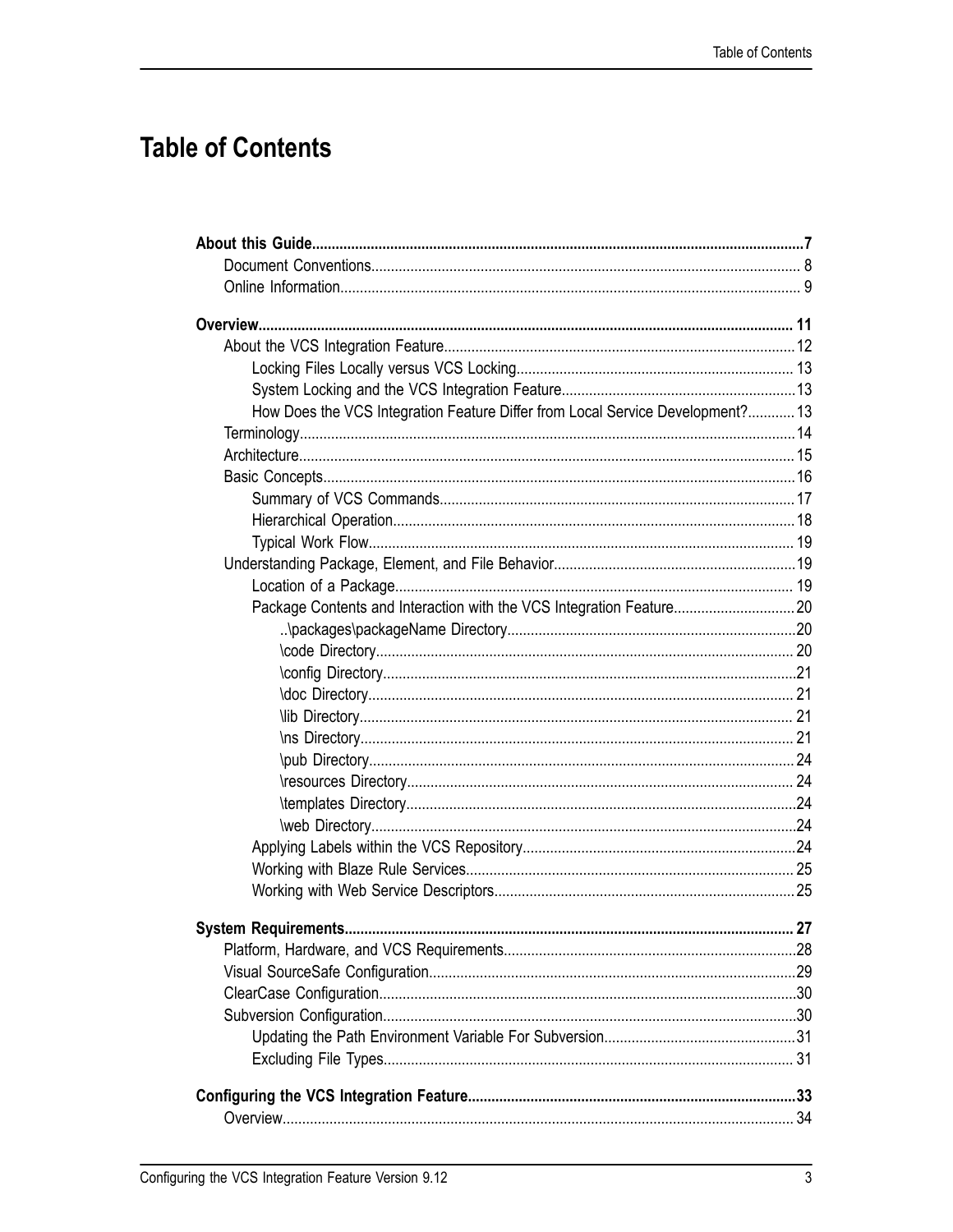| Configuring Integration Server to Connect to a Subversion Repository through a Non- |  |
|-------------------------------------------------------------------------------------|--|
|                                                                                     |  |
|                                                                                     |  |
|                                                                                     |  |
|                                                                                     |  |
|                                                                                     |  |
|                                                                                     |  |
|                                                                                     |  |
|                                                                                     |  |
|                                                                                     |  |
|                                                                                     |  |
|                                                                                     |  |
|                                                                                     |  |
|                                                                                     |  |
|                                                                                     |  |
|                                                                                     |  |
|                                                                                     |  |
|                                                                                     |  |
|                                                                                     |  |
|                                                                                     |  |
|                                                                                     |  |
|                                                                                     |  |
|                                                                                     |  |
|                                                                                     |  |
| Behavior of the manifest.v3 File When Creating a New Package 52                     |  |
|                                                                                     |  |
|                                                                                     |  |
|                                                                                     |  |
|                                                                                     |  |
|                                                                                     |  |
|                                                                                     |  |
|                                                                                     |  |
|                                                                                     |  |
|                                                                                     |  |
|                                                                                     |  |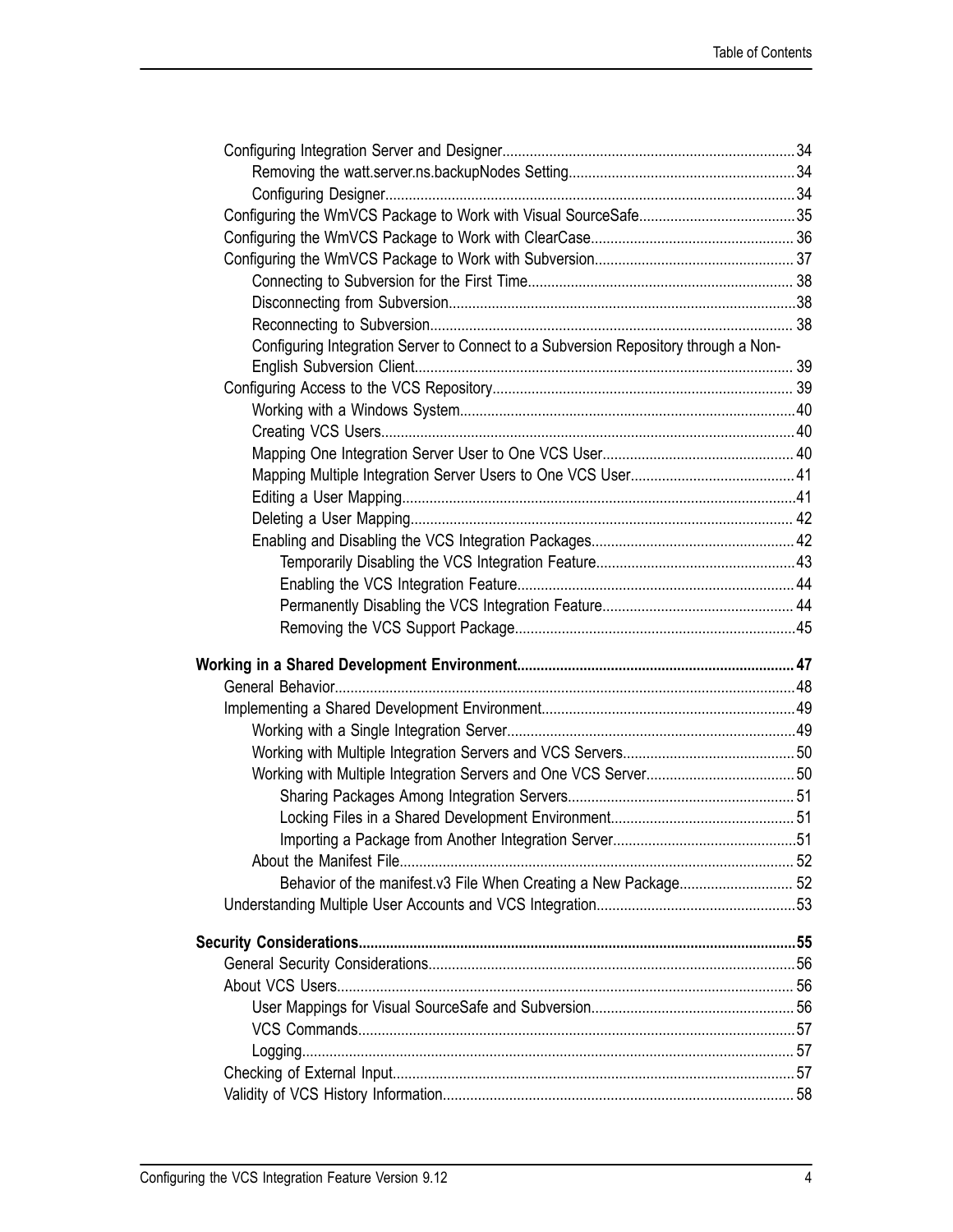| Designer Loses Connection with Integration Server During Large Transactions 63   |  |
|----------------------------------------------------------------------------------|--|
|                                                                                  |  |
| A Check-In Comment Is Not Recorded in the Revision History (Visual SourceSafe)64 |  |
| VCS Transactions Result in Unexpected Behavior (Visual SourceSafe) 65            |  |
|                                                                                  |  |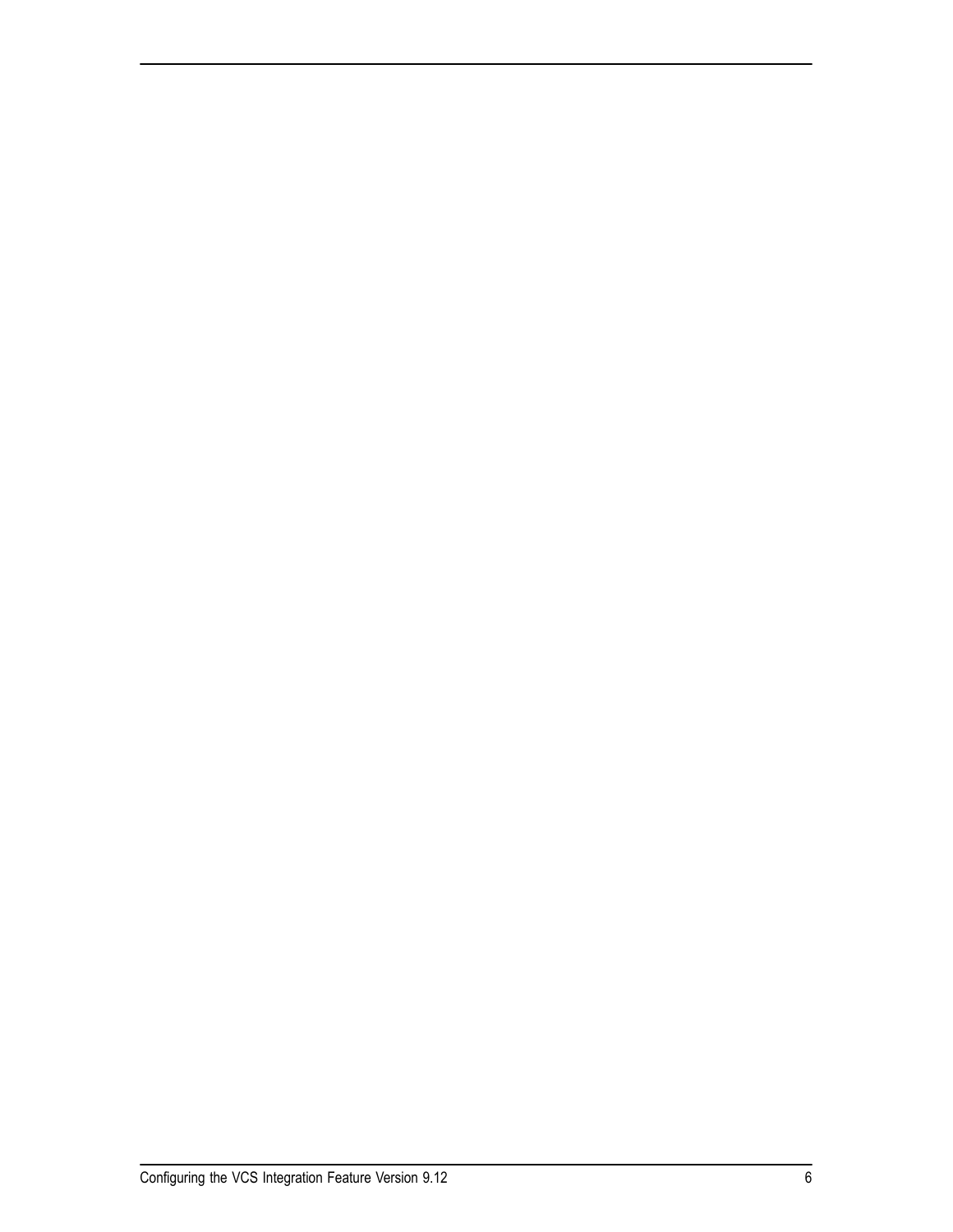# <span id="page-6-0"></span>**About this Guide**

This guide contains information for using the VCS Integration feature provided with webMethods Integration Server. This includes information for administrators who want to integrate with a version control system (VCS) and information for developers who want to create business integration elements using files that are maintained in an external version control system.

**Important:** The WmVCS package, which provides the functionality for using the VCS Integration Feature, is deprecated as of Integration Server version 9.9. Software AG recommends that you use the local service development feature (Local Version Control Integration) to check package elements and their supporting files into and out of a version control system (VCS) directly from Designer.

This guide contains the following:

- An introduction to the VCS Integration feature provided with webMethods n. Integration Server.
- Requirements for Integration Server to work with your VCS.
- Steps to configure the VCS Integration feature with Software AG Designer, Visual m. SourceSafe, ClearCase, and Subversion. As well as, steps to configure access to a VCS repository.
- Information about enabling and disabling the VCS package. П
- Detailed information about implementing and working in a shared development n. environment.
- Security considerations. m.
- Troubleshooting tips. n.

This guide serves as a companion guide to the VCS Integration feature documentation provided in the Software AG Designer*webMethods Service Development Help*, which contains conceptual and procedural information about:

- Using the local service development feature with a VCS. п
- Checking elements in and out of a VCS. m.
- VCS Integration feature support. m.
- Locking files locally, system locking, and locking elements. F.
- Adding, modifying, and deleting packages and elements in the VCS.
- Working with rules, adapter connections, and Java services.m.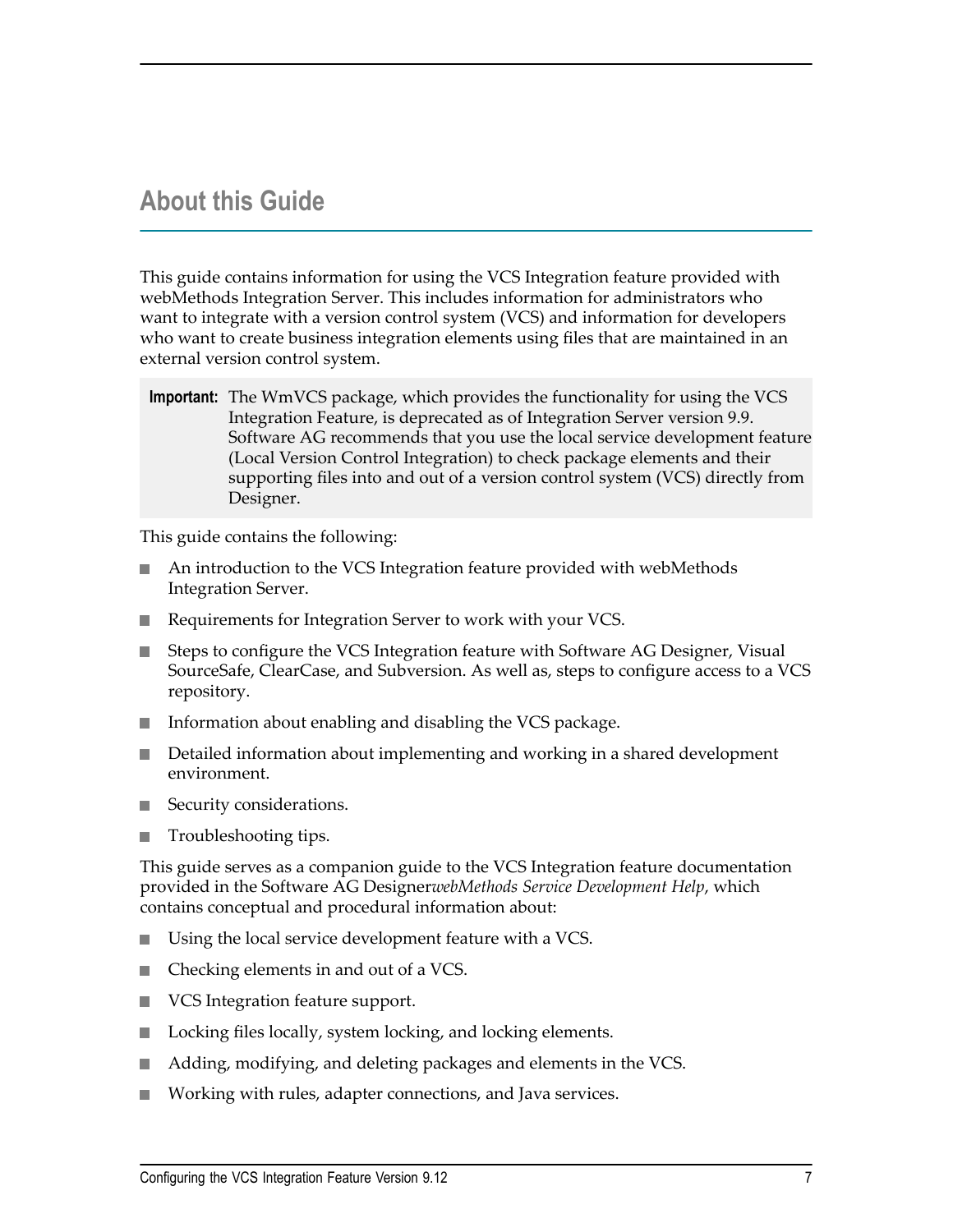**Note:** This guide describes features and functionality that may or may not be available with your licensed version of webMethods Integration Server. For information about the licensed components for your installation, see the **Settings > License** page in the webMethods Integration Server Administrator.

| <b>Convention</b> | <b>Description</b>                                                                                                                                                     |
|-------------------|------------------------------------------------------------------------------------------------------------------------------------------------------------------------|
| <b>Bold</b>       | Identifies elements on a screen.                                                                                                                                       |
| Narrowfont        | Identifies storage locations for services on webMethods<br>Integration Server, using the convention folder.subfolder:service.                                          |
| <b>UPPERCASE</b>  | Identifies keyboard keys. Keys you must press simultaneously<br>are joined with a plus sign $(+)$ .                                                                    |
| Italic            | Identifies variables for which you must supply values specific to<br>your own situation or environment. Identifies new terms the first<br>time they occur in the text. |
| Monospace<br>font | Identifies text you must type or messages displayed by the<br>system.                                                                                                  |
| $\{\}$            | Indicates a set of choices from which you must choose one. Type<br>only the information inside the curly braces. Do not type the $\{\}$<br>symbols.                    |
|                   | Separates two mutually exclusive choices in a syntax line. Type<br>one of these choices. Do not type the I symbol.                                                     |
| $\lceil$          | Indicates one or more options. Type only the information inside<br>the square brackets. Do not type the [ ] symbols.                                                   |
|                   | Indicates that you can type multiple options of the same type.<br>Type only the information. Do not type the ellipsis ().                                              |

### <span id="page-7-0"></span>**Document Conventions**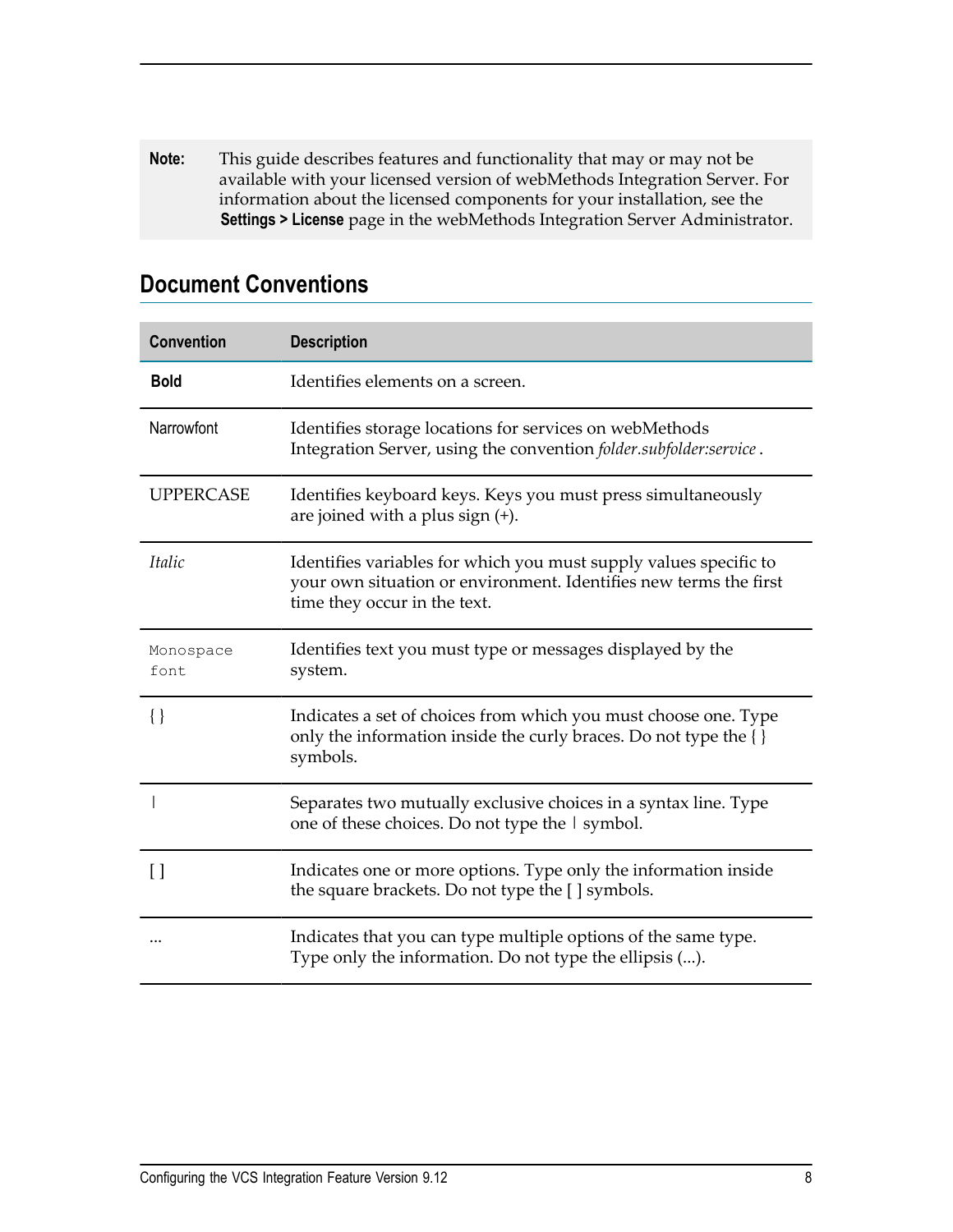# <span id="page-8-0"></span>**Online Information**

### **Software AG Documentation Website**

You can find documentation on the Software AG Documentation website at http:// [documentation.softwareag.com](http://documentation.softwareag.com). The site requires Empower credentials. If you do not have Empower credentials, you must use the TECHcommunity website.

#### **Software AG Empower Product Support Website**

You can find product information on the Software AG Empower Product Support website at https://empower.softwareag.com.

To submit feature/enhancement requests, get information about product availability, and download products, go to [Products](https://empower.softwareag.com/Products/default.asp).

To get information about fixes and to read early warnings, technical papers, and knowledge base articles, go to the [Knowledge](https://empower.softwareag.com/KnowledgeCenter/default.asp) Center.

### **Software AG TECHcommunity**

You can find documentation and other technical information on the Software AG TECH community website at http://techcommunity.softwareag.com. You can:

- Access product documentation, if you have TECHcommunity credentials. If you do П not, you will need to register and specify "Documentation" as an area of interest.
- Access articles, code samples, demos, and tutorials. n.
- Use the online discussion forums, moderated by Software AG professionals, to  $\mathcal{L}_{\mathcal{A}}$ ask questions, discuss best practices, and learn how other customers are using Software AG technology.
- Link to external websites that discuss open standards and web technology.П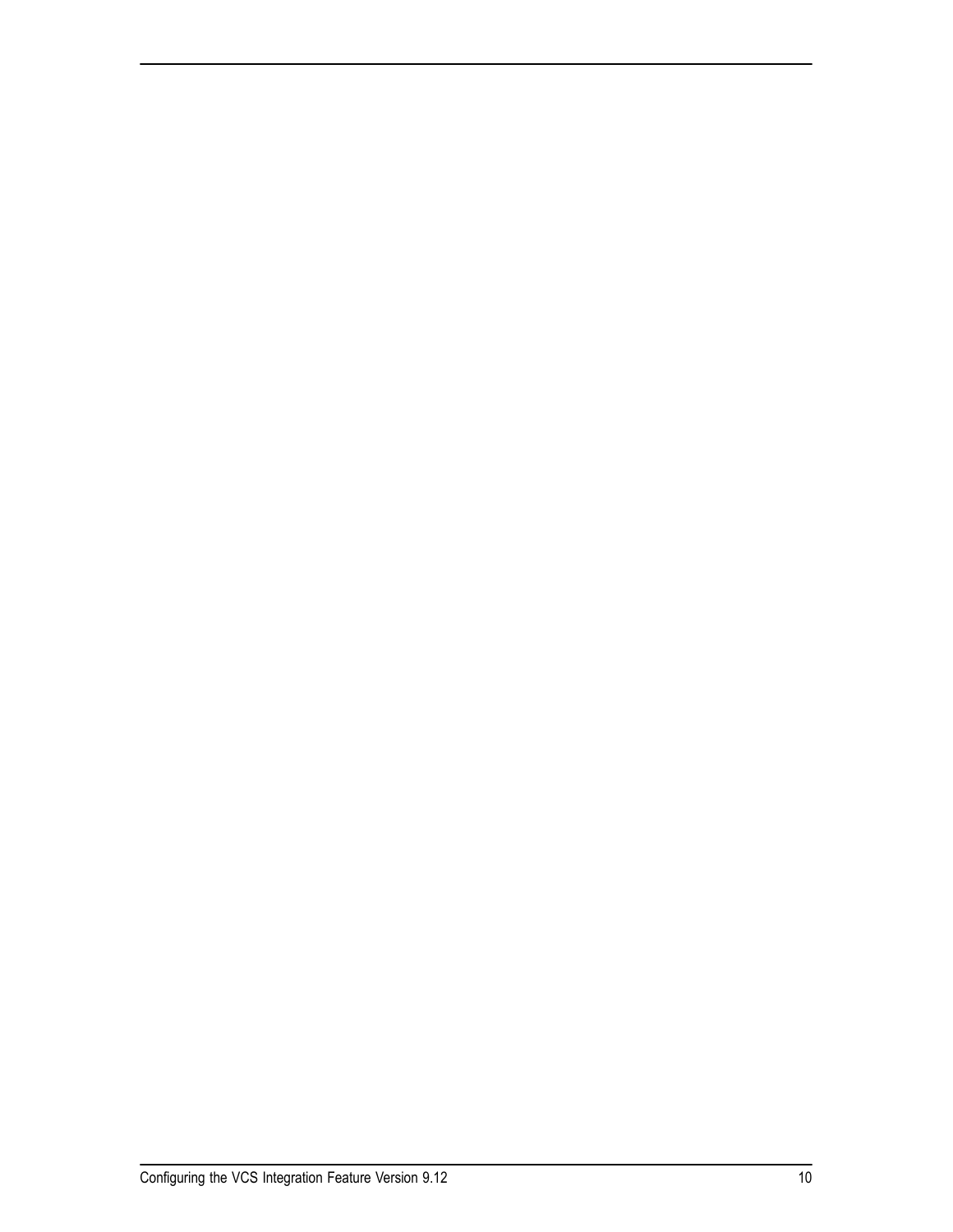### <span id="page-10-0"></span> $\mathbf{1}$ Overview

|  | 12 <sup>°</sup> |
|--|-----------------|
|  | 14              |
|  | 15              |
|  | 16              |
|  |                 |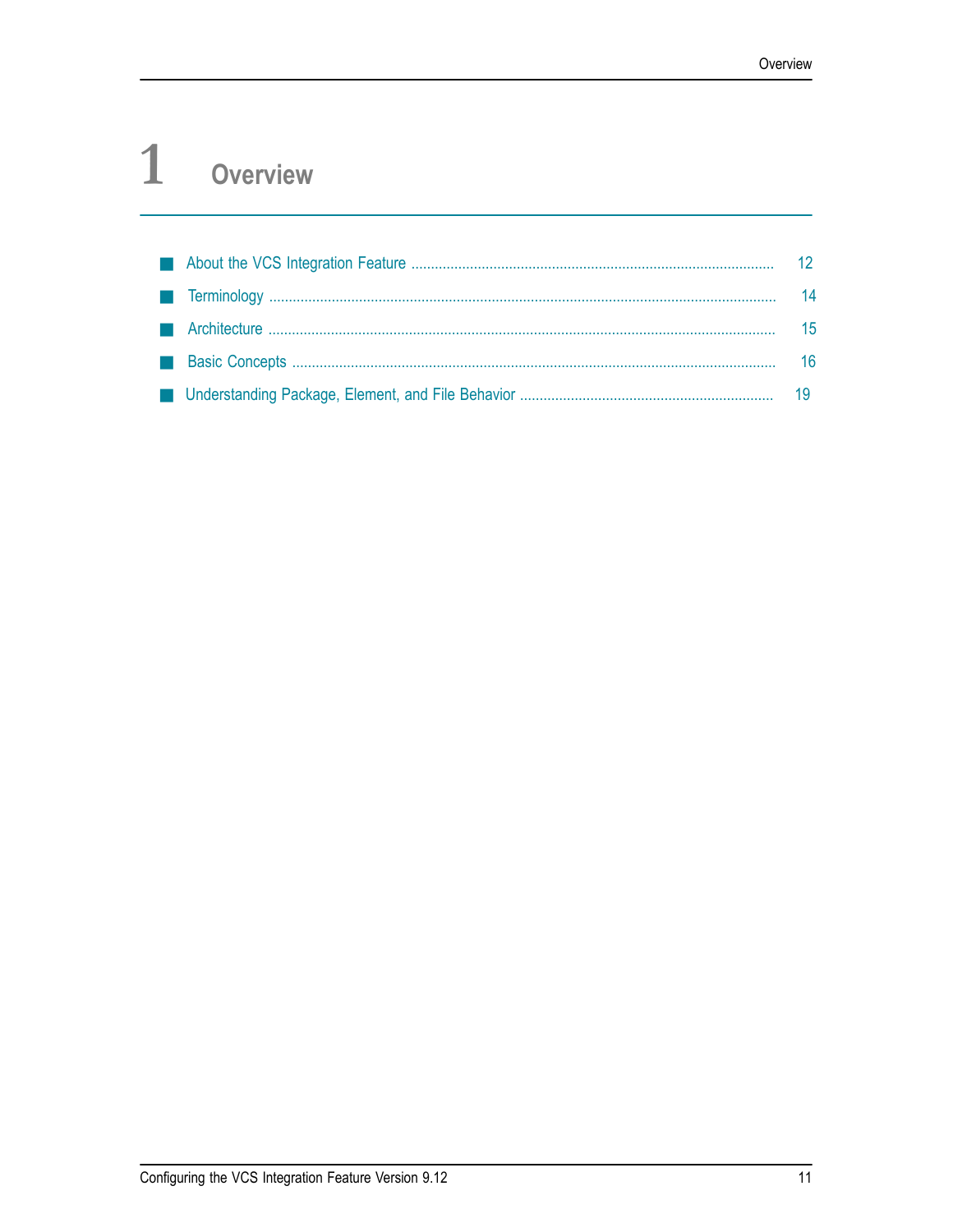# <span id="page-11-0"></span>**About the VCS Integration Feature**

Software AG Designer enables you to create, maintain, and manage custom integration packages for use by webMethods Integration Server. Often, many enterprise organizations employ a version control system (VCS) for the development of software solutions, providing automatic auditing, versioning, and security to software development projects. Such products include Microsoft Visual SourceSafe, IBM Rational ClearCase, and Subversion, the open-source VCS.

In addition, the use of a shared VCS repository greatly enhances team development of software solutions. The Version Control System Integration feature (VCS Integration) enables you to interact directly with a resident VCS repository in the following ways:

- Check in П
- п Check out
- Revert changes
- Delete m.
- Get latest version m.
- Get earlier version m.
- View history П

The VCS Integration feature also provides these features:

- Hierarchical behavior VCS commands applied to packages and folders are applied n. to all of the folders and elements they contain.
- Pre-packaged VCS support for products such as Visual SourceSafe, ClearCase, and **College** Subversion.
- Multiple Integration Server support Multiple Integration Server installations can interact with a single, shared VCS server, enabling shared development across two or more servers.
- Multiple user support Two or more Designer users can interact with the VCS server while working on the same Integration Server.
- Password-protected access to the VCS.
- Standard copy and paste, move, and rename behavior -when you use Designer to apply these actions to any package, folder, or element subject to VCS control, the VCS Integration feature automatically updates the VCS repository to reflect the changes.

The VCS Integration feature is intended for the control of webMethods packages and their contents in development environments only. The feature does not support:

The ability to "diff" or merge files.T.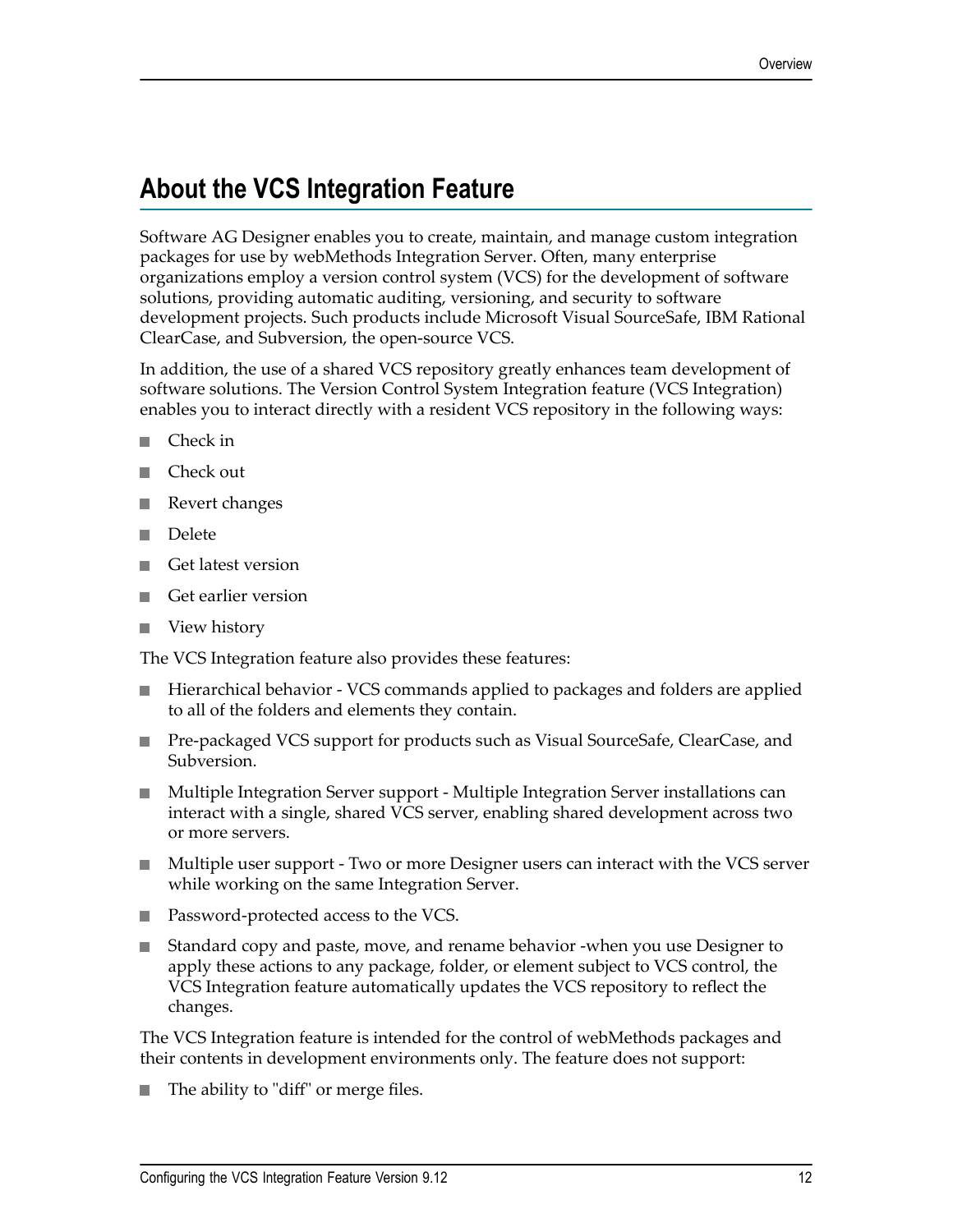- п The ability to move checked out elements loaded from an earlier VCS version.
- Static viewing of previous versions. T.
- VCS integration of files outside the package namespace structure (that is, n. components that do not appear in the Package Navigator view in Designer, or exist outside the ..\packages\ns or the ..\packages\code\source directories).
- VCS integration of backup files generated by Designer or Integration Server. П

## <span id="page-12-0"></span>**Locking Files Locally versus VCS Locking**

In a shared development environment, there is typically a mechanism for a developer to lock a file during modification, and to unlock it when the modifications are complete. This prevents other developers from working on the file at the same time.

Designer and Integration Server provide basic locking and unlocking of project files on the Integration Server only, with no built-in interaction with an external VCS. In this case, Integration Server files have to be checked in to and out of the VCS manually, outside of the Integration Server or Designer.

For more information on the details of basic locking operation, see *webMethods Integration Server Administrator's Guide* and the *webMethods Service Development Help* in Designer.

The VCS Integration feature extends and is fully compatible with the basic locking functionality of Integration Server and Designer. When the VCS Integration feature is not installed or is disabled on an Integration Server, only the basic locking and unlocking functionality will be available in Designer.

## <span id="page-12-1"></span>**System Locking and the VCS Integration Feature**

Designer and Integration Server support the concept of *system locking*. When an element's server-side files are marked read-only on the Integration Server, the element is *system locked*. Files are generally system locked when a server administrator accesses the file through the server's operating system and marks the files as read-only. You cannot edit an element until the server administrator makes the element's server-side files writable and you reload the package in which the element resides.

When an Integration Server has the VCS Integration feature enabled, system locking is effectively disabled for elements that are checked into the version control system with the VCS Integration feature. The VCS Integration feature will override any read/write status changes applied manually by a server administrator.

### <span id="page-12-2"></span>**How Does the VCS Integration Feature Differ from Local Service Development?**

The VCS Integration feature is no the same as the local service development feature available in Designer. The two features differ as follows: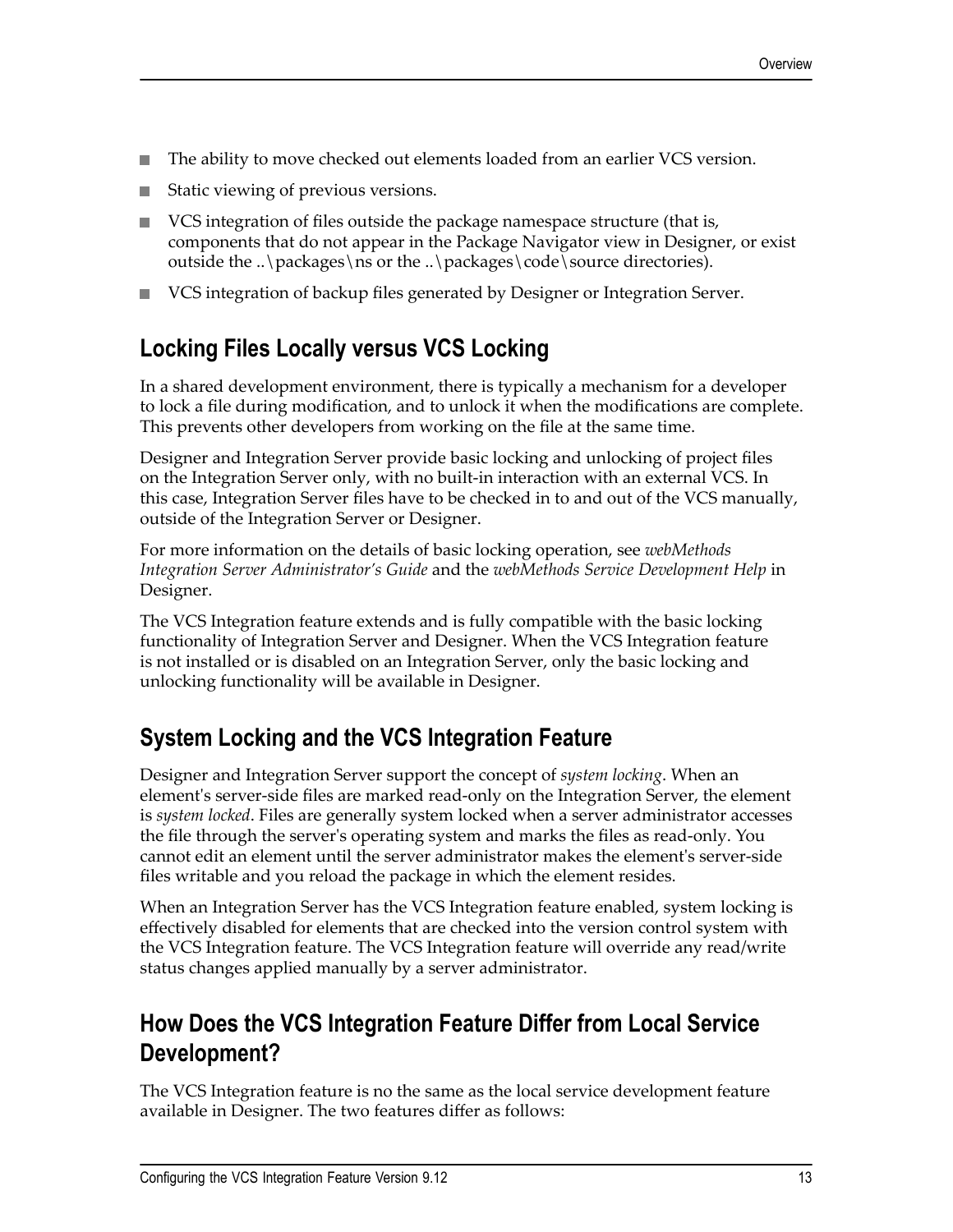- The local service development feature is installed as a plug-in to Designer, whereas the VCS Integration feature is provided by way of the WmVCS Integration Server package. When a new version of your VCS client is released, with the local service development feature, you would need to reinstall the VCS client plug-in but you do not need to upgrade Designer. With the VCS Integration feature, you would need to update the WmVCS package every time a new version of a supported VCS client is released.
- n. Configuration for the local service development feature is performed in Designer rather than on Integration Server.
- The local service development feature permits Designer to connect to multiple VCS T. clients. The VCS Integration feature permits Integration Server to connect to only one of the supported VCS clients.
- F. The local service development feature performs version control tasks locally within the Eclipse framework. That is, commands are sent directly between Designer and the VCS client. Conversely, the VCS Integration feature performs version control tasks through Integration Server.
- The local service development feature uses the VCS client's menus and commands, n. which you may already know. Conversely, the VCS Integration feature uses its own commands to access the VCS client and therefore requires a little extra time to learn.
- Each feature supports a different set of VCS clients. The local service development feature supports Concurrent Versions System (CVS), Subversion (SVN), and Microsoft Team Foundation Server. The VCS Integration feature supports Microsoft Visual SourceSafe, IBM Rational ClearCase, and SVN and includes an exposed Java API that you can use to develop a connection to other VCS clients.
- With the local service development feature, you can check in all contents of a package, including Integration Server assets and other items that Integration Server does not maintain, such as HTML files. The VCS Integration feature requires you to manually check in items that Integration Server does not maintain.

For more information about using local service development in Designer, see the *webMethods Service Development Help*.

# <span id="page-13-0"></span>**Terminology**

As an integrated development environment (IDE), Designer can be used to create business integration solutions. Within the architecture of Integration Server, each item in the Package Navigator view of Designer is referred to as an *element*. The term *element* also applies to packages and folders, but because the VCS Integration feature treats packages and folders slightly differently than other elements, the terms *package* and *folder* are used explicitly throughout this guide. The term *element* is used to refer generally to services and other items contained within a folder in a package, such as document types, schemas, triggers, rule services, and web service descriptors.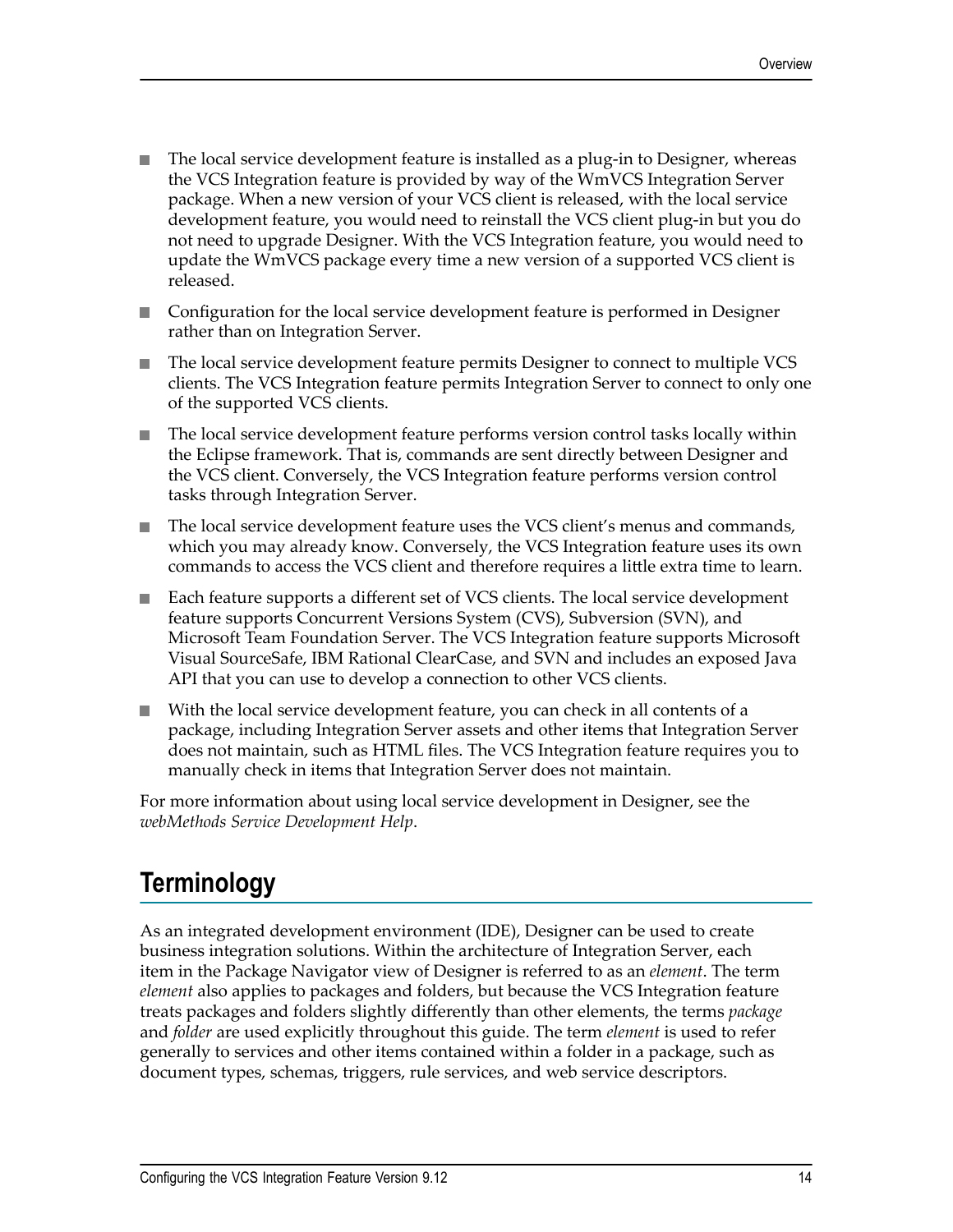**Important:** The VCS Integration feature considers a *folder* an organizational container. Although VCS commands can be applied to a folder (effectively applying the command to the contents of the folder), folders themselves are not displayed as checked out.

# <span id="page-14-0"></span>**Architecture**

The VCS Integration feature is installed on and operates within Integration Server, although its functionality is made available through the Designer user interface. The following simplified diagram describes the interaction of the VCS Integration feature with Integration Server and Designer:

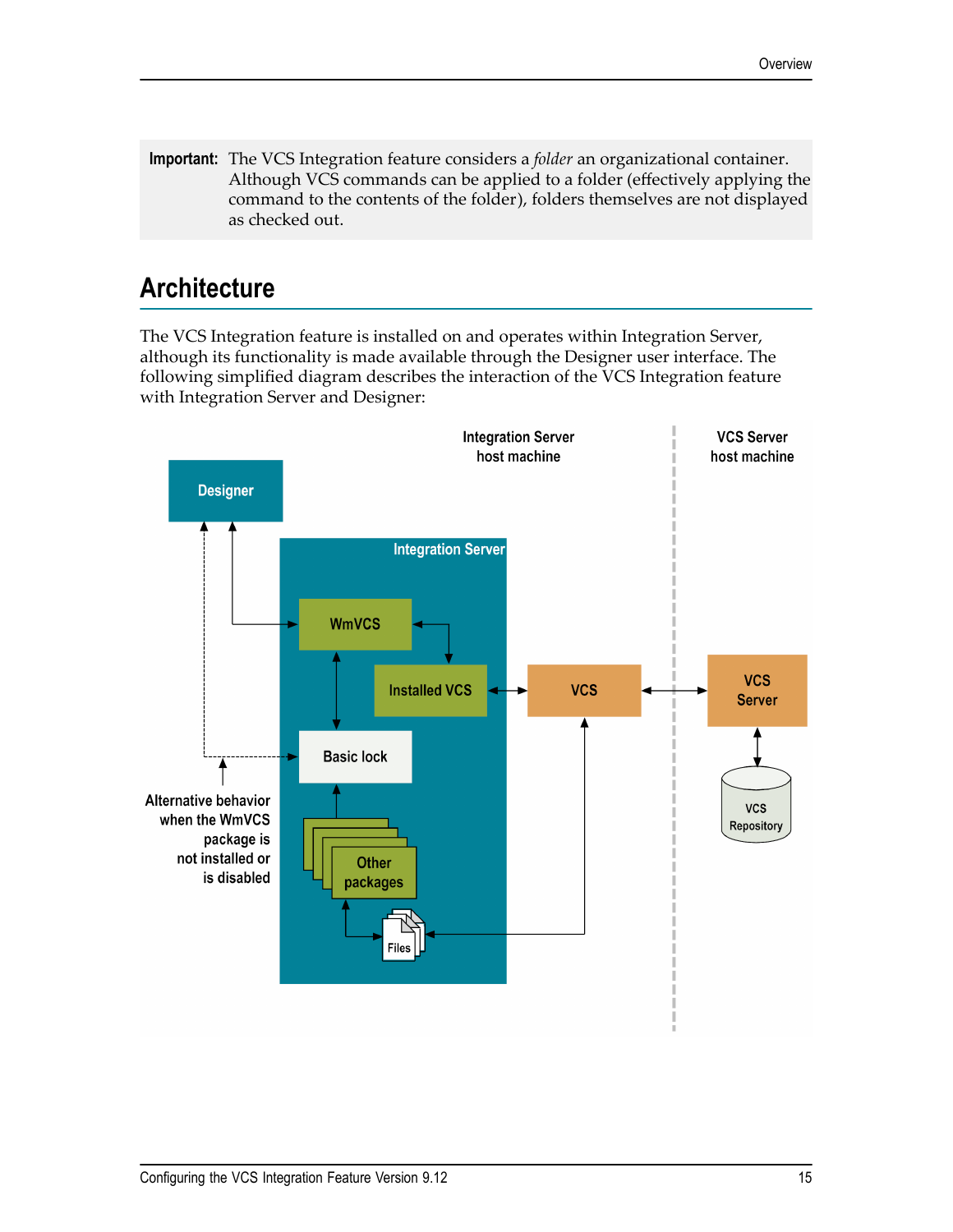# <span id="page-15-0"></span>**Basic Concepts**

The VCS Integration feature consists of the WmVCS package and a second package that is specific to the VCS you are using, as follows:

| This package       | For this VCS      |
|--------------------|-------------------|
| WmSourceSafe       | Visual SourceSafe |
| <b>WmClearCase</b> | ClearCase         |
| WmSubversion       | Subversion        |

You can connect to one VCS repository from each Integration Server.

Designer continue to be fully compatible with Integration Servers that do not have the VCS Integration feature installed; when Designer connects to an Integration Server where the VCS Integration feature is not installed, is disabled, or otherwise does not start, the basic locking functionality remains available in Designer.

To use the VCS Integration feature to check packages and elements in and out of your VCS repository from Designer, the VCS client software must be installed on the computer on which Integration Server is running. Additionally, the VCS client software must be executable by the user account under which Integration Server is running. You must also have Access Control List (ACL) write privileges on the Integration Server for the packages, folders, and elements with which you want to work.

The VCS Integration feature does not provide you with a direct connection to your VCS. If you cannot connect to the VCS through your VCS client software, you will receive an error message each time you attempt to check packages, folders, or elements in to or out of the VCS from Designer.

When you start Designer and connect to an Integration Server that has the VCS Integration feature installed, configured, and enabled, the **File** menu and the pop-up menu are modified to offer various VCS-specific commands. In addition, the existing **Delete** command (**Edit > Delete** on the main menu bar, and **Delete** on the pop-up menu) interacts with the VCS Integration feature.

You can apply the VCS Integration menu commands to folders and elements that appear in the Designer Package Navigator view, up to the package level.

Components of your webMethods solutions that do not appear in the Navigation panel (such as dynamic server pages, HTML documents, templates, and configuration files) must be manually checked in and out of the VCS repository with your VCS client.

In addition, when you use Designer to apply copy and paste, move, and rename actions to any package, folder, or element subject to VCS control, the VCS Integration feature automatically updates the VCS repository to reflect the changes. For example, if you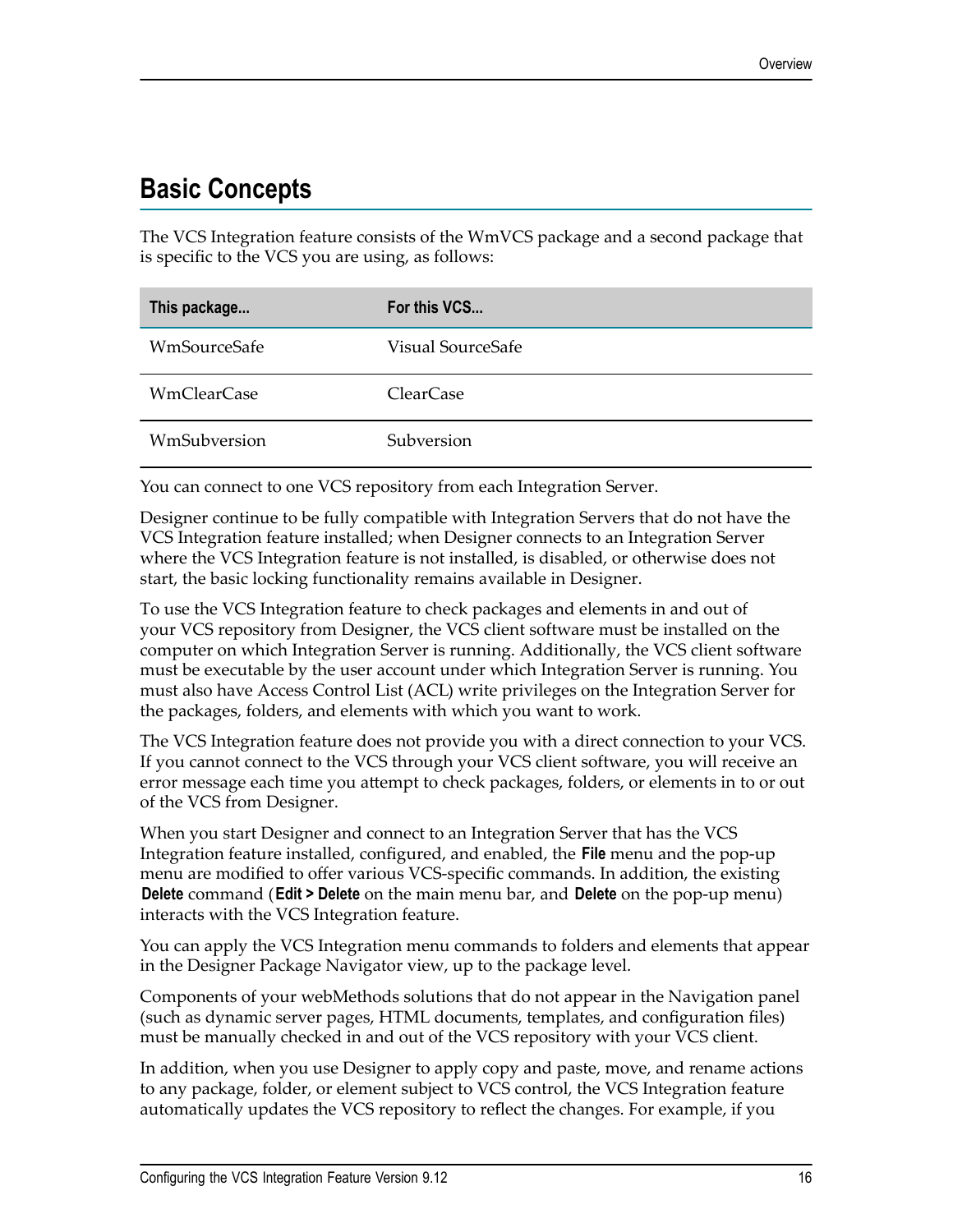copy a service from one folder to another, the copied service is automatically added to the VCS repository in the new location.

Similarly, if you move a folder or element, it will be removed from its original location in the VCS repository and added to the VCS repository in its new location. Renamed packages, folders, or elements are also automatically updated in the VCS repository.

### <span id="page-16-0"></span>**Summary of VCS Commands**

The following table provides a summary of VCS commands. For more detailed information, see *webMethods Service Development Help*.

| <b>Command</b>                                                                                                                                                                                                                                                                                 | <b>Description</b>                                                                                                                                                                                                                                                                                                                                                                                                                                                                                   |  |
|------------------------------------------------------------------------------------------------------------------------------------------------------------------------------------------------------------------------------------------------------------------------------------------------|------------------------------------------------------------------------------------------------------------------------------------------------------------------------------------------------------------------------------------------------------------------------------------------------------------------------------------------------------------------------------------------------------------------------------------------------------------------------------------------------------|--|
| <b>Check Out</b>                                                                                                                                                                                                                                                                               | Checks out the selected element. When this command is<br>applied to a package, or to a folder in a package, all of the<br>supported elements within the container's hierarchy are<br>checked out. A check mark appears next to a checked out<br>element. Packages and folders do not display the checked out<br>icon.<br><b>Note:</b> If an element has not been previously added to the VCS,<br>applying the Check Out command adds the element to the<br>VCS and places it in a checked out state. |  |
| <b>Check In</b><br>Checks in the selected element. When this command is applied<br>to a package, or to a folder in a package, all of the checked<br>out elements within the container's hierarchy are checked in.<br>The check mark next to the element in the Navigation panel is<br>removed. |                                                                                                                                                                                                                                                                                                                                                                                                                                                                                                      |  |
|                                                                                                                                                                                                                                                                                                | <b>Note:</b> If an element has not been previously added to the VCS,<br>applying the Check In command adds the element to the<br>VCS and places it in a checked in state.                                                                                                                                                                                                                                                                                                                            |  |
| <b>View History</b>                                                                                                                                                                                                                                                                            | Displays the View History dialog box with a revision history<br>of the folder or element. This command also displays the<br>lock status of the selected folder or element. Not available for<br>packages.                                                                                                                                                                                                                                                                                            |  |
| <b>Revert Changes</b>                                                                                                                                                                                                                                                                          | Discards all changes made to an element checked out by the<br>current user. When this command is applied to a package, or<br>to a folder in a package, changes are discarded for all of the<br>checked out elements within the container's hierarchy. The<br>Integration Server version of the element is updated with the<br>last version committed to the VCS, and the check mark next                                                                                                             |  |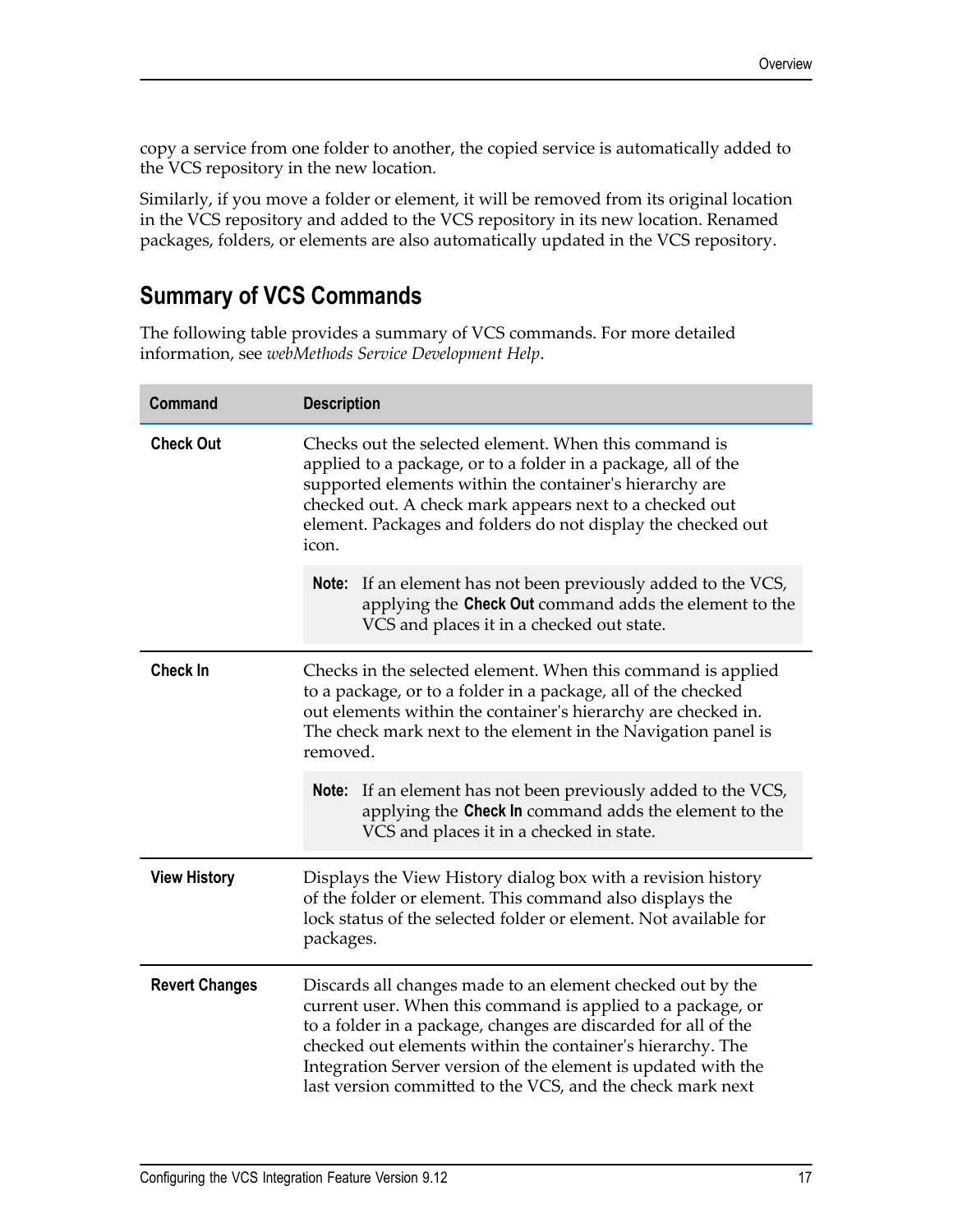| <b>Command</b>                       | <b>Description</b>                                                                                                                                                                                                                                                                                                                                                             |
|--------------------------------------|--------------------------------------------------------------------------------------------------------------------------------------------------------------------------------------------------------------------------------------------------------------------------------------------------------------------------------------------------------------------------------|
|                                      | to the file in the Navigation panel is removed. After the revert<br>procedure, the entire package is reloaded in Designer.                                                                                                                                                                                                                                                     |
| <b>Get Earlier</b><br><b>Version</b> | Updates the Integration Server version of the selected element<br>with an earlier version in the VCS, specified by revision date<br>or VCS label. When this command is applied to a package or<br>to a folder in a package, all supported elements within the<br>container's hierarchy are updated. After the update procedure,<br>the entire package is reloaded in Designer. |
|                                      | If a package or folder contains checked out elements, this<br>command is unavailable.                                                                                                                                                                                                                                                                                          |
| <b>Get Latest</b><br><b>Version</b>  | Updates the Integration Server version of the selected<br>element with the most current version in the VCS. When this<br>command is applied to a package or to a folder in a package,<br>all supported elements within the container's hierarchy are<br>updated. After the update procedure, the entire package is<br>reloaded in Designer.                                    |
|                                      | If a package or folder contains checked out elements, this<br>command is unavailable.                                                                                                                                                                                                                                                                                          |
| <b>Delete</b>                        | Deletes the selected package, folder, or element from<br>Integration Server and the VCS. When this command is applied<br>to a package, or to a folder in a package, all supported elements<br>within the container's hierarchy are deleted from Integration<br>Server and the VCS.                                                                                             |
|                                      | If a package contains checked out elements, Designer shows an<br>error.                                                                                                                                                                                                                                                                                                        |

### <span id="page-17-0"></span>**Hierarchical Operation**

The VCS Integration feature works with IS elements up to and including the package level. When you apply a VCS Integration command to a container element (a folder or package), the command is applied to all of the folders and elements in the container that are subject to VCS management. You can use this feature to check out or check in elements, or get the latest version or an earlier version of all the elements in an entire package or folder

For example, if you apply the **Check In** command to a folder, all supported elements contained in the hierarchy of that folder are checked in to the VCS. For specific information about files that are not supported by the VCS Integration feature, see ["Understanding](#page-18-1) Package, Element, and File Behavior" on page 19.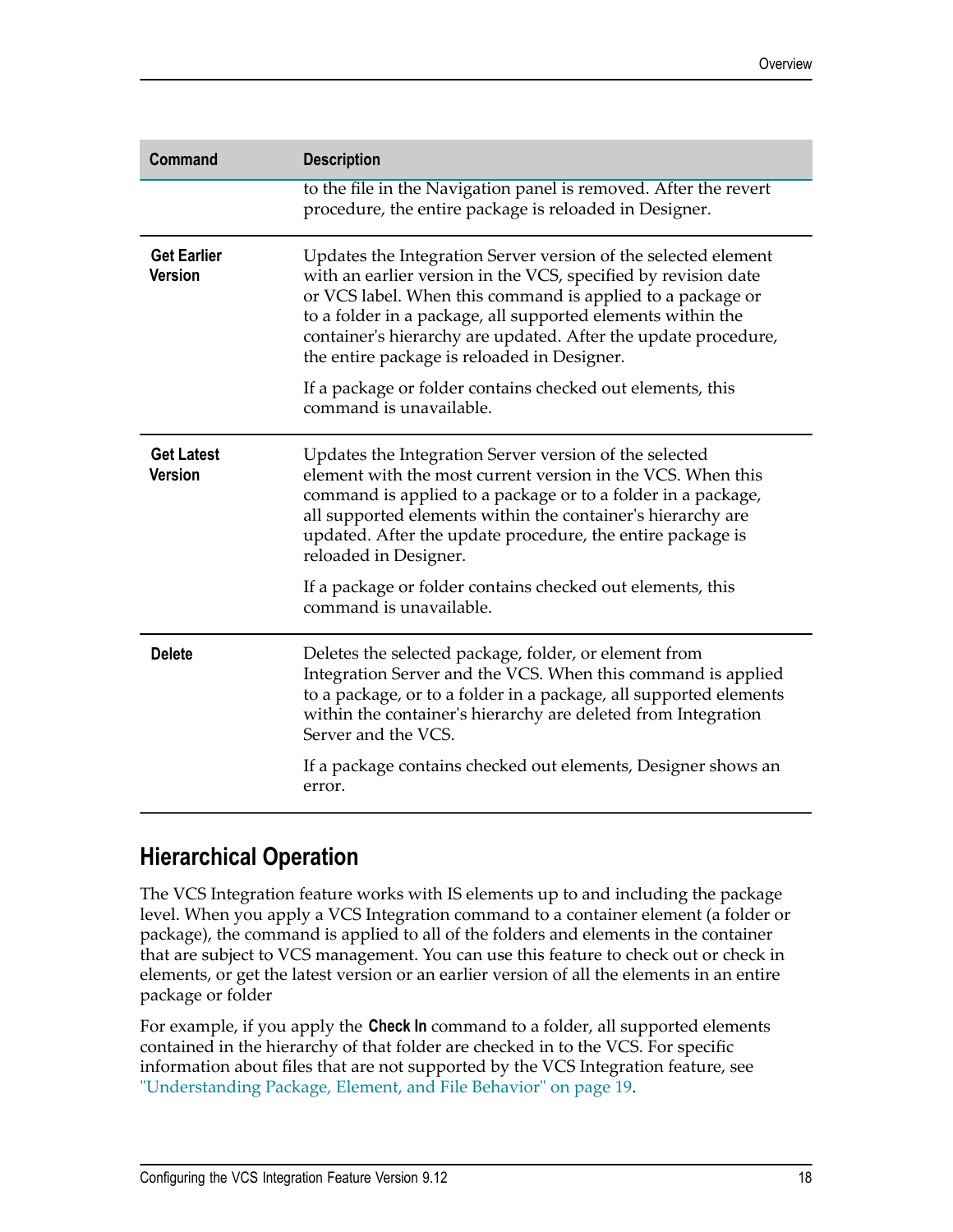**Note:** When you work with a package with many elements, it may take a significant amount of time to check the package in or out; Designer will not be available during the check in or check out procedure.

# <span id="page-18-0"></span>**Typical Work Flow**

To use the VCS Integration feature to manage your webMethods packages, folders, and elements, the typical work flow is to:

- 1. Select the package, folder, or element on the Integration Server instance that you want to place in your VCS.
- 2. Check in the selected item to your VCS repository.
- 3. Check out the package, folder, or element for modification.

# <span id="page-18-1"></span>**Understanding Package, Element, and File Behavior**

The VCS Integration feature works with all of the packages and IS elements displayed in the Navigation panel or the Package Navigator view.

The elements in a package are in turn supported by various files maintained within the Integration Server instance directory structure. However, Designer modify the content of these files based on the work you do in Designer. You do not work with these files directly.

**Note:** You must have Access Control List (ACL) write privileges on the Integration Server for the packages, folders, and elements you want to work with.

Prior to the release of the VCS Integration feature, users who wanted to maintain these files in a version control system had to locate them in the Integration Server instance directory structure and manually check them in to and out of the VCS repository. The VCS Integration feature enables you to check in and check out packages and elements directly from within Designer; the underlying files are automatically checked in and out of the VCS repository for you.

Package files that do not appear in the Navigation panel are not subject to the VCS Integration feature. For a full description of supported and unsupported package files, see "Package Contents and Interaction with the VCS [Integration](#page-19-0) Feature" on page 20, below.

# <span id="page-18-2"></span>**Location of a Package**

A package is represented by a single directory within the Integration Server instance. This directory has the same name as the package it represents and resides in the *Integration Server\_directory*\instances\*instance\_name* \packages\*package* directory.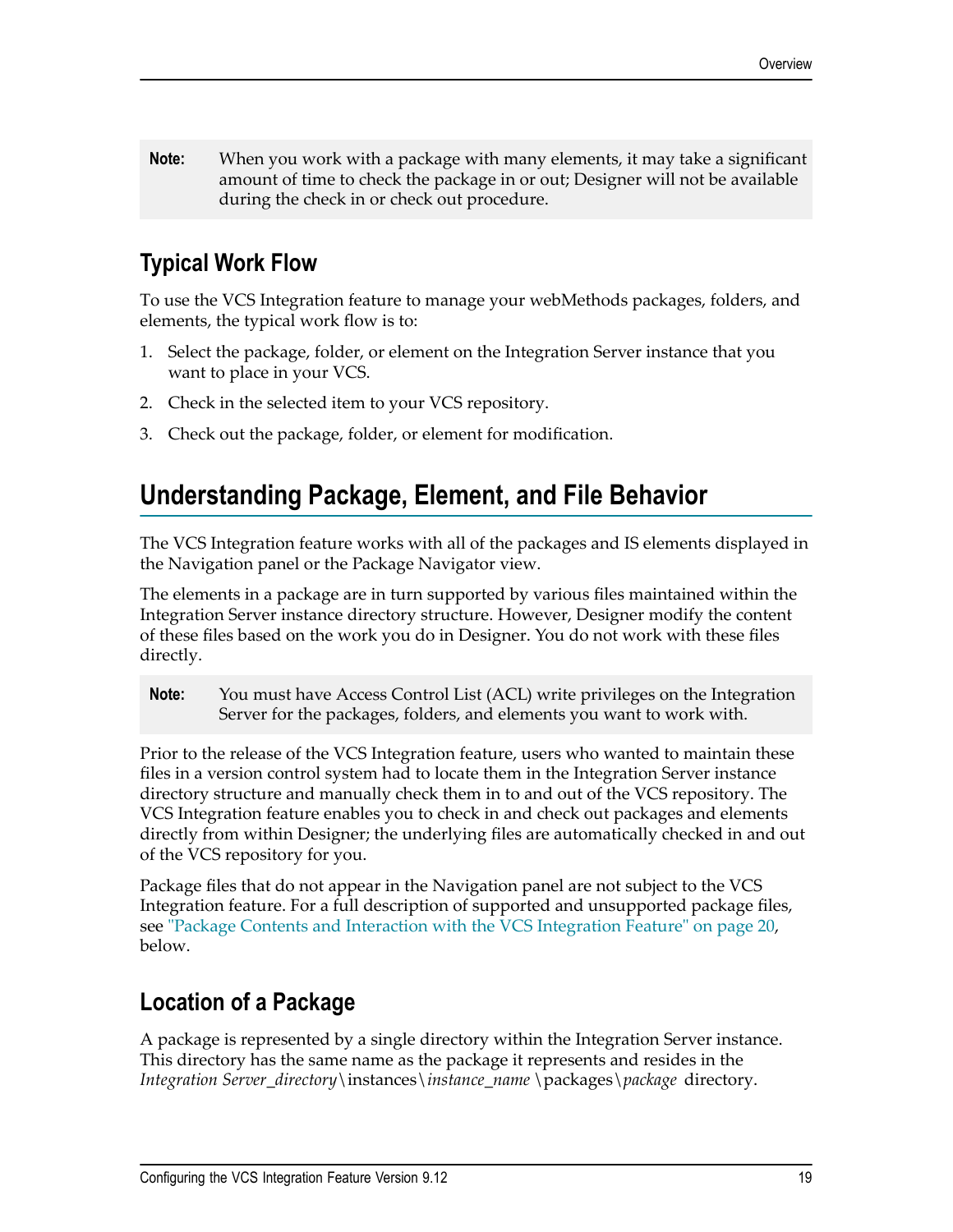### <span id="page-19-0"></span>**Package Contents and Interaction with the VCS Integration Feature**

The following sections describe the directories that contain files that support the elements contained in a package. The sections also indicate whether the underlying files are subject to the VCS Integration feature.

### <span id="page-19-1"></span>**..\packages\***packageName* **Directory**

This directory contains a manifest.v3 file with information about the package, including its status, version information, dependencies on other packages, and the names of its startup and shutdown services.

When a new package is created in Designer, the manifest.v3 file is checked in to the VCS repository along with the package. Thereafter, the VCS Integration feature ignores the manifest.v3. For more information, see ["About the Manifest File" on page 52.](#page-51-0)

### <span id="page-19-2"></span>**\code Directory**

This directory does not normally contain files, only subdirectories that hold the source and executable code for coded services (that is, Java, C/C++, and COM services).

| <b>Subdirectory</b> | <b>Contents</b>                                                                                                               | <b>VCS Integration</b>                                                                                                                                |
|---------------------|-------------------------------------------------------------------------------------------------------------------------------|-------------------------------------------------------------------------------------------------------------------------------------------------------|
| \code\jars          | External Java libraries used by<br>the services in the package.                                                               | You must manually check<br>in and check out files in this<br>directory using your VCS<br>client.                                                      |
| \code\libs          | All executable $C/C++$ and/or<br>COM program files that belong<br>to the package. These files can<br>be one of the following: | You must manually check<br>in and check out files in this<br>directory using your VCS<br>client.                                                      |
|                     | Third-party C/C++ or COM<br>n.<br>libraries used by services in<br>this package                                               |                                                                                                                                                       |
|                     | Libraries and/or executable<br><b>I</b><br>files for services that you have<br>developed using C/C++ and/or<br><b>COM</b>     |                                                                                                                                                       |
| \code<br>\classes   | Java class files for services that<br>belong to the package.                                                                  | You must manually check<br>in and check out files in this<br>directory using your VCS<br>client. Generated code is not<br>usually version controlled. |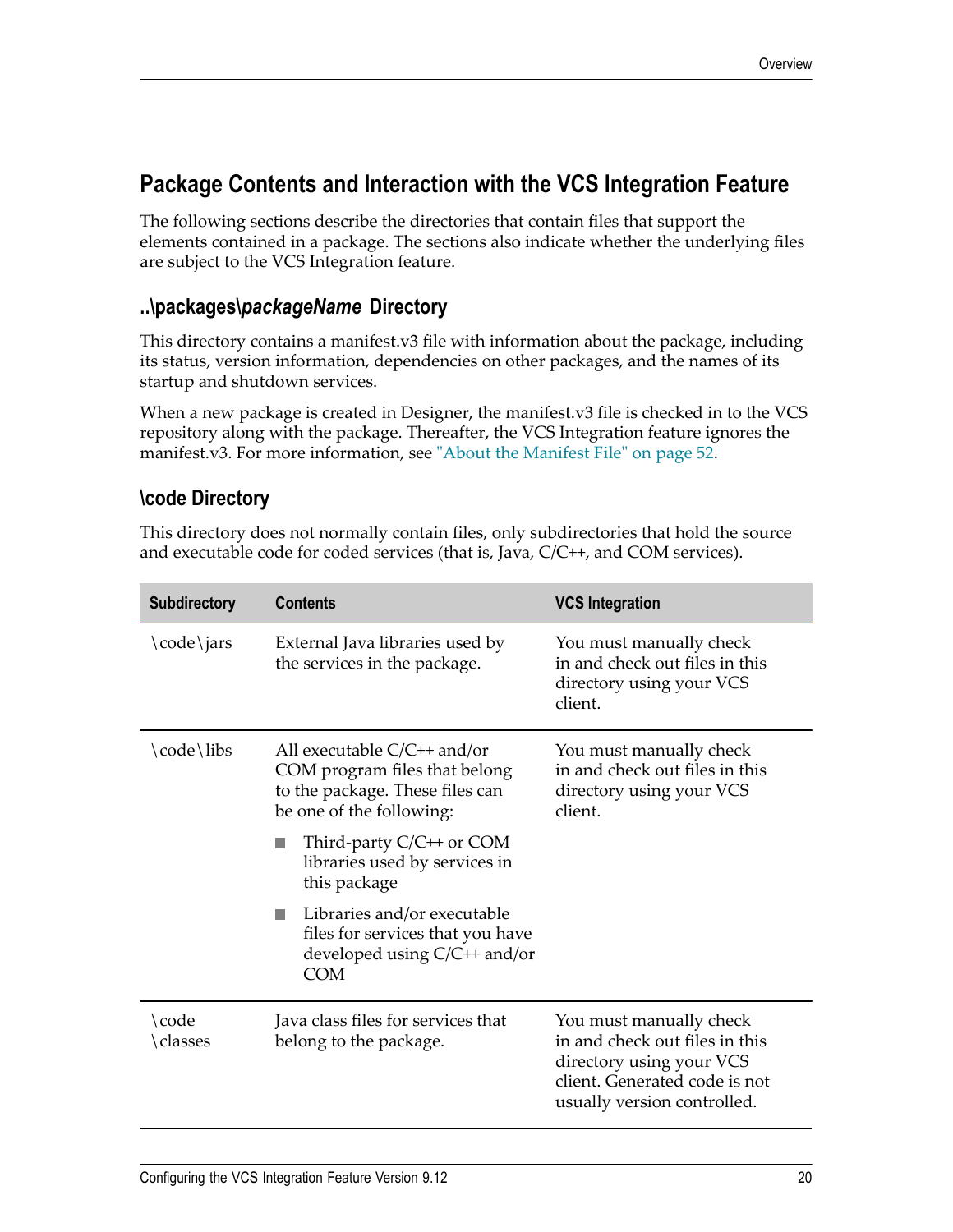| <b>Subdirectory</b> | <b>Contents</b>                                                                                                                                                                                                                                                                      | <b>VCS Integration</b>                                                                                                                                                                                                                            |
|---------------------|--------------------------------------------------------------------------------------------------------------------------------------------------------------------------------------------------------------------------------------------------------------------------------------|---------------------------------------------------------------------------------------------------------------------------------------------------------------------------------------------------------------------------------------------------|
| code<br>source      | Source files for coded services<br>(Java services, C/C++ services,<br>and COM services) that belong<br>to the package.                                                                                                                                                               | Some files in this directory<br>are automatically checked in<br>and checked out by the VCS<br>Integration feature:                                                                                                                                |
|                     | If the package contains Java<br>services, this directory will<br>have one source file for each<br>folder that contains Java<br>services. This file holds the<br>source code (as a single class)<br>for all of the Java services<br>(coded as methods of the class)<br>in the folder. | Files for Java services are<br>checked in and out by the<br>VCS Integration feature.<br>$C/C$ ++ or COM services are<br>added to the VCS repository<br>when they are created; after<br>that, they must be manually<br>checked in and checked out. |

### <span id="page-20-0"></span>**\config Directory**

This directory contains configuration information for the package and its services, such as the properties.cnf file. You must manually check in and check out files in this directory using your VCS client.

### <span id="page-20-1"></span>**\doc Directory**

This directory contains any user-created documentation for the package, in PDF or HTML format. You must manually check in and check out files in this directory using your VCS client.

### <span id="page-20-2"></span>**\lib Directory**

This directory has been replaced by the \resources directory, but still exists for backwards-compatibility purposes. You must manually check in and check out files in this directory using your VCS client.

### <span id="page-20-3"></span>**\ns Directory**

This directory contains subdirectories for each top-level folder that resides in the package.

| <b>\ns Subdirectory</b> | <b>Contents</b>                                                                                                                         | <b>VCS Integration</b>                                                                                        |
|-------------------------|-----------------------------------------------------------------------------------------------------------------------------------------|---------------------------------------------------------------------------------------------------------------|
| ∖FolderName             | The file node.idf, and<br>possibly subdirectories<br>for subfolders, as well as<br>elements such as services,<br>schemas, and triggers. | Files in this directory are<br>automatically checked in<br>and checked out by the<br>VCS Integration feature. |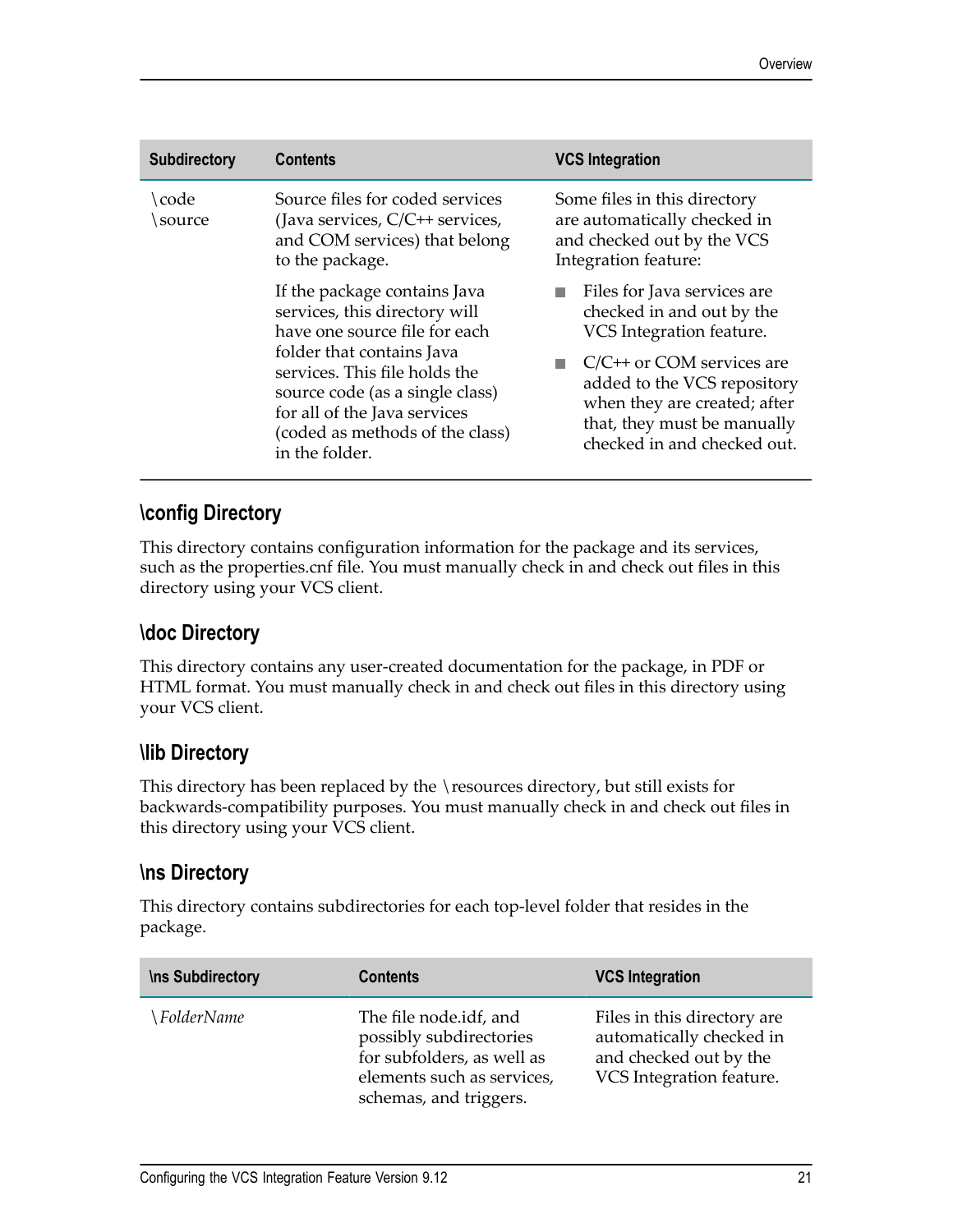| <b>\ns Subdirectory</b> | <b>Contents</b> | <b>VCS Integration</b>                                                                                                                                                       |
|-------------------------|-----------------|------------------------------------------------------------------------------------------------------------------------------------------------------------------------------|
|                         |                 | If the folder contains<br>Java services, the<br>node.idf file holds Java<br>code that is shared<br>among the Java services<br>in the folder.                                 |
|                         |                 | If you maintain<br>Java services using<br>Designer, these files are<br>updated automatically.                                                                                |
|                         |                 | If you maintain Java<br>services using your<br>own IDE, you must<br>run the jcode frag<br>command on the<br>folder's Java source file<br>before you check in the<br>package. |

| \FolderName\<br><b>FlowServiceName</b>   | These files:                           |                                                                        |                                                                                                               |  |
|------------------------------------------|----------------------------------------|------------------------------------------------------------------------|---------------------------------------------------------------------------------------------------------------|--|
|                                          | <b>File</b>                            | <b>Description</b>                                                     | <b>VCS Integration</b>                                                                                        |  |
|                                          | node.ndf                               | Service's<br>input/<br>output<br>parameters                            | Files in this directory are<br>automatically checked in<br>and checked out by the<br>VCS Integration feature. |  |
|                                          |                                        | and run-<br>time<br>setting                                            | Ndieckup files generated<br>by Designer or<br><b>Integration Server are</b>                                   |  |
|                                          | flow.xml                               | Service's<br>logic                                                     | not checked in and<br>checked out by the VCS<br>Integration feature.                                          |  |
|                                          | <i><b>XsltService</b></i><br>Name .xsl | XSLT style<br>sheet,<br>created<br>only for<br><b>XSLT</b><br>services |                                                                                                               |  |
| <i>\FolderName \</i><br>CodedServiceName |                                        |                                                                        | These files for coded (Java, $C/C^{++}$ , or COM) services:                                                   |  |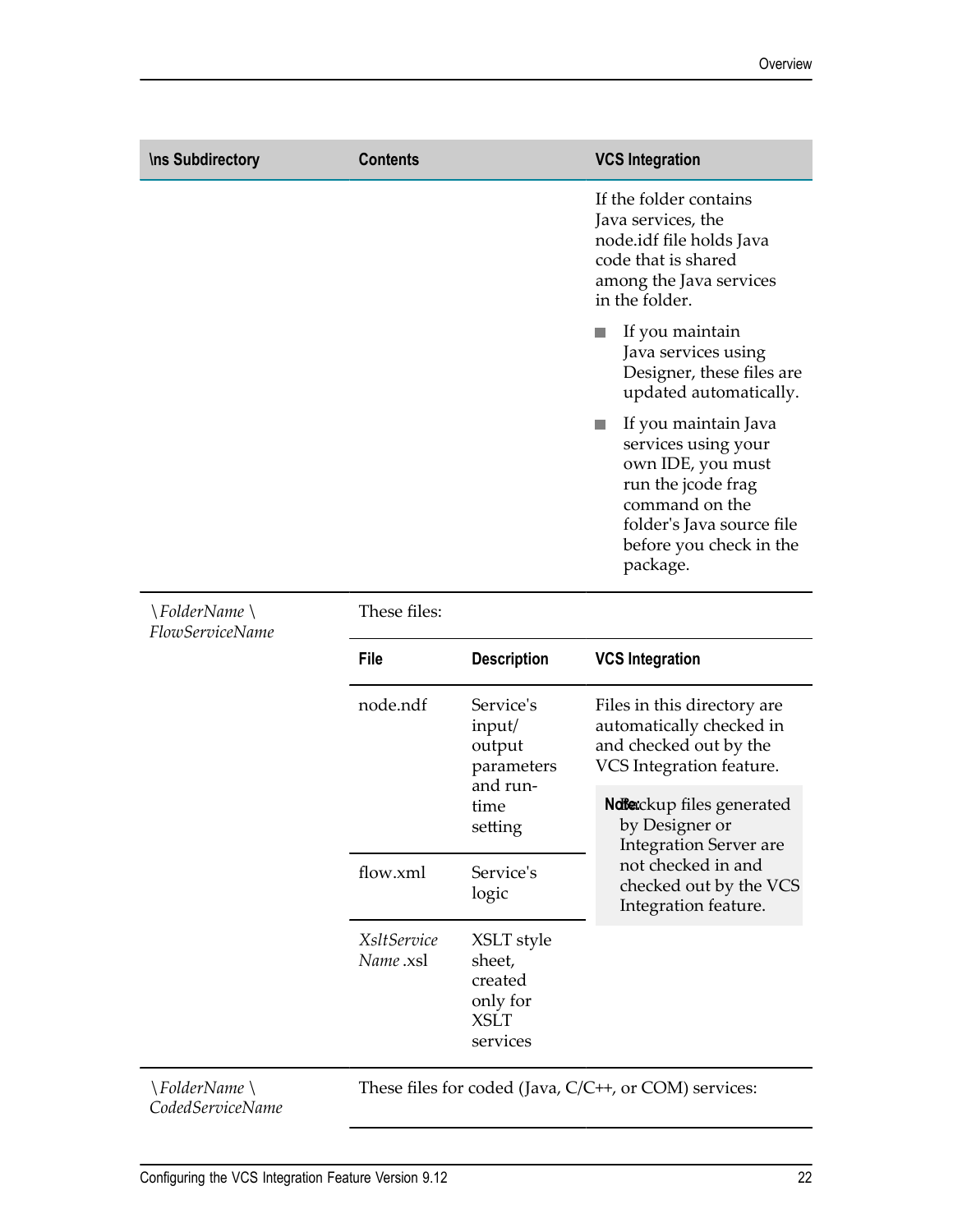| <b>\ns Subdirectory</b>                | <b>Contents</b>                                                                                                                                                          |                                                                             | <b>VCS Integration</b>                                                                                                                                                         |
|----------------------------------------|--------------------------------------------------------------------------------------------------------------------------------------------------------------------------|-----------------------------------------------------------------------------|--------------------------------------------------------------------------------------------------------------------------------------------------------------------------------|
|                                        | <b>File</b>                                                                                                                                                              | <b>Description</b>                                                          | <b>VCS Integration</b>                                                                                                                                                         |
|                                        | node.ndf                                                                                                                                                                 | Service's<br>input/<br>output<br>parameters<br>and run-<br>time<br>settings | The node.ndf file is<br>updated when you<br>edit the service's run-<br>time settings using<br><b>Integration Server</b><br>Administrator or<br>Designer.                       |
|                                        | java.frag                                                                                                                                                                | Compiled<br>code for<br>the service                                         | The java.frag file is<br>updated when you<br>modify and save the<br>source code for the Java<br>service with Designer.                                                         |
|                                        |                                                                                                                                                                          |                                                                             | If you maintain Java<br>services with your own<br>IDE, the java.frag file is<br>replaced when you run<br>the jcode frag command<br>on the Java source file<br>for this folder. |
| \FolderName\non-<br>ServiceElementName | element.                                                                                                                                                                 | The file node.ndf, which<br>holds the definition of the                     | Files in this directory are<br>automatically checked in<br>and checked out by the                                                                                              |
|                                        | The non-service elements<br>include specifications,<br>document types, triggers,<br>schemas, flat file schemas,<br>flat file dictionaries, and<br>adapter notifications. |                                                                             | VCS Integration feature.                                                                                                                                                       |

These files: \*RuleProject* \*RuleInstance*

| File     | <b>Description</b>                                      | <b>VCS Integration</b>                                                                                        |
|----------|---------------------------------------------------------|---------------------------------------------------------------------------------------------------------------|
| node.ndf | Service's<br>input/<br>output<br>parameters<br>and run- | Files in this directory are<br>automatically checked in<br>and checked out by the<br>VCS Integration feature. |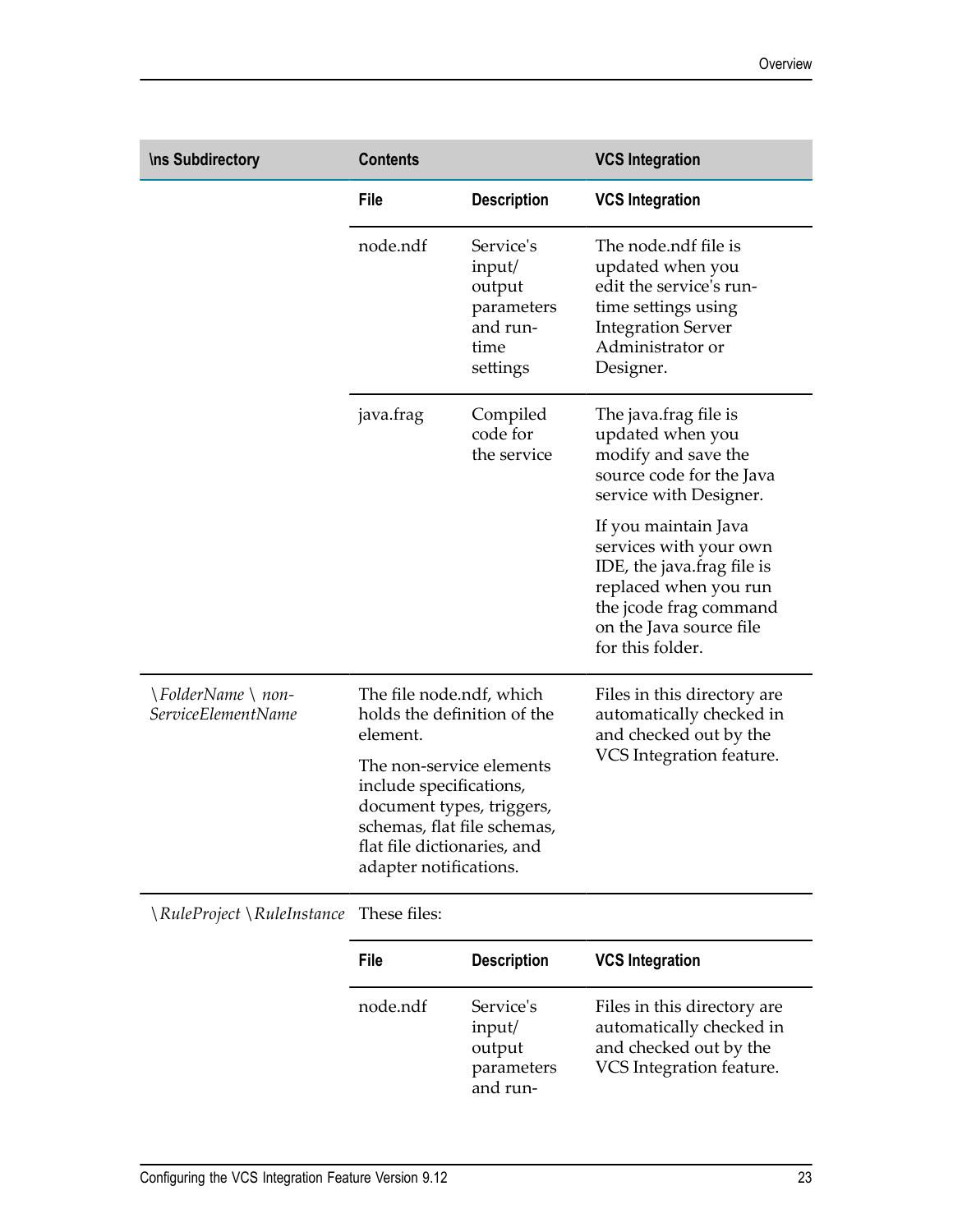| <b>\ns Subdirectory</b> | <b>Contents</b> |                    | <b>VCS Integration</b>                                                                                |
|-------------------------|-----------------|--------------------|-------------------------------------------------------------------------------------------------------|
|                         |                 | time<br>settings   | Ndeckup files generated<br>by Designer or                                                             |
|                         | flow.xml        | Service's<br>logic | <b>Integration Server are</b><br>not checked in and<br>checked out by the VCS<br>Integration feature. |

### <span id="page-23-0"></span>**\pub Directory**

This directory contains HTML pages, XML input files, DSPs, and related image files that are served to HTTP clients (this is the WWW root directory for the package). You must manually check in and check out files in this directory using your VCS client.

### <span id="page-23-1"></span>**\resources Directory**

This directory contains Java classpath resources, which are external resources (such as zip files or a properties file) that can be loaded by specifying a relative path, resolved relative to the classpath, instead of an absolute path. This makes the code more portable. You must manually check in and check out files in this directory using your VCS client.

### <span id="page-23-2"></span>**\templates Directory**

This directory contains output templates that have been created for the services in this package. You must manually check in and check out files in this directory using your VCS client.

### <span id="page-23-3"></span>**\web Directory**

This directory contains user-created JavaServer Pages (JSPs), servlets, and associated files used for web applications. These files may be stored individually or packaged in a single web archive (.war) file. For more information, see the *Web Applications Developer's Guide*. You must manually check in and check out files in this directory using your VCS client.

## <span id="page-23-4"></span>**Applying Labels within the VCS Repository**

The VCS Integration feature enables you to get an earlier version of VCS files by specifying a label. VCS labels must be created with the VCS client; the VCS Integration feature does not enable you to create VCS labels from within Designer.

When applying a version label to files in the VCS repository, it is recommended that you apply the version label at the package level, thereby including all folders and elements within the package hierarchy.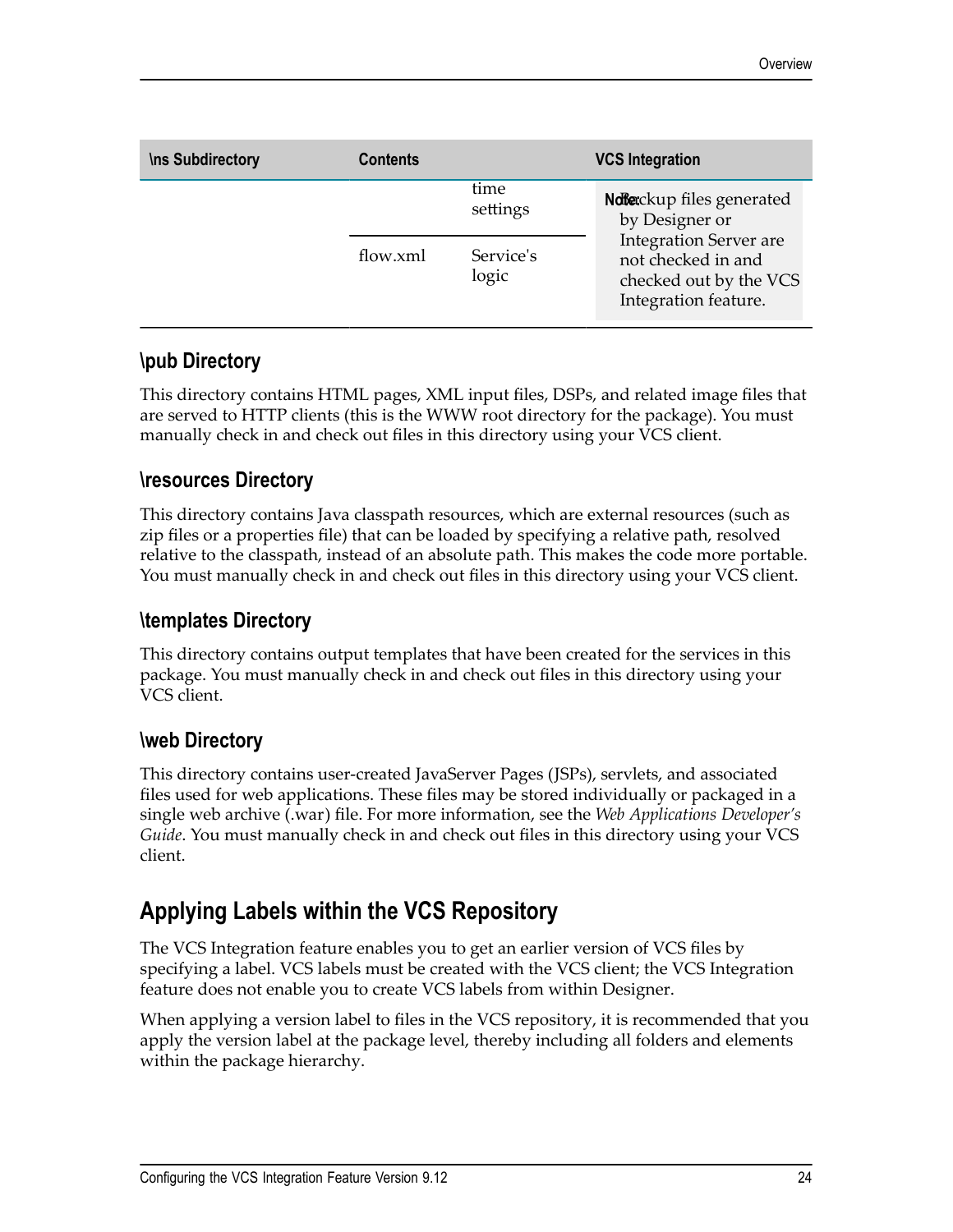## <span id="page-24-0"></span>**Working with Blaze Rule Services**

When you deploy a rule from Blaze Advisor, a new package, a folder, a subfolder and a rule node are created in Integration Server. However, only the package is checked in to the VCS repository, during the rule deployment. You must check in or check out the folders, subfolders, and rule node manually.

# <span id="page-24-1"></span>**Working with Web Service Descriptors**

When a web service descriptor is created in Designer, a web service descriptor node and associated schemas and document types are created in Integration Server. However, only the web service descriptor node is checked in to the VCS repository. You must check in or check out the associated schemas and document types manually.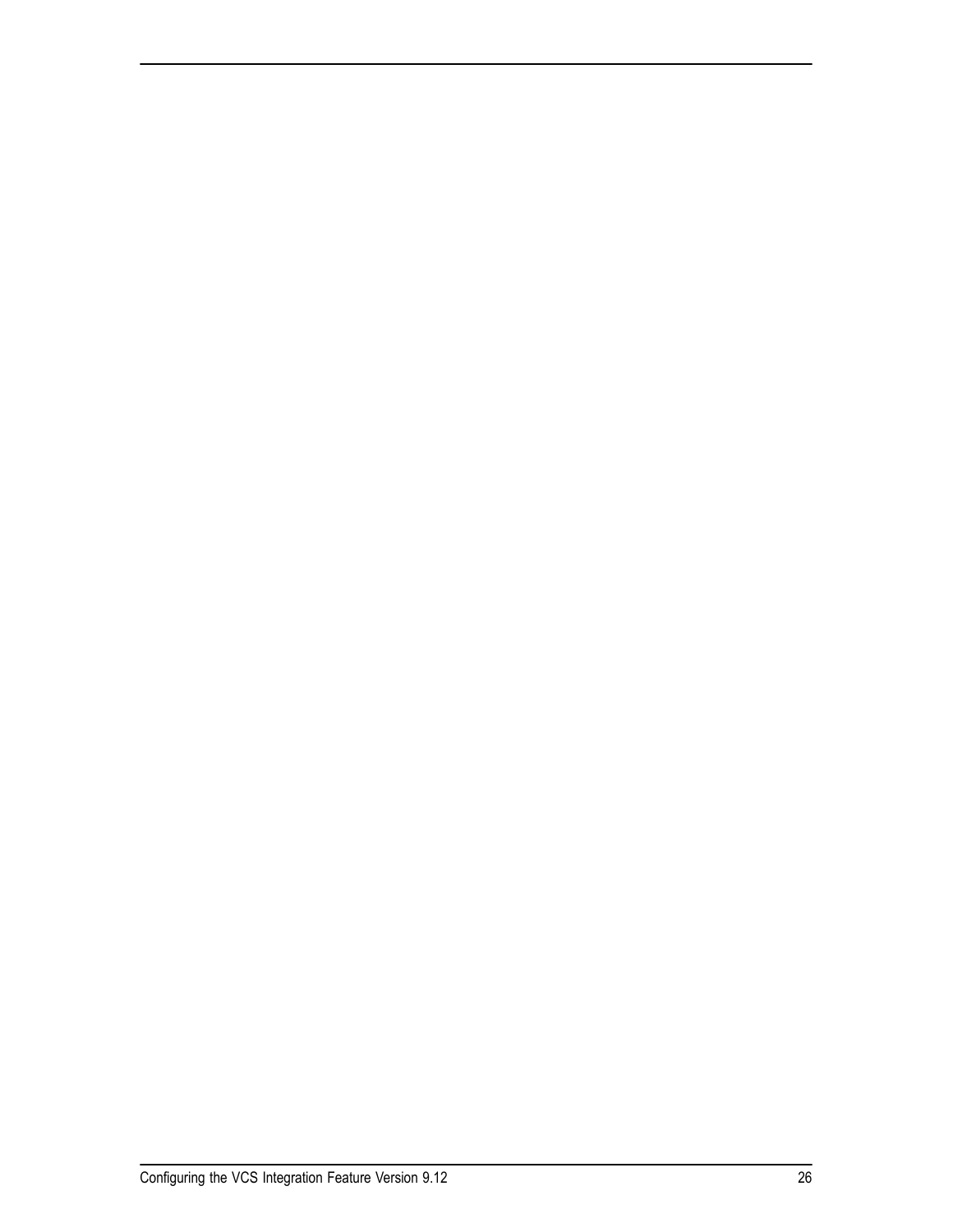# <span id="page-26-0"></span>**2 System Requirements**

|  | 28   |
|--|------|
|  | - 29 |
|  | -30  |
|  | - 30 |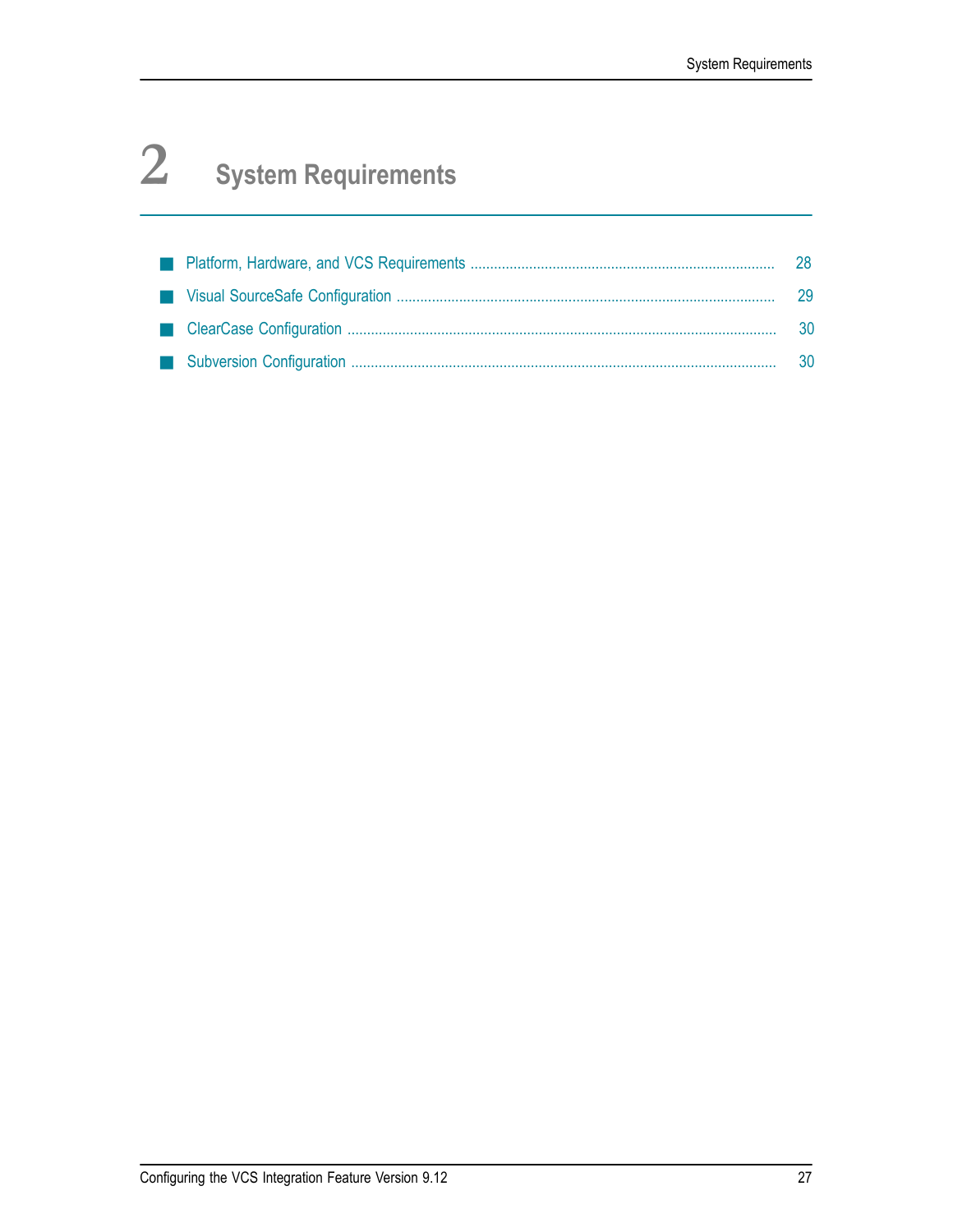# <span id="page-27-0"></span>**Platform, Hardware, and VCS Requirements**

The VCS Integration feature has no operating system, JDK, or hardware requirements beyond those of the host Integration Server and the VCS client.

The VCS Integration feature requires Integration Server version 8.0 or higher and Designer 8.0 or higher.

After the initial installation, Designer can connect to supported Integration Servers that are running with or without the VCS Integration feature.

The VCS Integration package is designed to work with the following version control systems (VCSes):

| <b>VCS</b>                    | <b>Version</b>    |
|-------------------------------|-------------------|
| Microsoft Visual SourceSafe   | 6.0 and 2005      |
| <b>IBM Rational ClearCase</b> | 7.0               |
| Subversion                    | 1.4, 1.6, and 1.7 |

The following are required for Integration Server to work with any VCS:

- The client software for the VCS must be installed on the same computer as the Integration Server that is running the VCS Integration feature.
- The VCS client software must be executable by the user account that is used to start n. the Integration Server, and must be included in the PATH statement for that user account.
- Each Integration Server user that interacts with the VCS Integration feature must have full read and write permission for the files the user is checking into and out of the VCS repository.

The VCS Integration feature does not provide you with a direct connection to your VCS. If you cannot connect to the VCS through your VCS client software, you will receive an error message each time you try to check packages, folders, or elements in to or out of the VCS from Designer.

The VCS Integration feature offers no support for configuring or manipulating the VCS server environment.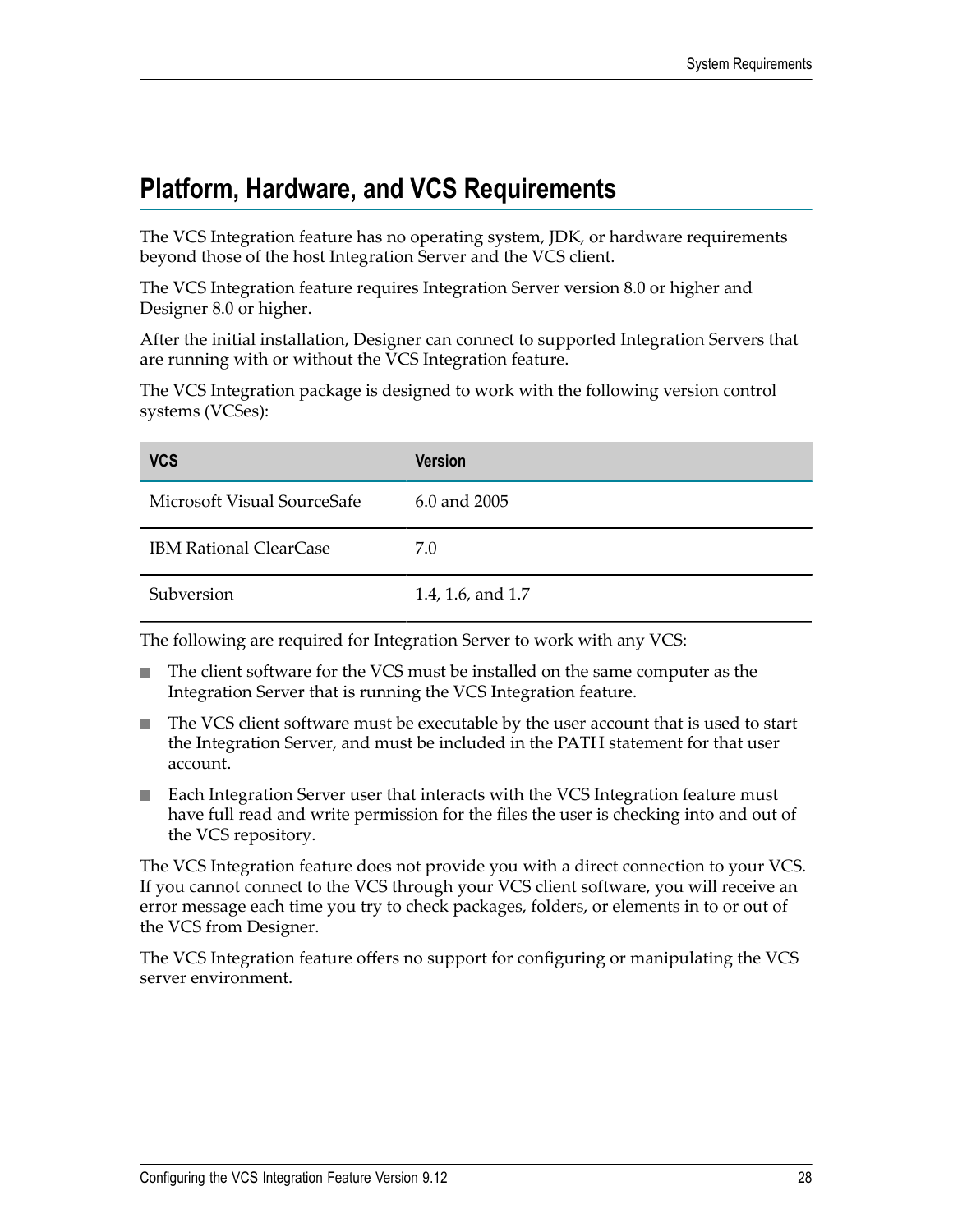# <span id="page-28-0"></span>**Visual SourceSafe Configuration**

Complete the following procedure for each Integration Server user that will use Visual SourceSafe (that is, for whom you will create a mapping, as described in ["Configuring](#page-38-1) [Access to the VCS Repository" on page 39\)](#page-38-1).

### **To configure Visual SourceSafe for an Integration Server user**

- 1. Identify the Visual SourceSafe database to the user's Windows system, as follows:
	- a. Right click **My Computer** and then click **Properties**.
	- b. Click the **Advanced** tab and then click **Environment Variables**.
	- c. In the **System variables** table, do the following:
		- a. To the Path variable, add the fully qualified path to the Visual SourceSafe folder that contains the binary files for commands and the ssexp.exe file.
		- b. Add the variable SSDIR and set it to the fully qualified path to the Visual SourceSafe database.
	- d. Click **OK** three times.
		- **Note:** These instructions are for Windows XP Professional. Instructions for other Windows systems might vary slightly.
- 2. Set Visual SourceSafe client options as follows:
	- a. Start the Visual SourceSafe client.
	- b. Click **Tools**, then click **Options**.
	- c. Click the **Local Files** tab, clear the **Append end-of-line to all text files** check box, and click **OK**.
	- d. It is recommended that you configure Visual SourceSafe to check in unchanged files. Doing so ensures that check in comments are recorded for all elements, and that all related files that have been checked out with a package, folder, or element will have their VCS version numbers incremented simultaneously. Click the **General** tab, select **Check in** from the **Check in unchanged files** list, and click **OK**.
	- e. If Visual SourceSafe is configured to use a text editor such as Notepad for viewing files, the text editor will open each time the VCS Integration feature checks in a file to the Visual SourceSafe repository. To avoid this, remove the text editor specification. Click the **General** tab, delete the text in the **Editor for viewing files** box, and click **OK**.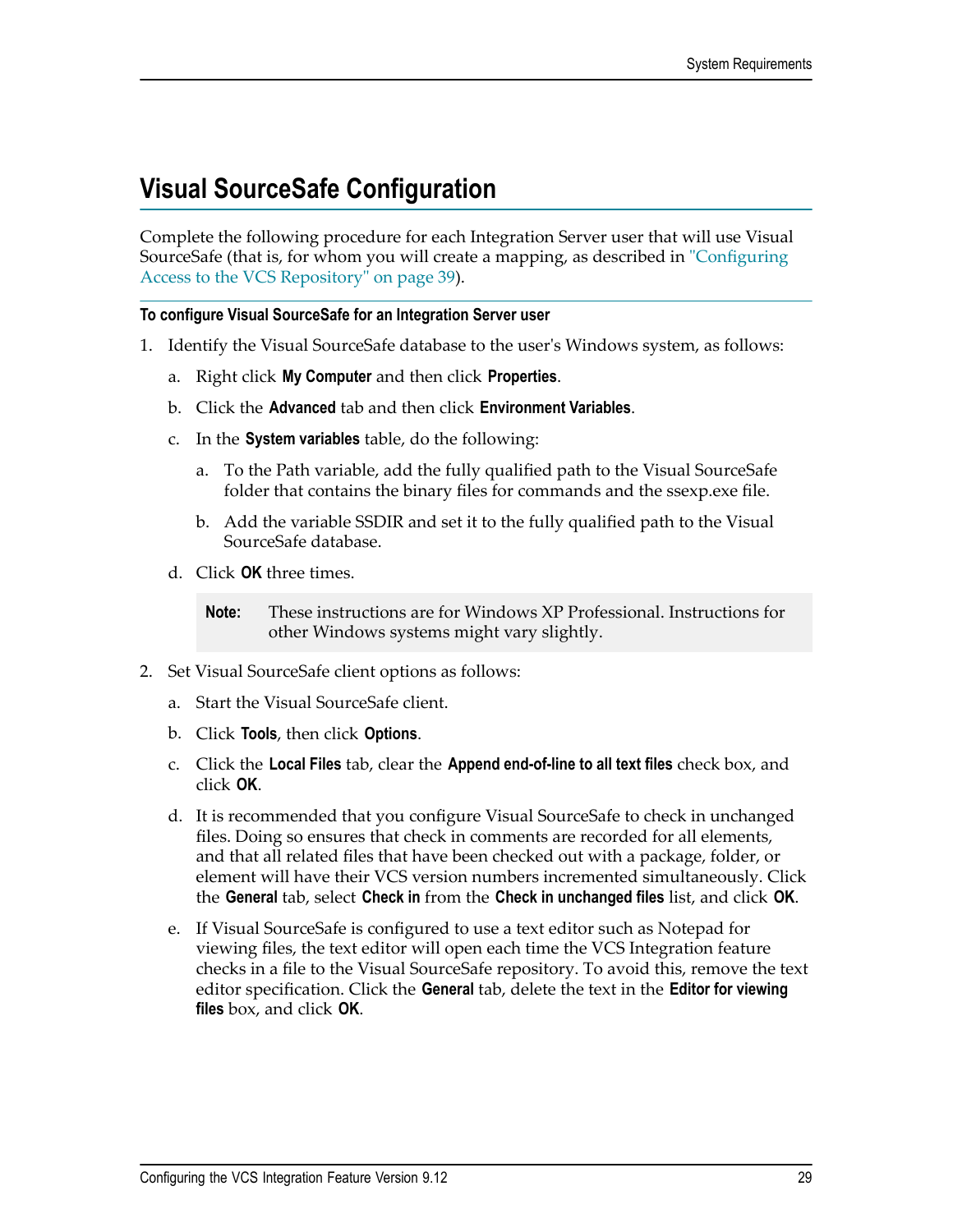# <span id="page-29-0"></span>**ClearCase Configuration**

Complete the following procedure for each Integration Server user that will use ClearCase.

### **To configure ClearCase for use with an Integration Server user**

- 1. If the user is on a UNIX system, identify the ClearCase command binaries to the system. To the PATH variable, add the fully qualified path to the ClearCase folder that contains the binary files for commands.
- 2. If the user is on a Windows system identify the ClearCase command binaries to the system as follows:
	- a. Right click **My Computer** and then click **Properties**.
	- b. Click the **Advanced** tab and then click **Environment Variables**.
	- c. In the **System Variables** table, to the Path variable, add the fully qualified path to the ClearCase folder that contains the binary files for commands.
		- **Note:** These files are usually present by default. However, if they are not present, you must add them.
	- d. Click **OK** three times.
		- **Note:** These instructions are for Windows XP Professional. Instructions for other Windows systems might vary slightly.
- 3. If the user is on a Windows system configure ClearCase Dynamic Views to work with the VCS Integration feature as follows:
	- a. On the **Start** menu, go to **Settings > Control Panel > ClearCase**.
	- b. Click the **MVFS** tab.
	- c. Select the check boxes for **Case Insensitive MVFS** and **Case Preserving**.
	- d. Click **OK**.

# <span id="page-29-1"></span>**Subversion Configuration**

Complete the following procedure to configure each Integration Server user to work with Subversion.

### **To configure Subversion for use with an Integration Server user**

1. In the Subversion server, create a repository for Integration Server to use.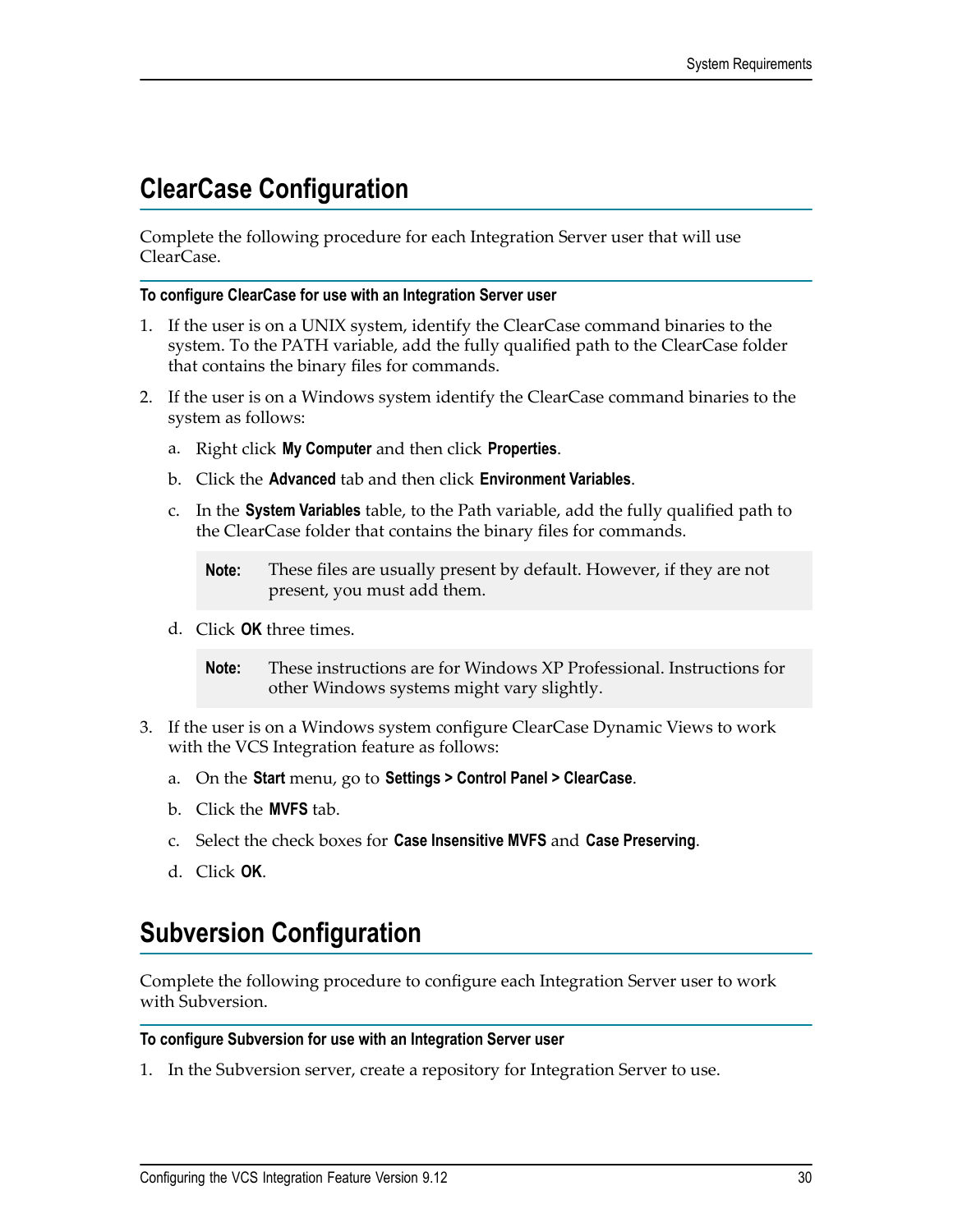- 2. Share the Subversion root directory in the network, which contains the repositories. Grant all Integration Server users read/write permission.
- 3. Go to the new *Subversion\_repository* \conf directory and do the following:
	- a. Open the synserver.conf file in a text editor, uncomment the line password-db  $=$ passwd, and save and close the file.
	- b. Open the passwd file in a text editor, uncomment or add the names of Integration Server users, and save and close the file.
- 4. Start the Subversion repository using the svnserve command.

### <span id="page-30-0"></span>**Updating the Path Environment Variable For Subversion**

For each Integration Server user that will use Subversion, follow the steps below to update the user's Path environment variable with the folder that contains the binary files for the Subversion client.

#### **To update user's Path environment variables**

If the Integration Server is on a UNIX system, run the following command:  $\overline{\phantom{a}}$ 

```
export PATH = $PATH:Subversion_directory
```
By default, the *Subversion\_directory* is /opt/CollabNet\_Subversion/bin.

- If the Integration Server is on a Windows system, do the following:
	- 1. Right-click **My Computer** and then click **Properties**.
	- 2. Click the **Advanced** tab and then click **Environment Variables**.
	- 3. In the **System variables** table, do the following:
		- a. In the **Variable** column, click **Path** and then click **Edit**.
		- b. Add the full path to the Subversion folder that contains the binary files for commands. By default, the full path is  $C:\P$  rogram Files \Subversion \bin.
		- c. Click **OK**.
	- 4. Click **OK** twice more.

### <span id="page-30-1"></span>**Excluding File Types**

During package publication, Integration Server includes all files associated with the items being published. In some cases, this includes files that are not required for the package to function. For example, when the publishing Integration Server uses Subversion to maintain files, the package contains read-only .svn files. If you are publishing the package as a full or partial replacement for a package of the same name on another Integration Server and that Integration Server also uses Subversion, then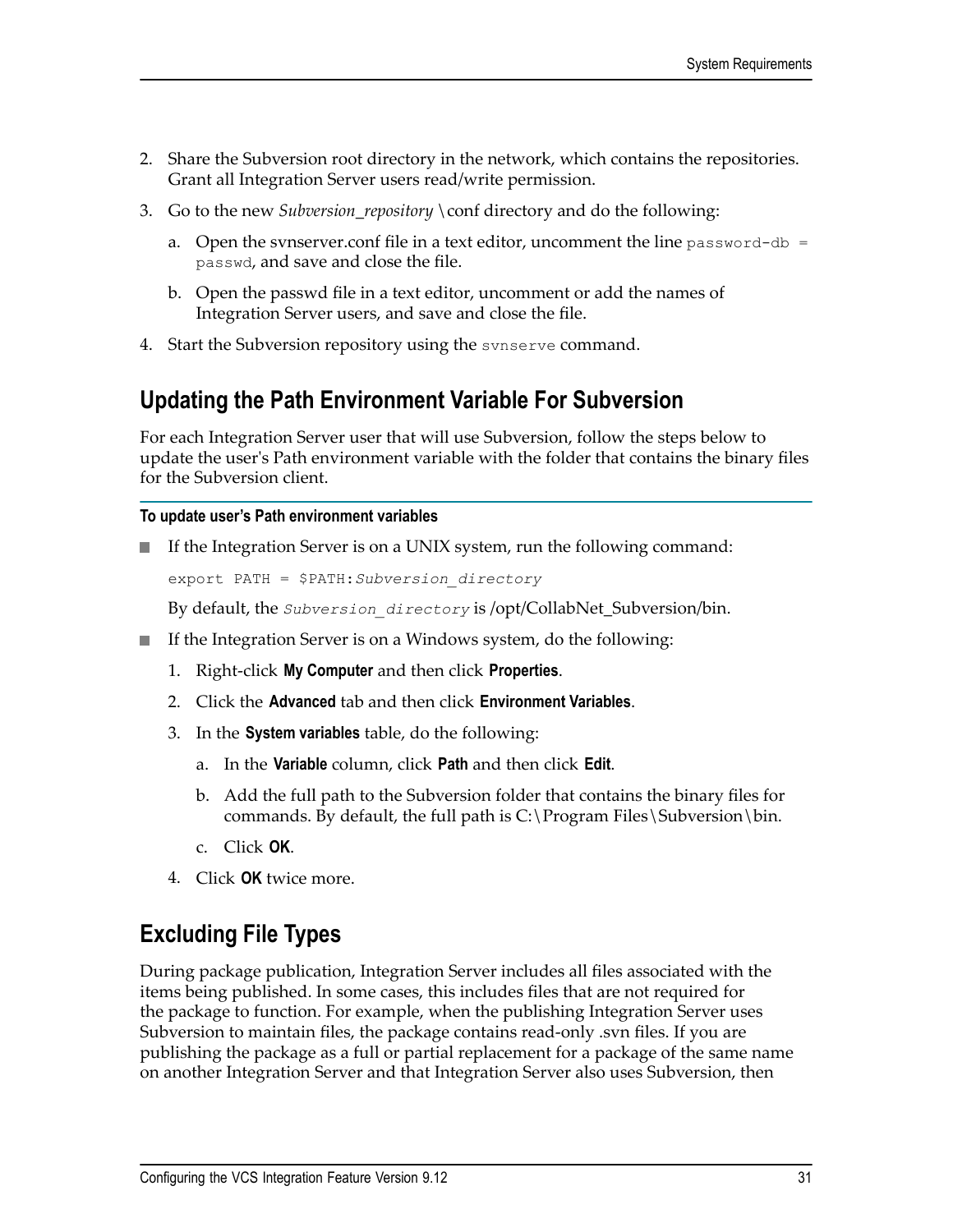the read-only .svn files from the publishing Integration Server do not replace the readonly .svn files on the subscribing server, and the publishing action will fail.

Integration Server provides the watt.server.createPackage.ignorePattern configuration parameter with which you can specify the types of files you do not want Integration Server to include when publishing packages.

For more information about watt.server.createPackage.ignorePattern, see *webMethods Integration Server Administrator's Guide*.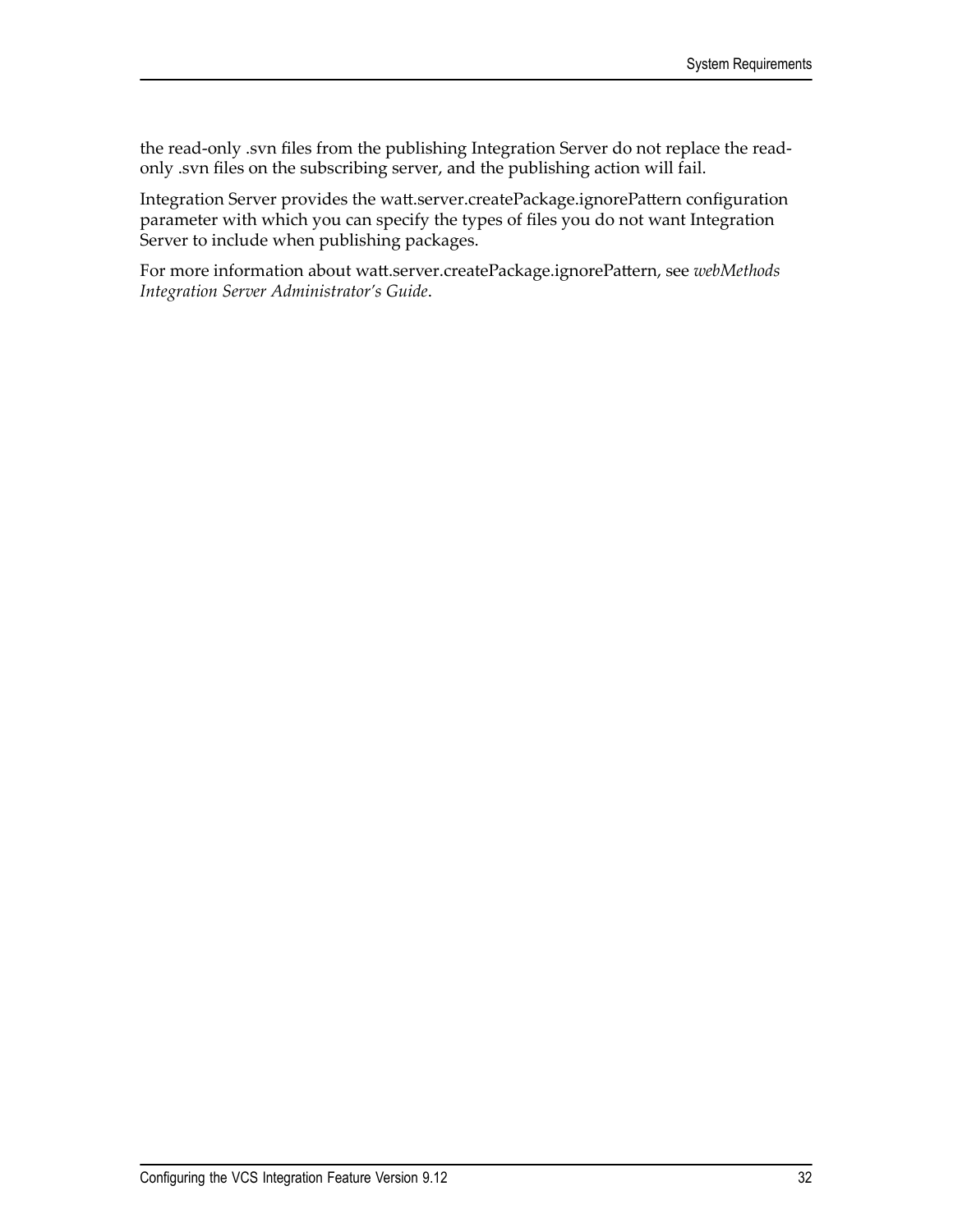# <span id="page-32-0"></span>**3 Configuring the VCS Integration Feature**

|  | 34              |
|--|-----------------|
|  | 34              |
|  | 35 <sub>o</sub> |
|  | 36              |
|  |                 |
|  | 39              |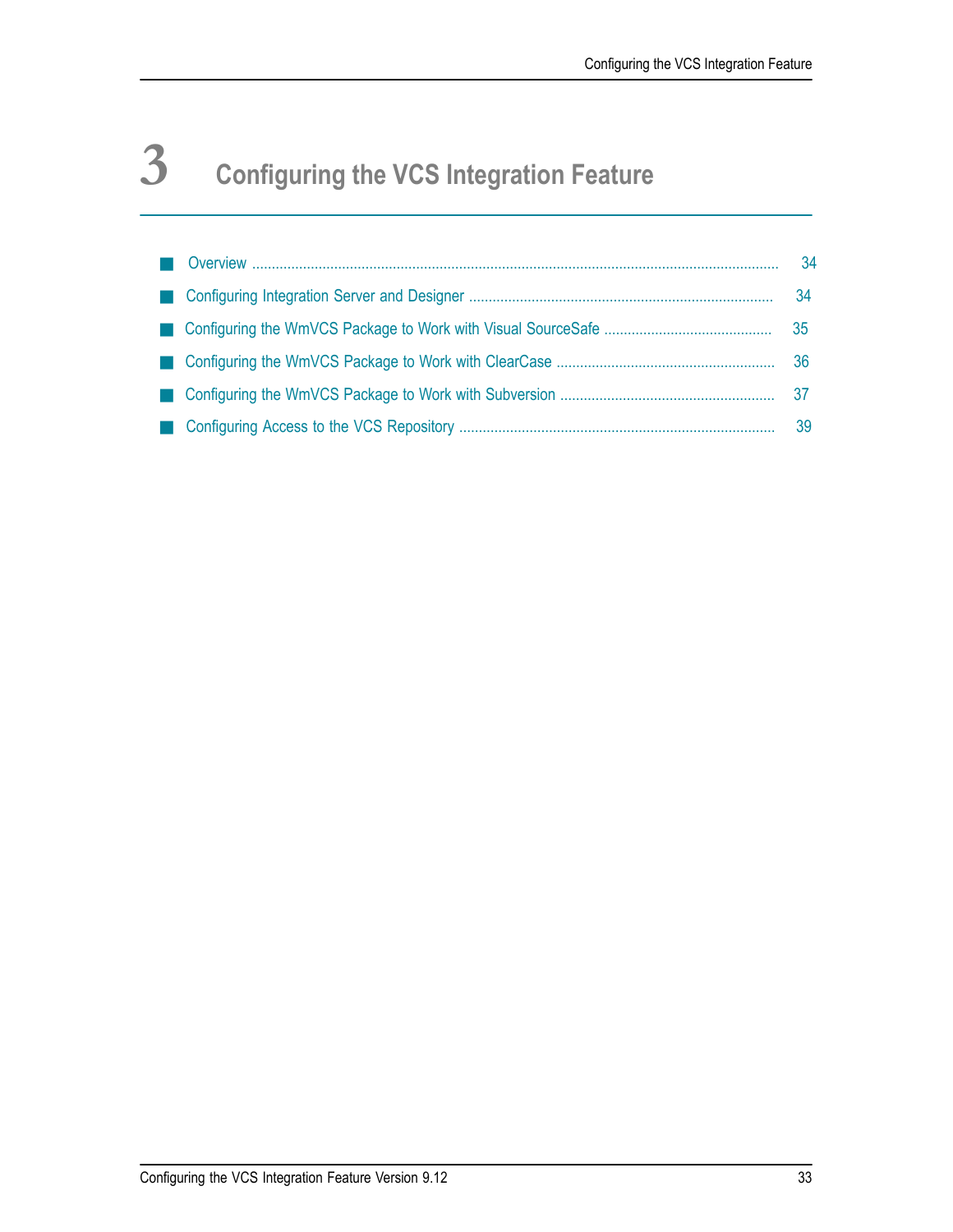# <span id="page-33-0"></span>**Overview**

You must configure webMethods products to operate with the VCS Integration feature and the VCS server. For Visual SourceSafe or Subversion, you must also map Integration Server users to Visual SourceSafe or Subversion users, respectively.

If you have not already done so, configure your VCS to conform to the requirements described in ["System Requirements" on page 27](#page-26-0).

# <span id="page-33-1"></span>**Configuring Integration Server and Designer**

After you create your VCS administrator user account, you configure Integration Server and Designer, or both to work with the VCS Integration feature.

### <span id="page-33-2"></span>**Removing the watt.server.ns.backupNodes Setting**

If you have enabled the watt.server.ns.backupNodes setting, you must remove it. This setting conflicts with the operation of the VCS Integration feature, which essentially replaces it.

### **To remove the watt.server.ns.backupNodes setting**

- 1. In the Integration Server Administrator, go to the **Settings > Extended** page.
- 2. Determine whether the watt.server.ns.backupNodes setting is displayed in the **Extended Settings** list. If it is, go to step 4. If the setting is not visible:
	- a. Click **Show and Hide Keys**.
	- b. On the **Settings > Extended > Show and Hide Keys** page, look for the setting watt.server.ns.backupNodes. If the setting is present, select the check box next to watt.server.ns.backupNodes and click **Save Changes**. If the setting is not visible, click **Return to Extended Settings**.
- 3. On the **Settings > Extended** page, click **Edit Extended Settings**.
- 4. In the **Extended Settings** text box, delete the watt.server.ns.backupNodes setting.
- 5. Click **Save Changes**.

## <span id="page-33-3"></span>**Configuring Designer**

If you have enabled the option in Designer to automatically unlock files upon saving, you must disable it. This option conflicts with the operation of the VCS Integration feature.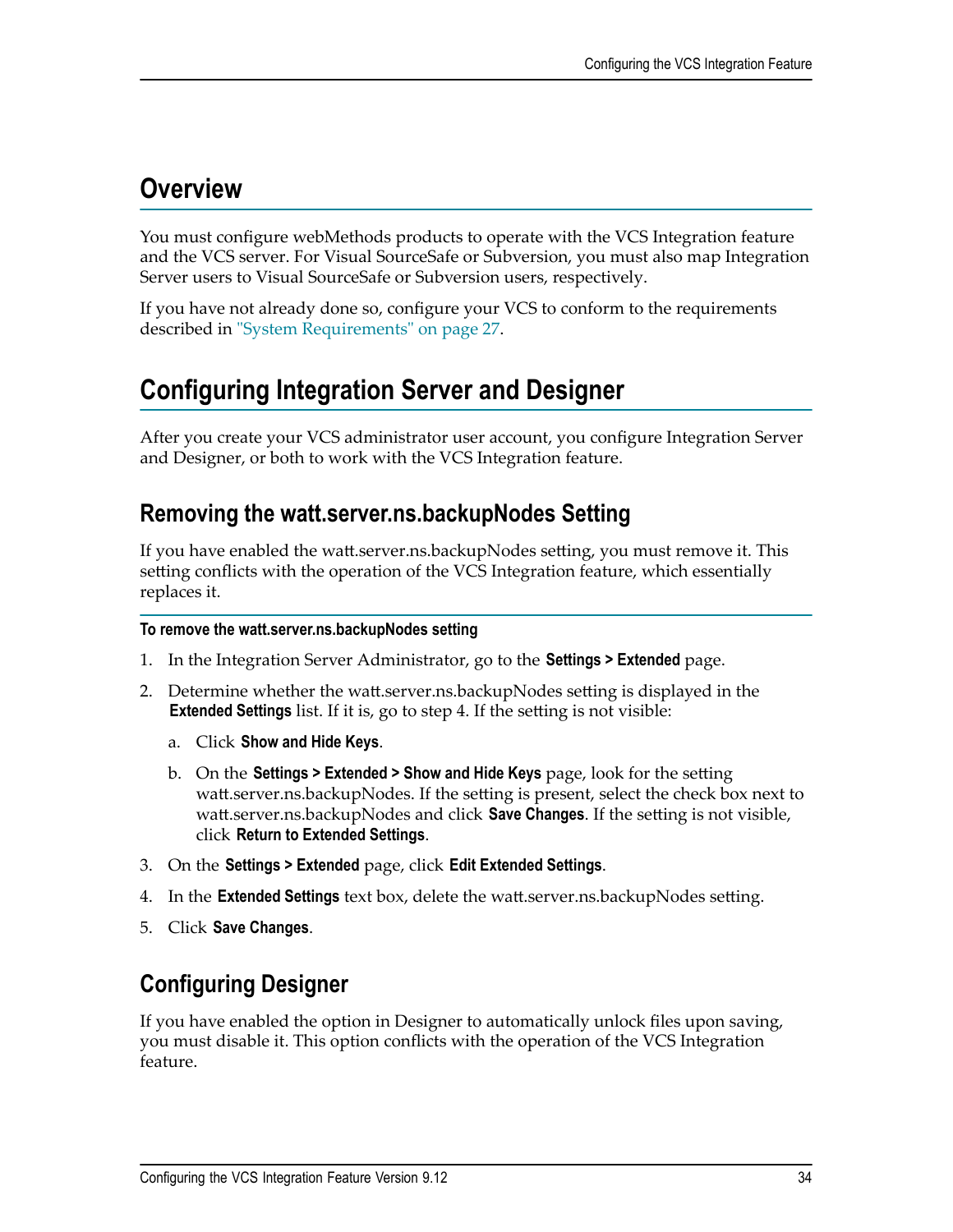**To disable the automatic unlock upon save option in Designer**

- 1. Start Designer.
- 2. Go to **Windows > Preferences > Software AG > Service Development > Package Navigator**.
- 3. Clear the **Automatically unlock upon save** check box, and then click **OK**.

# <span id="page-34-0"></span>**Configuring the WmVCS Package to Work with Visual SourceSafe**

- 1. In Integration Server Administrator, go to the **Solutions > VCS > Edit Configuration** page.
- 2. In the **Select Version Control System** list, click **Microsoft Visual SourceSafe**, and then click **Save Changes**.
- 3. Restart Integration Server.
- 4. Go to the **Solutions > VCS > Edit Configuration** page, click the **Advanced Settings** link, and complete the fields as follows:

| <b>Field</b>                     | <b>Entry</b>                                                                                                                                                                                                                                                                                                              |
|----------------------------------|---------------------------------------------------------------------------------------------------------------------------------------------------------------------------------------------------------------------------------------------------------------------------------------------------------------------------|
| <b>Command Timeout</b><br>(msec) | Period of time, in milliseconds, that a command has in<br>which to execute. If the command does not execute within<br>that period, it times out.                                                                                                                                                                          |
|                                  | If you want to use the default of 60000 (one minute), leave<br>this field blank. To change the default, specify a positive<br>integer. If you want to have no timeout, enter -1.                                                                                                                                          |
|                                  | <b>Note:</b> The timeout is applied to each command. When<br>Visual SourceSafe operations join several commands,<br>the timeout is the sum of the timeouts for all the<br>commands.                                                                                                                                       |
| <b>Working Folder</b>            | Fully qualified path to the Visual SourceSafe working<br>folder in the Integration Server file system in which to<br>store your working files. Software AG recommends<br>that you specify the Integration Server_directory/<br>instances/instance_name/packages directory, or an<br>individual package in that directory. |
| <b>VSS Project Name</b>          | Name of the project in Visual SourceSafe that contains all<br>of the files and directories you work on. Typically, this<br>path begins with a dollar sign (\$), to indicate the Visual                                                                                                                                    |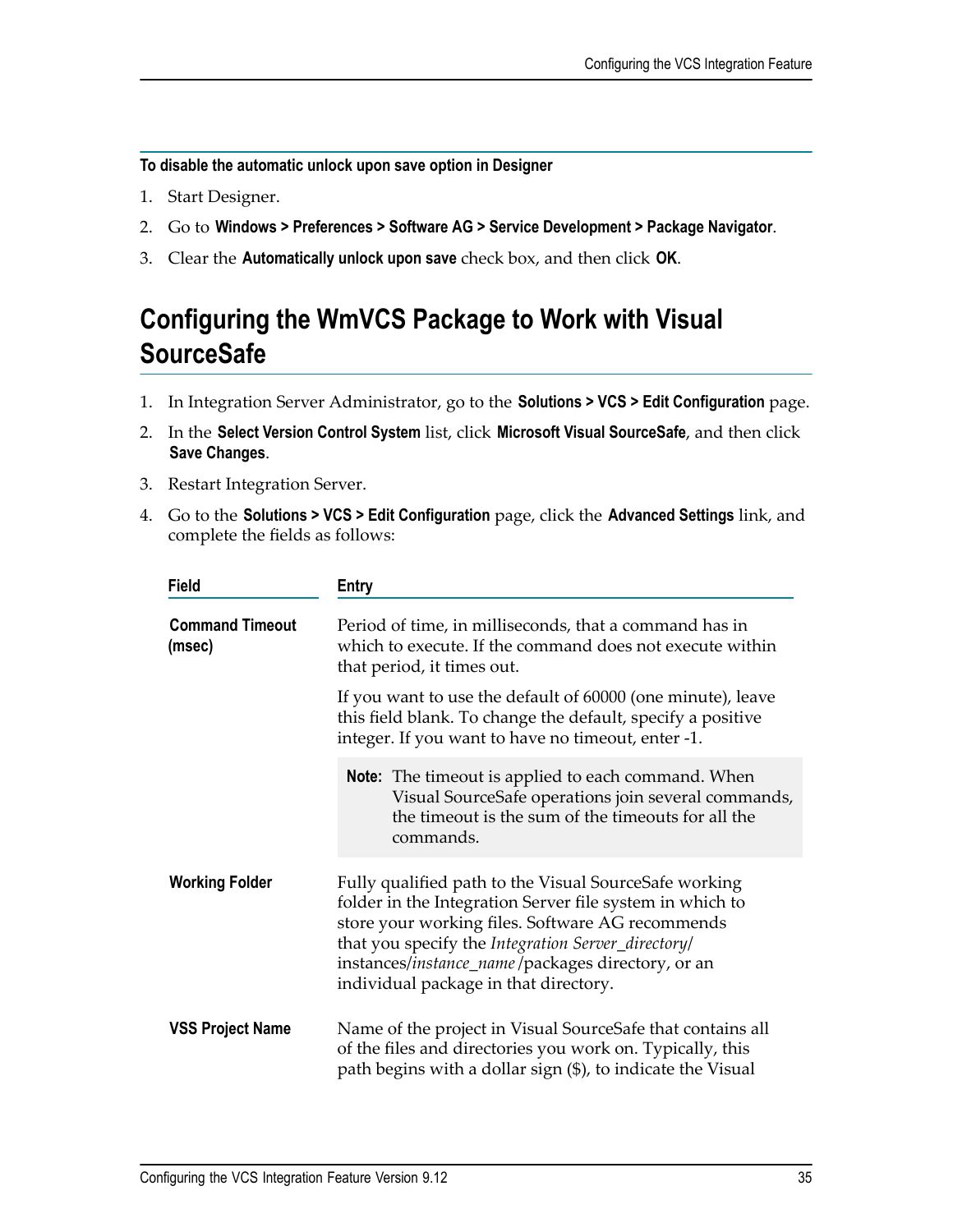| <b>Field</b>                              | Entry                                                                                                                                                                                                                                                                                                                                                                                                                                                                            |
|-------------------------------------------|----------------------------------------------------------------------------------------------------------------------------------------------------------------------------------------------------------------------------------------------------------------------------------------------------------------------------------------------------------------------------------------------------------------------------------------------------------------------------------|
|                                           | SourceSafe root project (for example: \$/Project/Team/<br>Module).                                                                                                                                                                                                                                                                                                                                                                                                               |
| <b>Allow Multiple</b><br><b>Checkouts</b> | If Visual SourceSafe is configured for exclusive check out,<br>clear this check box. If Visual SourceSafe is configured for<br>non-exclusive check out, select this check box.                                                                                                                                                                                                                                                                                                   |
|                                           | Importantoftware AG recommends that you configure your<br>VCS for exclusive locking to prevent users from<br>checking out files from the VCS client after they<br>have been checked out from Designer. The VCS<br>Integration feature does not support "diff" or merge<br>operations. If you use non-exclusive checkout and<br>multiple users check out the same element, only the<br>first user to check in will be successful. The other<br>users will receive error messages. |

- 5. Click **Save Changes**.
- 6. Restart Integration Server.

# <span id="page-35-0"></span>**Configuring the WmVCS Package to Work with ClearCase**

- 1. In Integration Server Administrator, go to the **Solutions > VCS >Edit Configuration** page.
- 2. In the **Select Version Control System** list, click **ClearCase**, and then click **Save Changes**.
- 3. Restart Integration Server.
- 4. Go to the **Solutions > VCS > Edit Configuration** page, click the **Advanced Settings** link, and complete the fields as follows:

| <b>Field</b>              | Entry                                                                                                                                                                            |
|---------------------------|----------------------------------------------------------------------------------------------------------------------------------------------------------------------------------|
| Command<br>Timeout (msec) | Period of time, in milliseconds, that a command has in which<br>to execute. If the command does not execute within that<br>period, it times out.                                 |
|                           | If you want to use the default of 60000 (one minute), leave<br>this field blank. To change the default, specify a positive<br>integer. If you want to have no timeout, enter -1. |
|                           | Note: The timeout is applied to each command. When<br>ClearCase operations join several commands,<br>the timeout is the sum of the timeouts for all the<br>commands.             |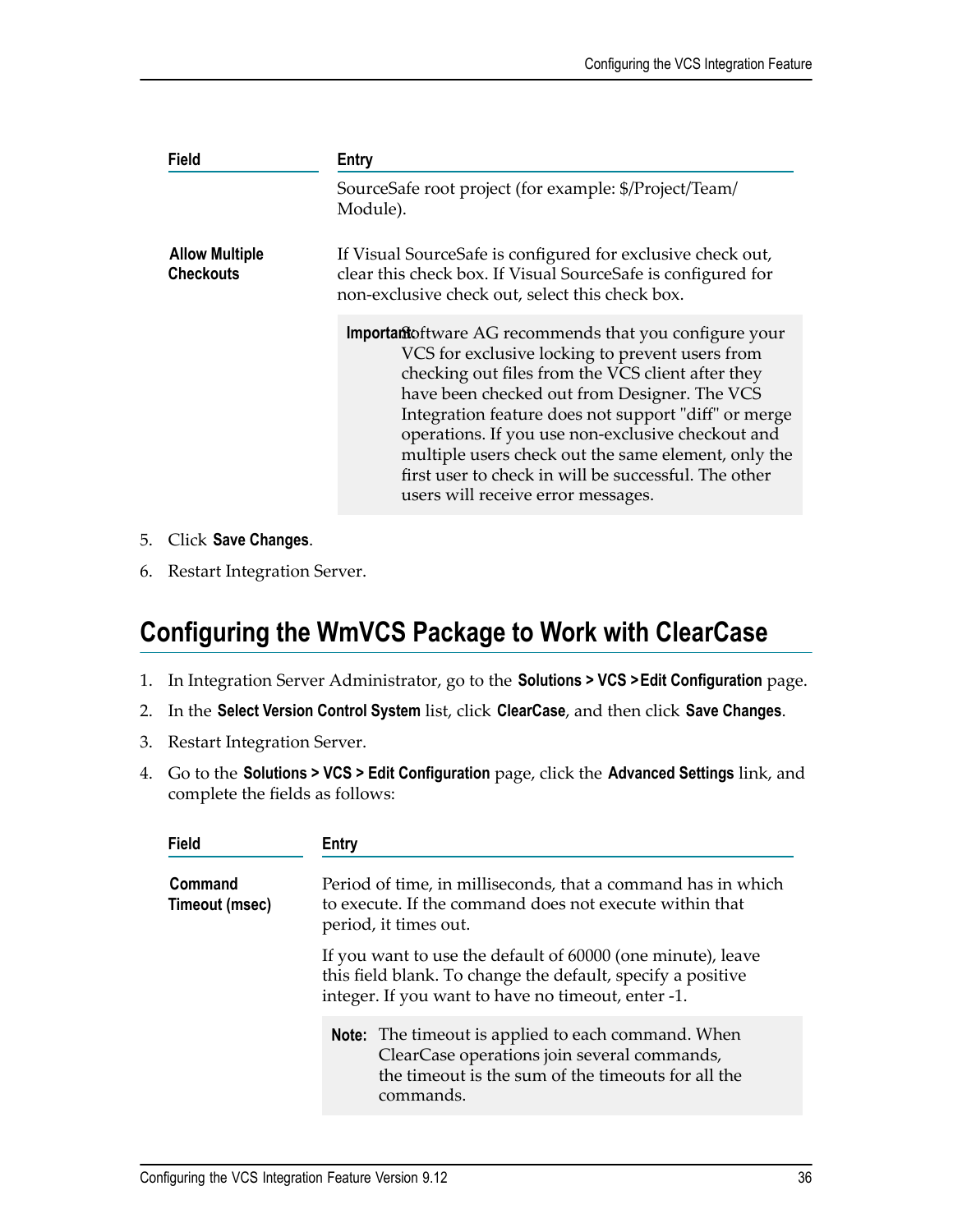| <b>Field</b>                              | <b>Entry</b>                                                                                                                                                                                                                                                                                                   |
|-------------------------------------------|----------------------------------------------------------------------------------------------------------------------------------------------------------------------------------------------------------------------------------------------------------------------------------------------------------------|
| <b>ClearCase View</b><br><b>Directory</b> | By default, Integration Server assumes that the files you<br>work on are in a folder that is part of a Dynamic or SnapShot<br>view. If you are going to specify a working folder, identify<br>the mapping folder in a ClearCase Dynamic or Snapshot<br>view.                                                   |
|                                           | <b>Note:</b> If the Integration Server is installed in a Dynamic<br>view, check the Integration Server_directory\instances<br>\instance_name \packages folder into ClearCase before<br>working with VCS Integration feature.                                                                                   |
| <b>Working Folder</b>                     | If you work on files that reside in a folder that is<br>not part of a Dynamic or Snapshot view, specify the<br>name of the folder. Software AG recommends that<br>you specify the Integration Server_directory\instances<br>\instance_name \packages directory, or an individual<br>package in that directory. |
| <b>Checkout Mode</b>                      | ClearCase lets you choose whether your checkouts are<br>Reserved, Unreserved, or Both. If you choose Unreserved, make<br>sure your ClearCase VOB and View settings do not restrict<br>unreserved check outs.                                                                                                   |
|                                           | Important he VCS Integration feature does not support "diff"<br>or merge operations. If you set the checkout mode<br>to Unreserved and multiple users check out the<br>same element, only the first user to check in will be<br>successful. The other users will receive error messages.                       |
| <b>ClearCase Branch</b><br><b>Name</b>    | This field determines the branch used for the Get earlier<br>version command. By default, ClearCase assumes that files<br>you want to use reside on the main ClearCase branch. If they<br>do not, identify the branch on which they do reside.                                                                 |

- 5. Click **Save Changes**.
- 6. Restart Integration Server.

# <span id="page-36-0"></span>**Configuring the WmVCS Package to Work with Subversion**

- 1. In Integration Server Administrator, go to the **Solutions > VCS > Edit Configuration** page.
- 2. In the **Select Version Control System** list, click **Subversion**, and then click **Save Changes**.
- 3. Restart Integration Server.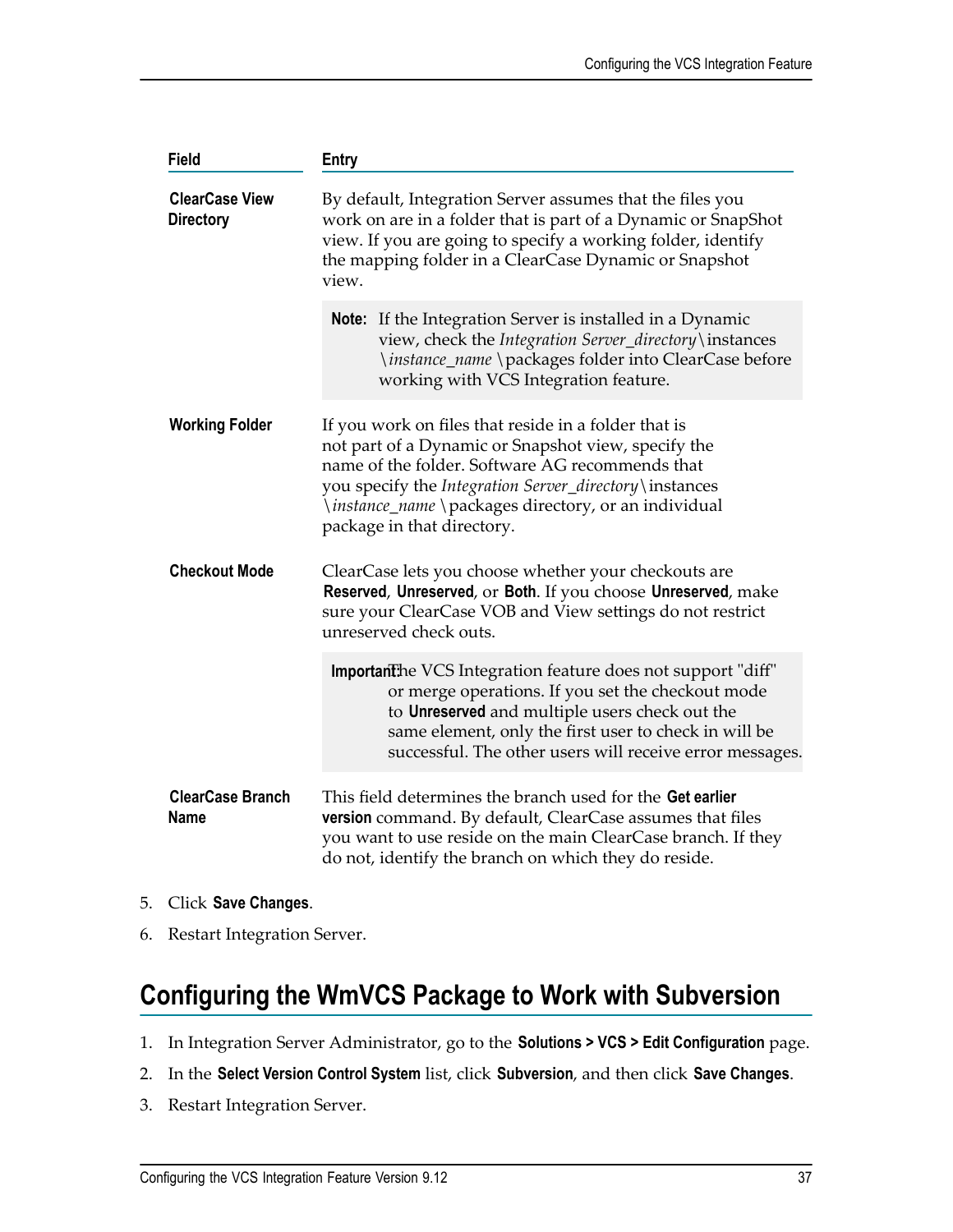### <span id="page-37-0"></span>**Connecting to Subversion for the First Time**

### **To connect to Subversion for the first time**

- 1. In Integration Server Administrator, go to the **Solutions > VCS > Edit Configuration** page and click the **Advanced Settings** link.
- 2. In the **Subversion Repository Location** field, type the URL for the Subversion repository.
- 3. Click **Save Changes**.
- 4. Restart Integration Server.

### <span id="page-37-1"></span>**Disconnecting from Subversion**

You might need to disconnect Integration Server from the Subversion repository at some point. The IP address for the Subversion repository might change, for example, or you might want to connect to a different Subversion repository, or you might want to use a different source control system altogether.

### **To disconnect from the Subversion repository**

- 1. Go to the **Solutions > VCS > Edit Configuration** page and click the **Advanced Settings** link.
- 2. Subversion creates metadata files on Integration Server. If you no longer need the files (for example, because you are going to use a different source control system), select the **Delete Subversion Metadata Files** check box.
- 3. Click **Disconnect**.

### <span id="page-37-2"></span>**Reconnecting to Subversion**

If you are still using Subversion as your source control system, you need to reconnect.

### **To reconnect to the Subversion repository**

- 1. Go to the **Solutions > VCS > Edit Configuration** page and click the **Advanced Settings** link.
- 2. In the **Subversion Repository Location** field, type the URL for the Subversion repository.
- 3. If you are reconnecting to the same Subversion repository at a different IP address, select the **Reconnect to Subversion** check box.
- 4. Click **Save Changes**.
- 5. Restart Integration Server.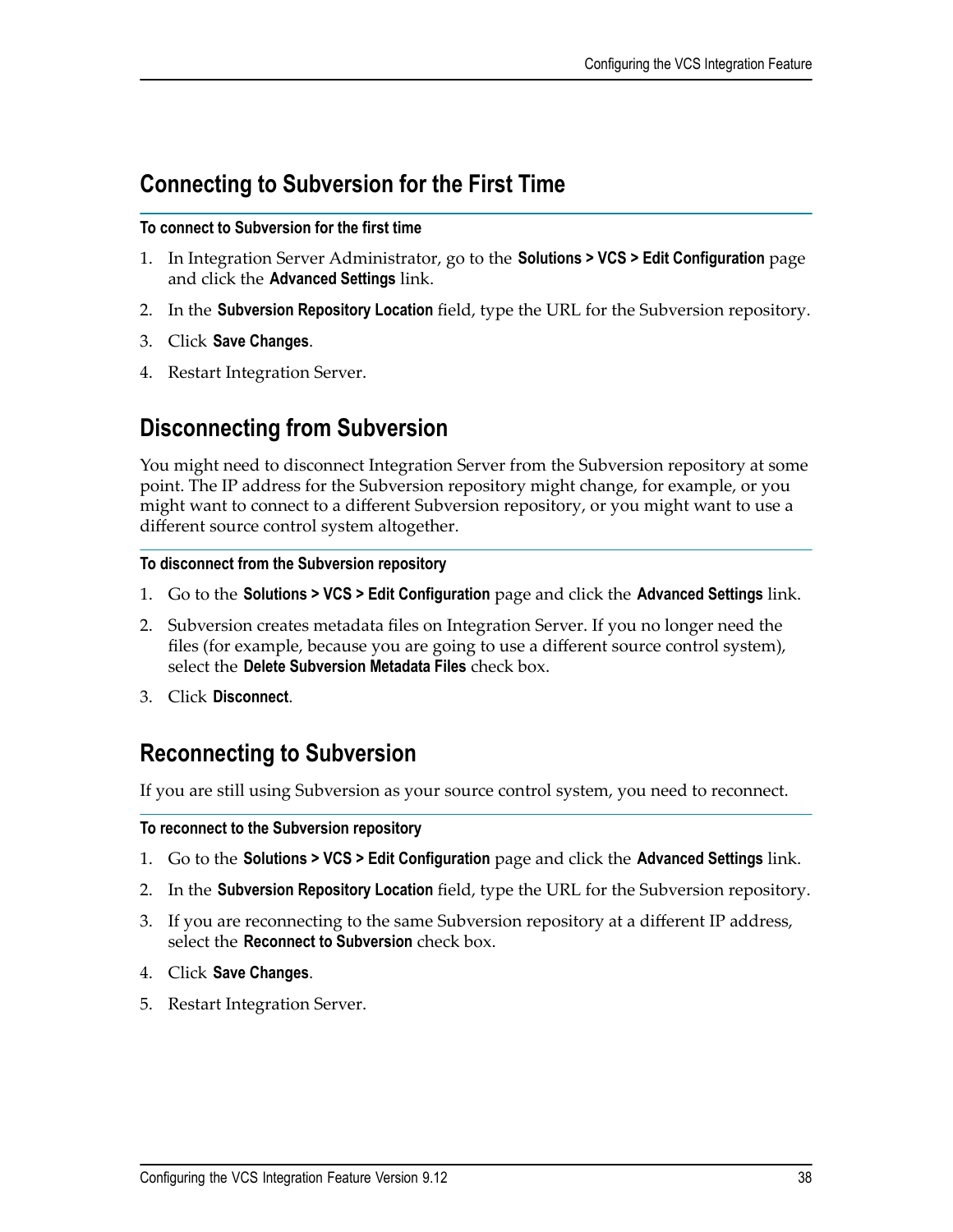## <span id="page-38-0"></span>**Configuring Integration Server to Connect to a Subversion Repository through a Non-English Subversion Client**

When the VCS Integration feature on an Integration Server localized to English is configured to work with a Subversion client in a locale other than English, unexpected behavior might occur during check in and check out operations. This behavior occurs because the request and response from an Integration Server running in an English locale is misinterpreted by the Subversion client running on a non-English platform. To prevent this, you need to make a change to the platform environment.

**To configure the platform environment when using a non-English Subversion client with Integration Server**

For Windows, add the following to System environment variable n.

LC\_MESSAGES=en\_EN

■ For UNIX/Linux, add the following to profile

export LC\_MESSAGES=en\_EN

**Note:** After making the above change, the svn --version command client should always result in a response in the English language.

# <span id="page-38-1"></span>**Configuring Access to the VCS Repository**

**Important:** The feature described in this section is required for Visual SourceSafe and Subversion.

In a shared development environment, a software developer might have one user name on Integration Server and a different user name on the VCS server. The VCS Integration feature accommodates this by enabling you to map an Integration Server user to a VCS user.

Integration Server users gain access to the VCS server by being mapped to a VCS user name and password. If you make changes to the VCS user name or password, you must edit the mapping to reflect the changes. For example, if you change the VCS user password, you must change the VCS user password in the mapping.

Each Integration Server user can map to only one VCS user. If you want to access the VCS server using different VCS users at different times, you can edit your mapping each time you want to use a different VCS user, or you can set up multiple Integration Server users and map each one to a different VCS user.

When you check in or delete a file, the VCS Integration feature records both the Integration Server user and the VCS user as part of the VCS revision history. For more information on working with multiple user accounts in a shared development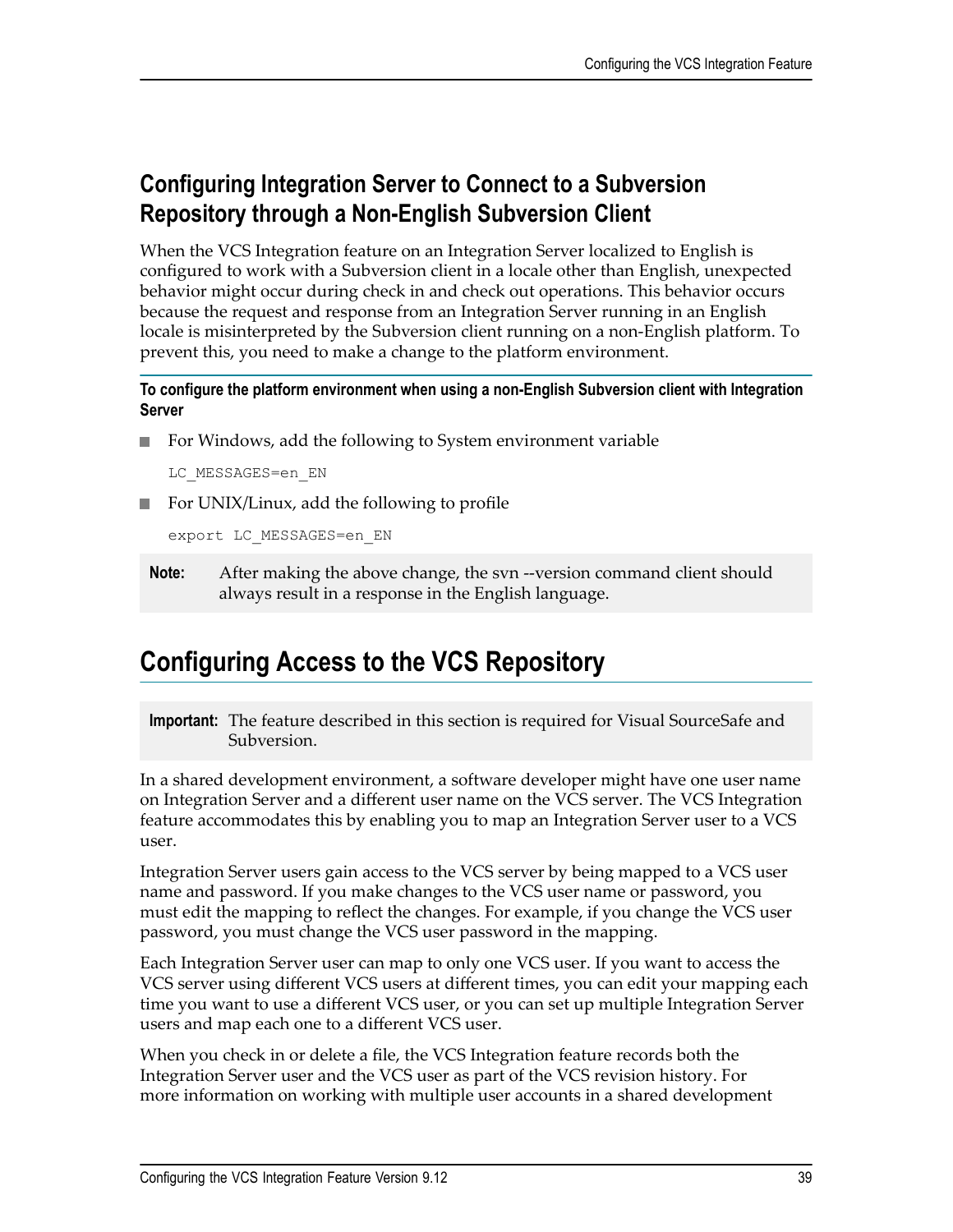environment, see ["Understanding Multiple User Accounts and VCS Integration" on page](#page-52-0) [53](#page-52-0).

If you are an Integration Server user with administrator privileges, you can also create mappings for other Integration Server users.

**Note:** Only map multiple Integration Server users to one VCS user if this behavior is required in your environment. Depending on your VCS, mapping multiple Integration Server users to a single VCS user might result in errors or unpredictable results. In addition, you might have difficulty tracing a VCS action back to a particular Integration Server user.

### <span id="page-39-0"></span>**Working with a Windows System**

When the VCS client is on a Windows system, the system provides the credentials of the currently logged on Windows user by default when VCS commands are submitted if no other user credentials are defined. Therefore, if the user credentials for the Windows system are the same as those of a VCS user, that Windows user will be able to check files in to and out of the VCS server even if a VCS user has not been defined for that user.

For example, suppose you log on to Windows as user Pamela with a password of 1234X. You then log on to Designer as user Dev01 with a password of ABCD1. If you have a VCS user Pamela with a password of 1234X, you will be able to access the VCS repository even though your Integration Server user is not mapped to your VCS user. However, VCS Integration feature will have no Integration Server user to record in the VCS revision history transaction and will record only the VCS user.

# <span id="page-39-1"></span>**Creating VCS Users**

You must create all VCS users on the VCS server, using the VCS server user management feature. The VCS Integration feature provides no means of managing user accounts on the VCS server. The VCS users must have read and write permission for the package and element files they will be working with. For security considerations, limit each VCS user to the minimum file permissions and system rights required to carry out work on the packages and elements that the user will be working with.

## <span id="page-39-2"></span>**Mapping One Integration Server User to One VCS User**

### **To map one Integration Server user to one VCS user**

- 1. In the Integration Server Administrator, go to the **Solutions > VCS > User Mapping > Create New User Mapping** page.
- 2. In the **Integration ServerUser Name** field, type the Integration Server user name and the VCS user name and password. Use the format *Integration Server user name*;*VCS user name*;*VCS password* . Type the entry for each Integration Server user on its own line. All user account credentials are case-sensitive.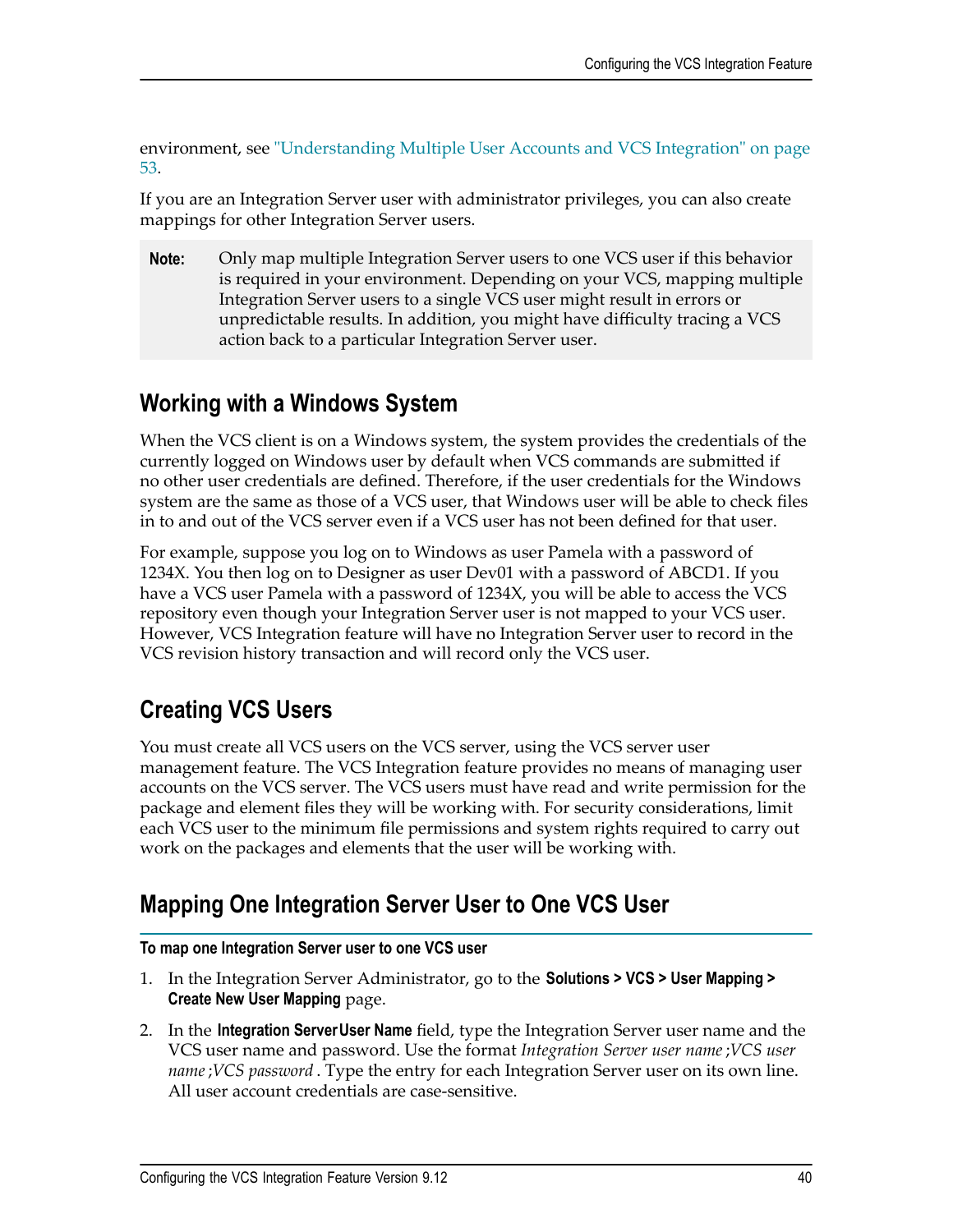- **Important:** If you specify an invalid VCS user name and password, when commands are sent to the VCS client, the client will stop responding while awaiting the correct user name and password. As a result, Designer will also stop responding. Integration Server Administrator does not validate, create, or modify VCS users.
- 3. Click **Save Changes**.

The VCS Integration feature encrypts the VCS passwords and stores the VCS user names and encrypted passwords on Integration Server.

### <span id="page-40-0"></span>**Mapping Multiple Integration Server Users to One VCS User**

**Important:** Only map multiple Integration Server users to one VCS user if this behavior is required in your environment. Depending on your VCS, mapping multiple Integration Server users to a single VCS user might result in errors or unpredictable results. In addition, you might have difficulty tracing a VCS action back to a particular Integration Server user.

#### **To map multiple Integration Server users to one VCS user**

- 1. In the Integration Server Administrator, go to the **Solutions > VCS > User Mapping > Create New User Mapping** page.
- 2. In the **Integration ServerUser Name** field, type the Integration Server user names, one on each line.
- 3. In the **VCS User Name**, **VCS Password**, and **Confirm VCS Password** fields, type the VCS user name and password. All user credentials are case-sensitive.

**Important:** If you specify an invalid VCS user name and password, when commands are sent to the VCS client, the client will stop responding while awaiting the correct user name and password. As a result, Designer will also stop responding. Integration Server Administrator does not validate, create, or modify VCS users.

4. Click **Save Changes**.

The VCS Integration feature encrypts the VCS passwords and stores the VCS user names and encrypted passwords on Integration Server.

### <span id="page-40-1"></span>**Editing a User Mapping**

#### **To edit a user mapping**

1. In Designer, check in all files for the Integration Server user whose mapping you want to edit.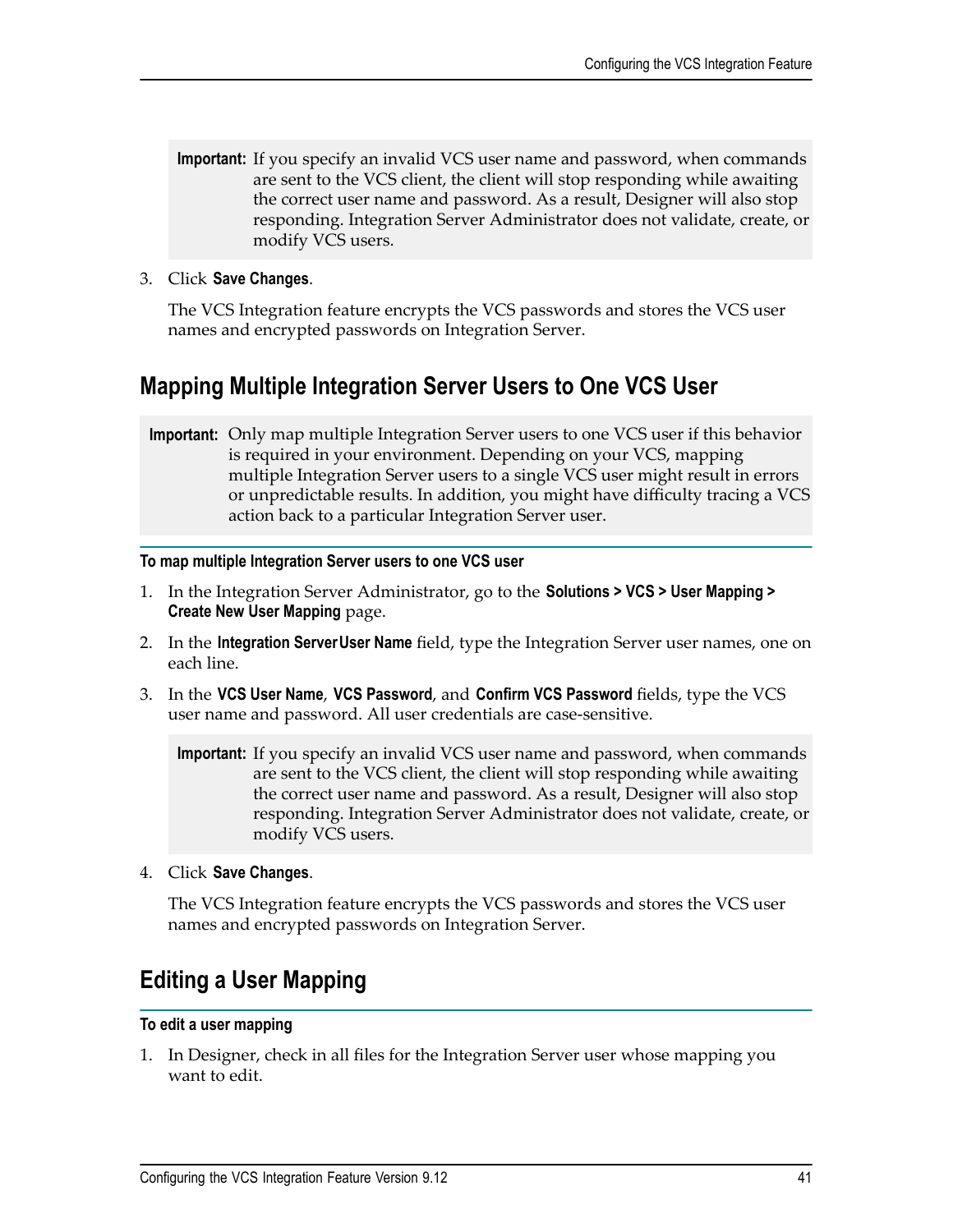- **Important:** VCS will not permit a file to be checked in by a user other than the user who checked it out. If you do not check in the files, the user's packages, folders, and elements will remain checked out and unavailable to other VCS users.
- 2. In the Integration Server Administrator, go to the **Solutions > VCS > User Mapping** page.
- 3. In the Edit column for the user whose mapping to edit, click the **Edit** link.
- 4. In the **VCS User Name**, **VCS Password**, and **Confirm VCS Password** fields, type the VCS user name and password to map to the user.

```
Important: If you specify an invalid VCS user name and password, when commands
         are sent to the VCS client, the client will stop responding while awaiting
         the correct user name and password. As a result, Designer will also stop
         responding. Integration Server Administrator does not validate, create, or
         modify VCS users.
```
5. Click **Update Changes**.

The VCS Integration feature encrypts the VCS passwords and stores the VCS user names and encrypted passwords on Integration Server.

### <span id="page-41-0"></span>**Deleting a User Mapping**

In some cases, after you delete the mapping for an Integration Server user, the user might still have access to the VCS repository. For more information, see ["Working with a](#page-39-0) [Windows](#page-39-0) System" on page 40.

### **To delete a user mapping**

1. In Designer, check in all files for the Integration Server user whose mapping you want to delete.

**Important:** VCS will not permit a file to be checked in by a user other than the user who checked it out. If you do not check in the files, the user's packages, folders, and elements will remain checked out and unavailable to other VCS users.

- 2. In the Integration Server Administrator, go to the **Solutions > VCS > User Mapping** page.
- 3. In the Delete column for the user whose mapping to edit, click  $\mathsf{\times}$ .

### <span id="page-41-1"></span>**Enabling and Disabling the VCS Integration Packages**

After installation and configuration, the VCS Integration packages are enabled automatically each time the Integration Server is started. However, if you want to temporarily turn off the VCS Integration feature, you can disable the packages.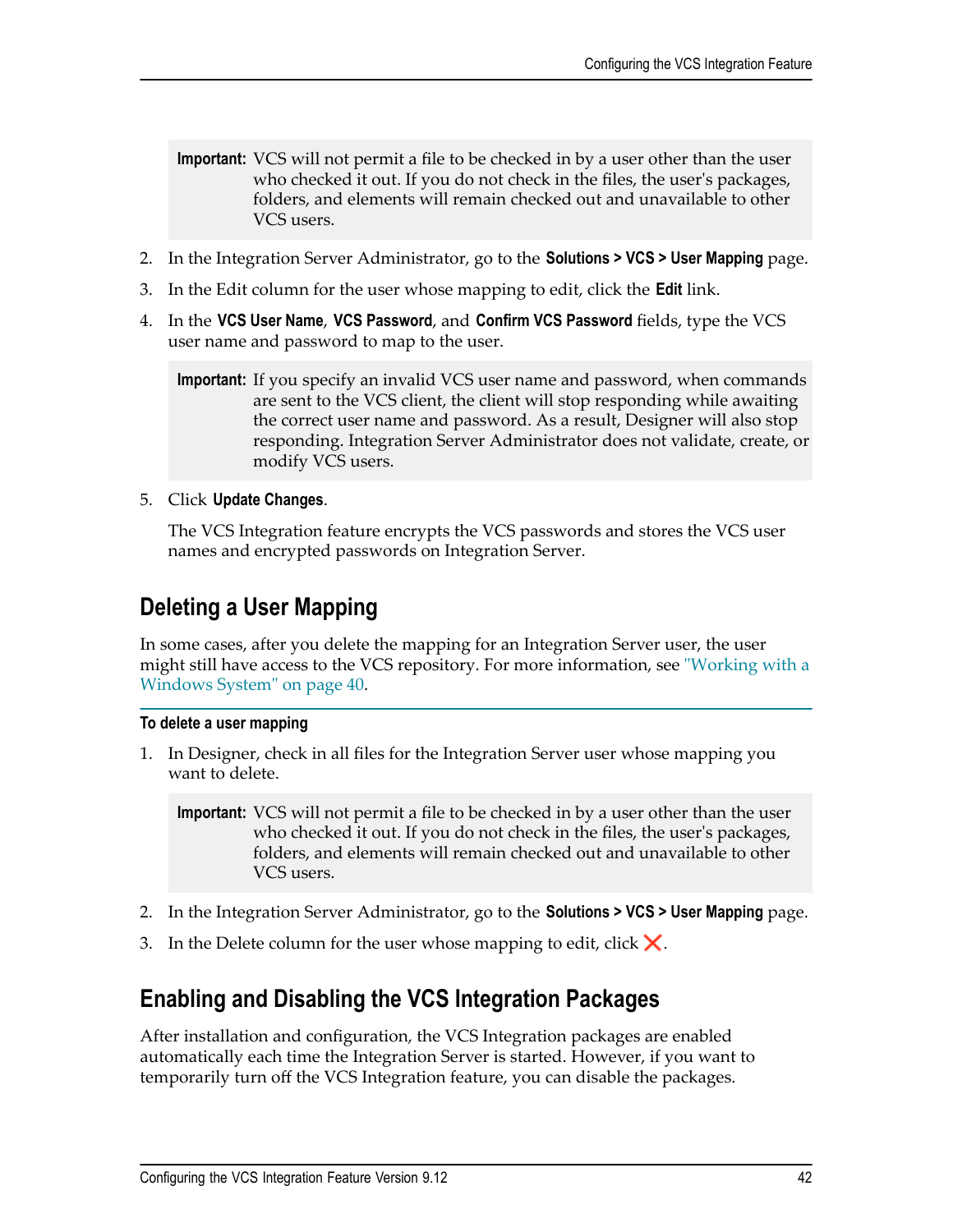When the VCS Integration packages are disabled, only the basic locking functionality is available in Designer. For more information on the details of basic locking operation, see *webMethods Integration Server Administrator's Guide*.

**Important:** Any changes you make to packages and elements that exist in the VCS will not be applied to the VCS versions of those elements while the VCS Integration feature is disabled. If you plan to modify elements that exist in the VCS while the VCS Integration feature is temporarily disabled, check out those elements before disabling the VCS Integration packages. The checked out elements will not be available to other users on the VCS server as long as you have them checked out.

### <span id="page-42-0"></span>**Temporarily Disabling the VCS Integration Feature**

Before you disable the VCS Integration feature, check out any elements that you may want to work on while the VCS Integration feature is disabled. Elements that you do not check out will be recognized as "system locked" (that is, they remain locked by the VCS).

If you want to display the system locked status while you have the VCS Integration feature disabled, set the locking mode to "full" as described in ["Permanently](#page-43-1) Disabling [the VCS Integration Feature" on page 44](#page-43-1). If you do not change the locking mode, you will still be unable to modify the system locked files, but the system locked icon will not appear in the Navigation panel.

### **To temporarily disable the VCS Integration feature**

- 1. Open the Integration Server Administrator if it is not already open.
- 2. In the **Packages** menu of the navigation area, click **Management**.
- 3. Locate the WmVCS package in the **Package List**.
- 4. Click **Yes** in the **Enabled** column for the WmVCS package. A confirmation message appears; click **OK** to disable the package. After the package is disabled, the **Enabled** column value changes to **No**.
- 5. Locate the package for your specific VCS system (WmSourceSafe, WmClearCase, or WmSubversion).
- 6. Click **Yes** in the **Enabled** column for the VCS package. A confirmation message appears; click **OK** to disable the package.

After the package is disabled, the **Enabled** column value changes to **No**.

7. If Designer is running, close the session with Integration Server and then open a new session.

The disabled packages will remain disabled until you enable them using the Integration Server Administrator. In Designer, basic locking and unlocking is now enabled.

**Note:** The next time you start Integration Server, the package for your specific VCS system (for example, WmSourceSafe) will not be displayed in the list of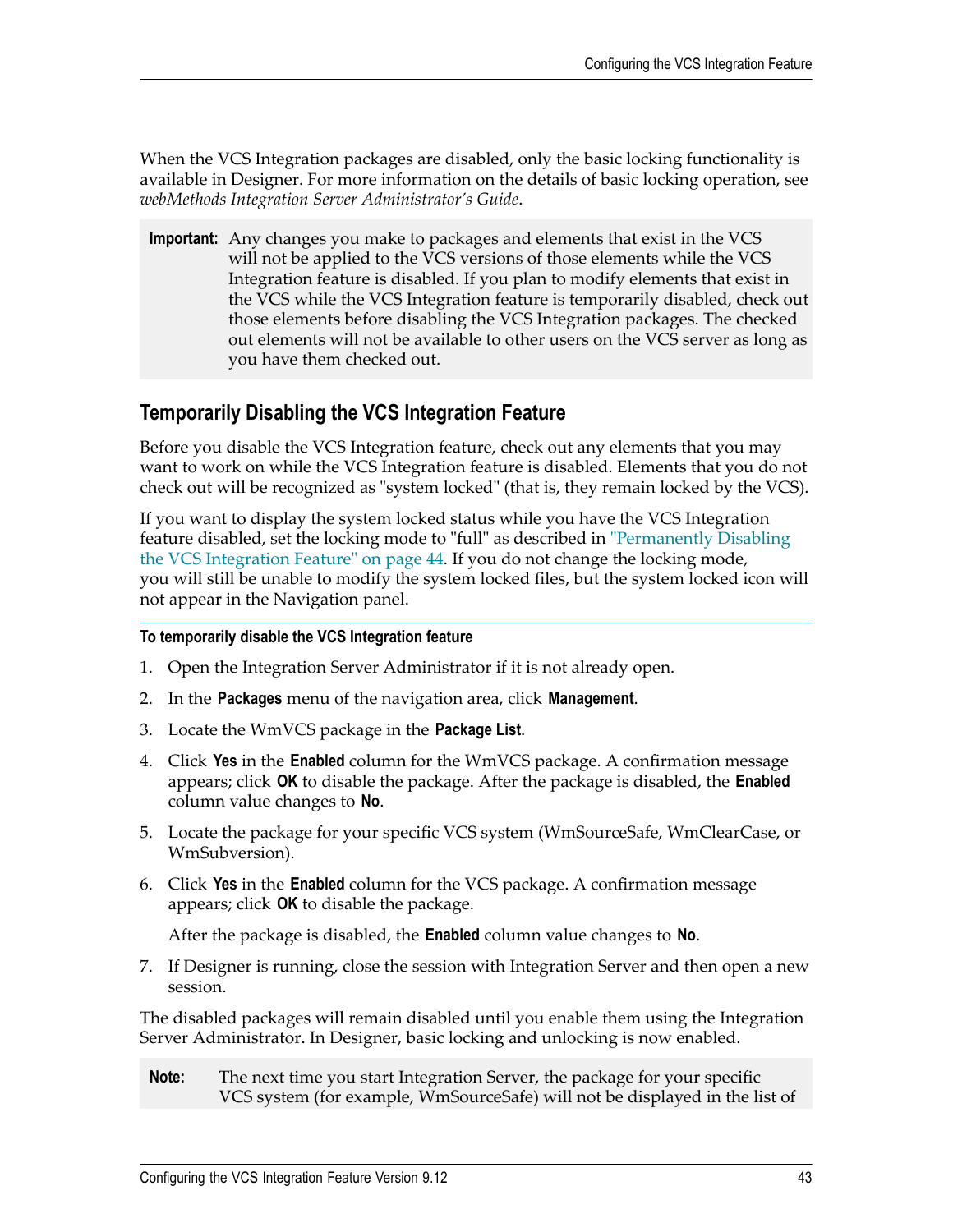packages on the **Packages > Management** page. It has been placed in inactive status and can be restored by clicking **Activate Inactive Packages**.

### <span id="page-43-0"></span>**Enabling the VCS Integration Feature**

#### **To enable the VCS Integration feature after it has been disabled**

- 1. Open the Integration Server Administrator if it is not already open.
- 2. In the **Packages** menu of the navigation area, click **Management**.
- 3. Locate the WmVCS package in the **Package List**.
- 4. Click **No** in the **Enabled** column for the WmVCS package. A confirmation message appears; click **OK** to enable the package. After the package is enabled, the **Enabled** column value changes to **Yes** and a check mark appears in the **Enabled** column.
- 5. Click **Activate Inactive Packages**.
- 6. On the **Packages > Management > Activate Package** page, select the package for your specific VCS system (for example, WmSourceSafe) in the **Inactive Packages** list.
- 7. Click **Activate Package**.
- 8. Click **Return to Package Management**.
- 9. In the **Package List**, locate the package for your specific VCS system, for example, WmSourceSafe.
- 10. Click **No** in the **Enabled** column for the WmVCS package. A confirmation message appears; click **OK** to enable the package. After the package is enabled, the **Enabled** column value changes to **Yes** and a check mark appears in the **Enabled** column.
	- **Note:** If you modified the **Version Control System** to **None** on the **VCS > Configuration > Edit Configuration** page, set it back to ClearCase or Microsoft Visual SourceSafe as described in ["Configuring](#page-34-0) the WmVCS Package to Work with Visual [SourceSafe"](#page-34-0) on page 35, and then restart Integration Server.
- 11. If Designer is running, close the session with Integration Server and then open a new session.
- 12. Check in any elements that you may have worked on while the VCS Integration feature was disabled.

### <span id="page-43-1"></span>**Permanently Disabling the VCS Integration Feature**

Use the following procedure if you no longer want to integrate with a third-party version control system.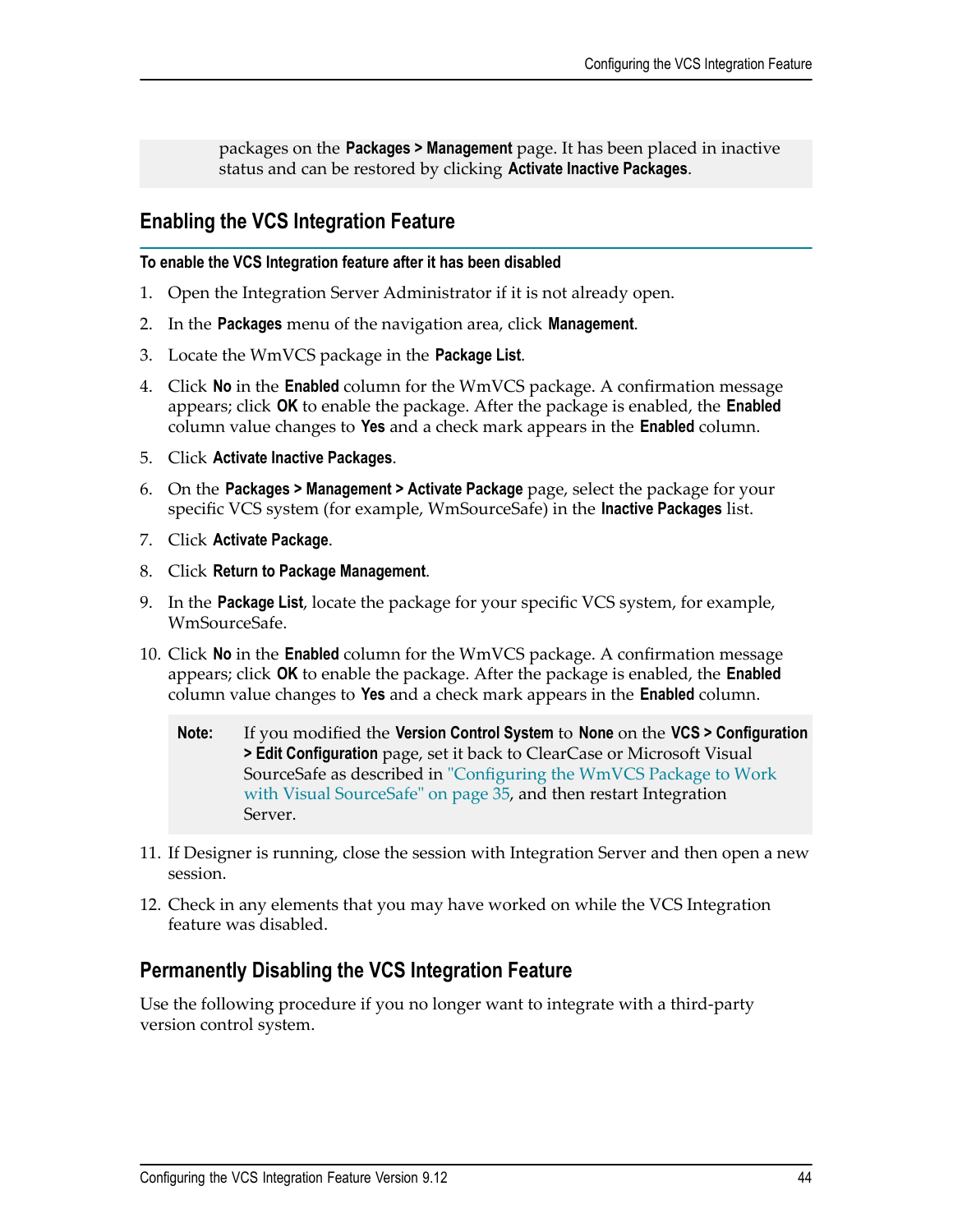#### **To permanently disable the VCS Integration feature**

- 1. Disable the VCS Integration feature as described in ["Temporarily](#page-42-0) Disabling the VCS [Integration Feature" on page 43.](#page-42-0)
- 2. In Integration Server Administrator, go to the **Solutions > VCS** page.
- 3. Click **Edit Configuration**.
- 4. For **Version Control System**, click **None**.
- 5. Click **Save Changes**, then restart Integration Server to make the changes take effect.

### <span id="page-44-0"></span>**Removing the VCS Support Package**

You can remove the VCS-specific package from your Integration Server using the procedure below.

### **To remove the VCS support package**

- 1. Start the Software AG Uninstaller as described in *Installing Software AG Products*.
- 2. In the product selection panel, open the Integration Server tree and select the VCSspecific package to remove (VSS Support or ClearCase Support).
- 3. Click **Next** and follow the instructions to complete the removal.

You cannot remove the WmVCS package, as it is a part of the basic Integration Server installation.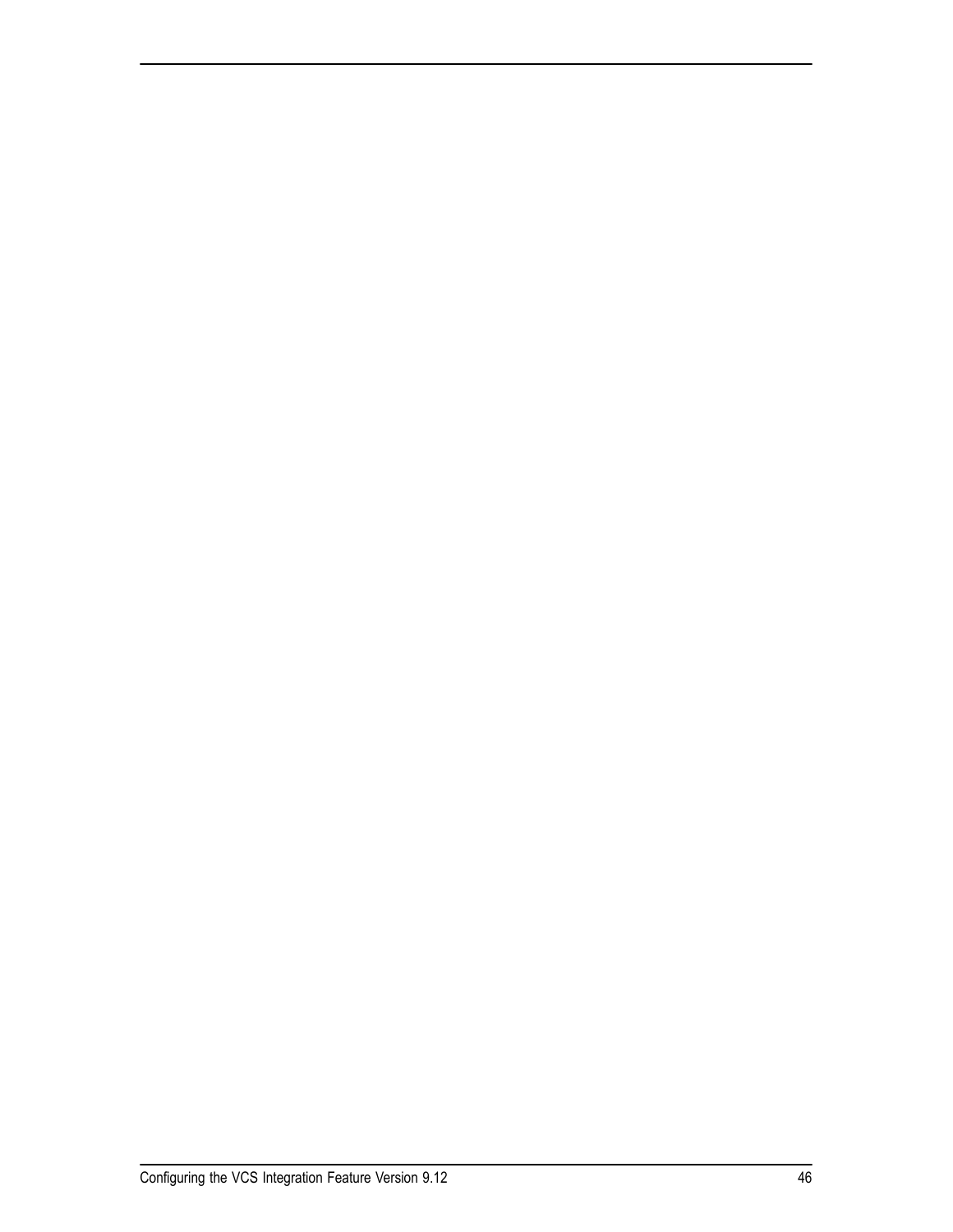# <span id="page-46-0"></span>**4 Working in a Shared Development Environment**

|  | 48 |
|--|----|
|  | 49 |
|  |    |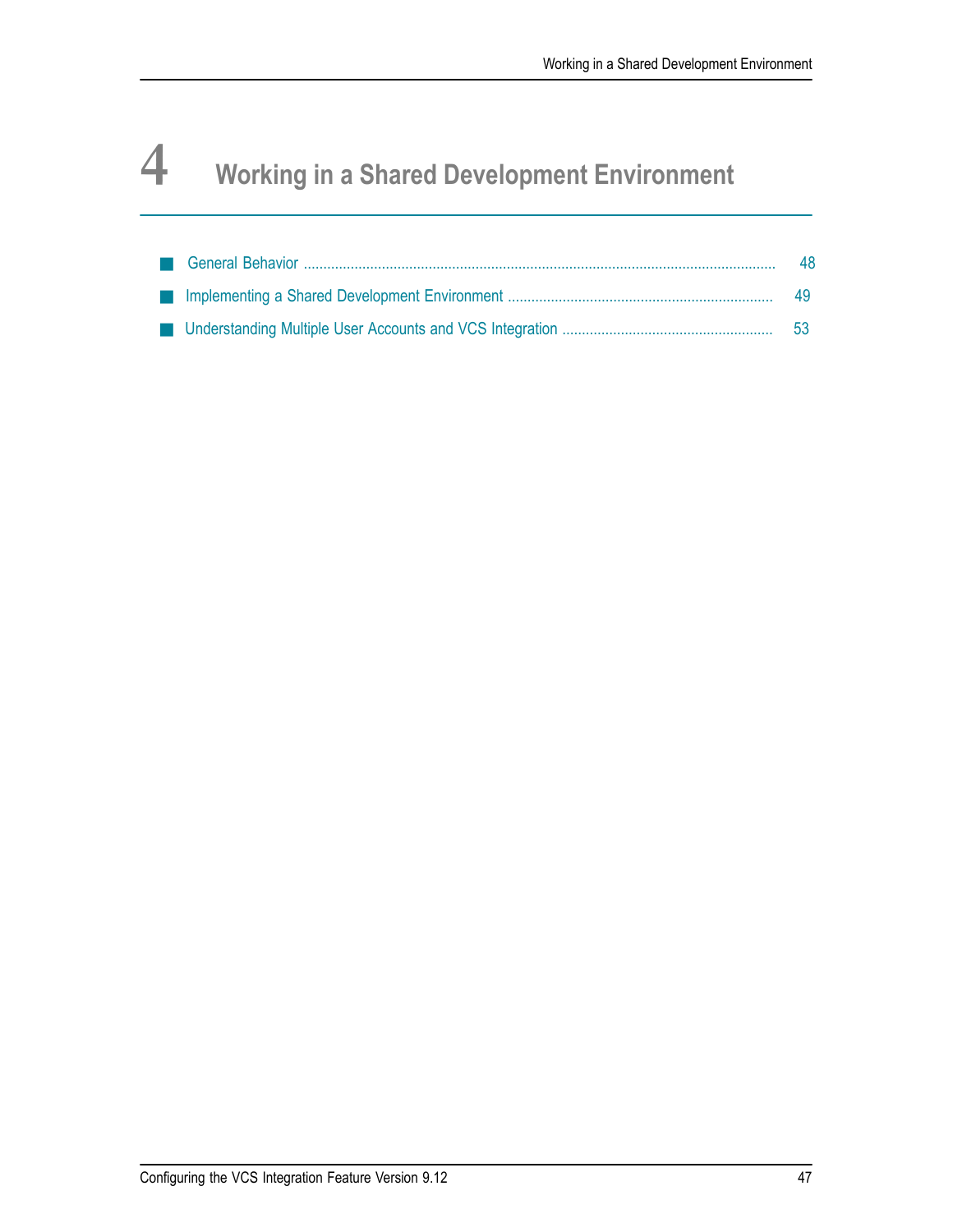# <span id="page-47-0"></span>**General Behavior**

Although there are several ways to implement a shared development environment supporting multiple users (see ["Implementing](#page-48-0) a Shared Development Environment" on [page 49](#page-48-0)), they all share the following expected behavior:

| <b>VCS command</b> | <b>Expected behavior</b>                                                                                                                                                                                                                                                                                                                                   |
|--------------------|------------------------------------------------------------------------------------------------------------------------------------------------------------------------------------------------------------------------------------------------------------------------------------------------------------------------------------------------------------|
| <b>Check In</b>    | You can add existing packages and elements in the<br>Navigation panel to the VCS repository by applying the<br>Check In command. Any new packages and elements are<br>automatically added to the VCS repository when they are<br>created.                                                                                                                  |
| <b>Check Out</b>   | You can check out any of the checked in packages or<br>elements from the VCS repository by applying the Check Out<br>command. If you apply the Check Out command to a folder<br>that contains both checked in and checked out elements, you<br>will receive a message naming the elements that are already<br>checked out.                                 |
|                    | In environments involving multiple Integration Servers<br>sharing a single VCS server, it is possible that an element<br>or package may appear to be available for check out when<br>it is already checked out by another user, preventing you<br>from checking it out (see "Working with Multiple Integration<br>Servers and One VCS Server" on page 50). |
|                    | In any case, apply the View History command to the package<br>or element to determine who has the item checked out.                                                                                                                                                                                                                                        |
| <b>Delete</b>      | You can delete existing packages and elements from both<br>the Integration Server and the VCS repository by applying<br>the Delete command. If an element is checked out by another<br>user, you will receive a message that the package or element<br>cannot be deleted.                                                                                  |
|                    | In environments involving multiple Integration Servers<br>sharing a single VCS server, it is possible that an element or<br>package may appear to be available for deletion when it is<br>already checked out by another user, preventing you from<br>deleting it (see "Working with Multiple Integration Servers<br>and One VCS Server" on page 50).      |
|                    | In any case, apply the View History command to the package<br>or element to determine who has the item checked out.                                                                                                                                                                                                                                        |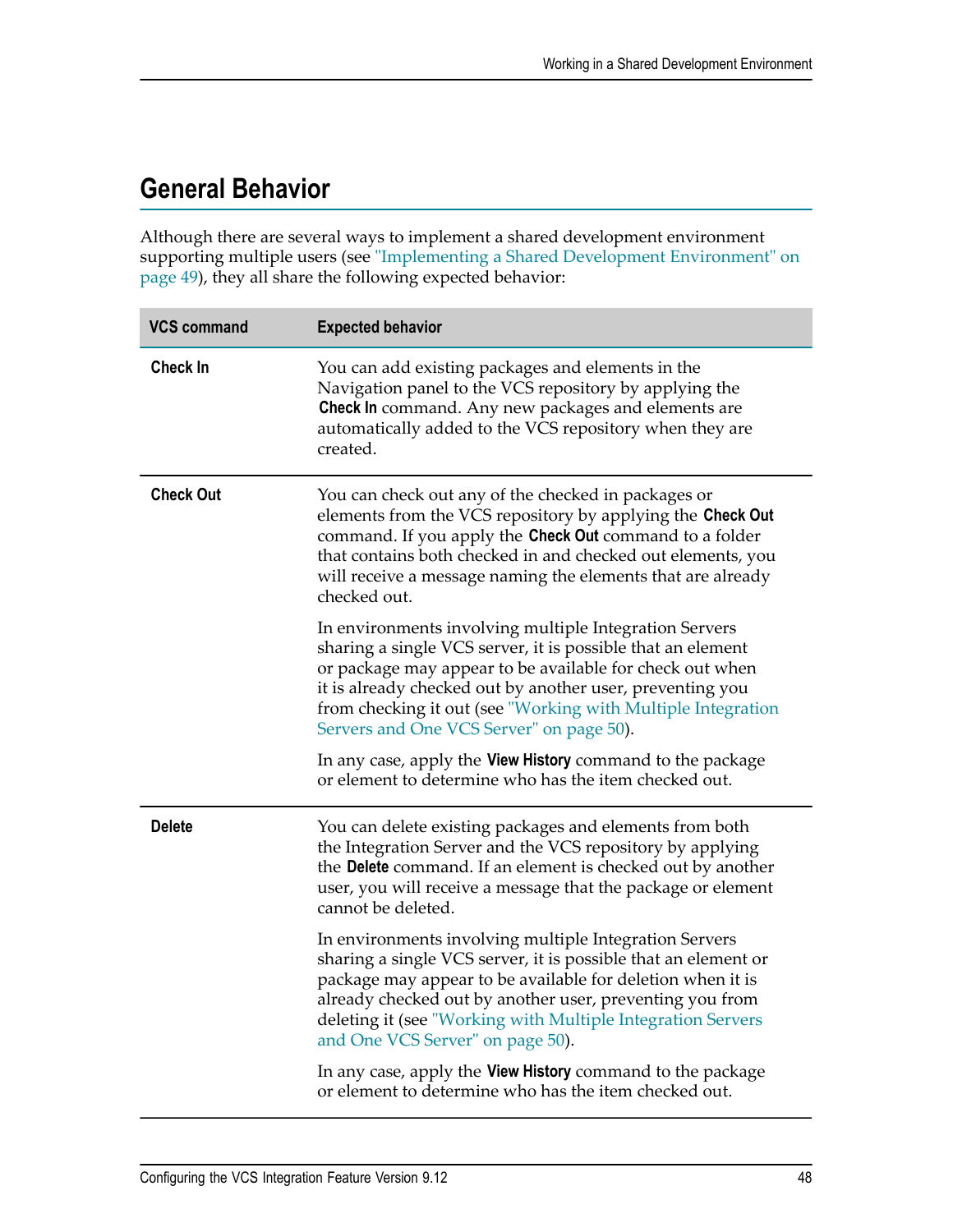You cannot move or rename packages, folders, or elements checked out by others.

# <span id="page-48-0"></span>**Implementing a Shared Development Environment**

The VCS Integration feature is designed to support work in a multi-user, shared development environment. Each installation of Integration Server is unique, and development implementations vary widely; however, the following general formats are often encountered:

- Multiple software developers working on a single Integration Server that is connected to a single VCS server.
- $\overline{\phantom{a}}$ Multiple software developers working on two or more Integration Servers, each Integration Server connected to a different, dedicated VCS server.
- **Multiple software developers working on two or more Integration Servers, each** Integration Server connected to the same VCS server.

The primary implementation consideration is that each Integration Server can be connected to one and only one VCS server. For Visual SourceSafe and Subversion, the secondary consideration is that, on each Integration Server, each Integration Server user must be mapped to a user on the Visual SourceSafe or Subversion server, respectively.

### <span id="page-48-1"></span>**Working with a Single Integration Server**

In this environment, multiple software developers work on a single Integration Server that is connected to a single VCS server. Setting up an installation where a single Integration Server is used for development involves the following general steps:

- 1. Configure the Integration Server for use with the VCS Integration feature. For more information, see ["Configuring](#page-33-1) Integration Server and Designer " on page 34.
- 2. Configure the VCS-specific package to connect to the VCS server. For more information, see ["Configuring](#page-34-0) the WmVCS Package to Work with Visual SourceSafe" [on page 35](#page-34-0).
- 3. For Visual SourceSafe and Subversion, map Integration Server users to Visual SourceSafe or Subversion users, respectively. For more information, see ["Configuring](#page-38-1) [Access to the VCS Repository" on page 39.](#page-38-1)

In this scenario, each Designer user is able to check Integration Server packages and elements in to and out of the VCS server.

Special considerations apply if you modify any of the package's settings, properties, or enabled/disabled status. For more information, see ["About the Manifest File" on page](#page-51-0) [52](#page-51-0).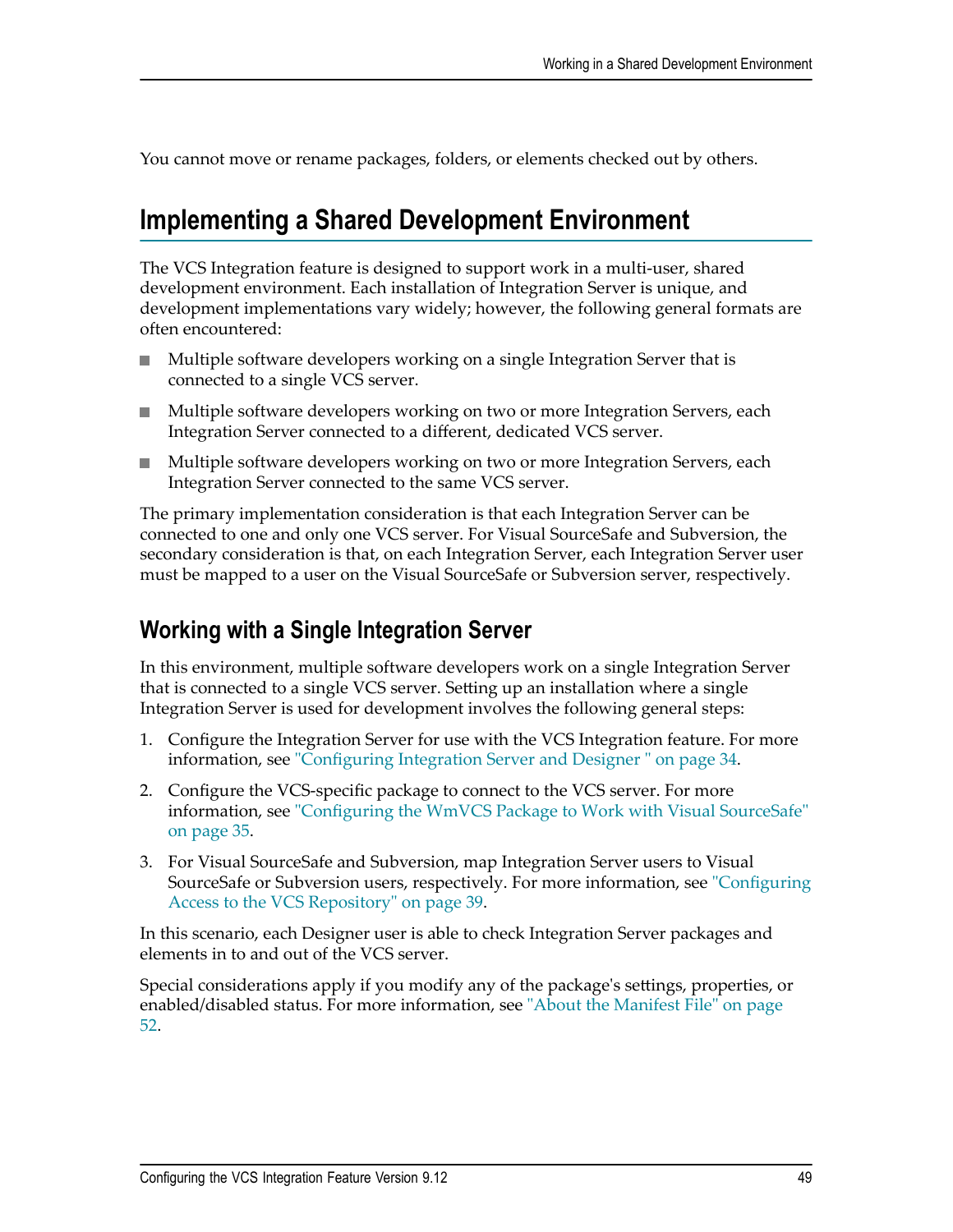### <span id="page-49-0"></span>**Working with Multiple Integration Servers and VCS Servers**

In this environment, multiple software developers work on two or more Integration Servers, and each Integration Server is connected to a dedicated VCS server. This is essentially an extension of the single Integration Server/single VCS server environment. Setting up an installation for this environment involves the following general steps:

- 1. Configure each Integration Server for use with the VCS Integration feature. For more information, see ["Configuring](#page-33-1) Integration Server and Designer " on page 34.
- 2. Configure the VCS-specific package on each Integration Server to connect to its dedicated VCS server. For more information, see ["Configuring](#page-34-0) the WmVCS Package to Work with Visual [SourceSafe"](#page-34-0) on page 35.
- 3. For Visual SourceSafe and Subversion, map Integration Server users to Visual SourceSafe or Subversion users, respectively. For more information, see ["Configuring](#page-38-1) [Access to the VCS Repository" on page 39.](#page-38-1)

In this scenario, each Designer user is able to check Integration Server packages and elements in to and out of the VCS server connected to that Integration Server. As a Designer user, you can connect only to the VCS server dedicated to the Integration Server you are logged on to.

Special considerations apply if you modify any of the package's settings, properties, or enabled/disabled status. For more information, see ["About the Manifest File" on page](#page-51-0) [52](#page-51-0).

### <span id="page-49-1"></span>**Working with Multiple Integration Servers and One VCS Server**

In this environment, multiple software developers work on two or more Integration Servers, and each Integration Server is connected to the same VCS server. Setting up an installation for this environment involves the following general steps:

- 1. Configure each Integration Server for use with the VCS Integration feature. For more information, see ["Configuring](#page-33-1) Integration Server and Designer " on page 34.
- 2. Configure the VCS-specific package on each Integration Server to connect to the same VCS server. For more information, see ["Configuring](#page-34-0) the WmVCS Package to Work with Visual [SourceSafe"](#page-34-0) on page 35.
- 3. For Visual SourceSafe and Subversion, map Integration Server users to Visual SourceSafe or Subversion users, respectively. For more information, see ["Configuring](#page-38-1) [Access to the VCS Repository" on page 39.](#page-38-1)

In this scenario, each Designer user is able to check Integration Server packages and elements in to and out of the VCS server. All Designer users connect to the same VCS server. There is a possibility that a package or element may be shown as available for check out when it is actually checked out by a user on another Integration Server. For an example, see "Working with Multiple [Integration](#page-49-1) Servers and One VCS Server" on page [50](#page-49-1).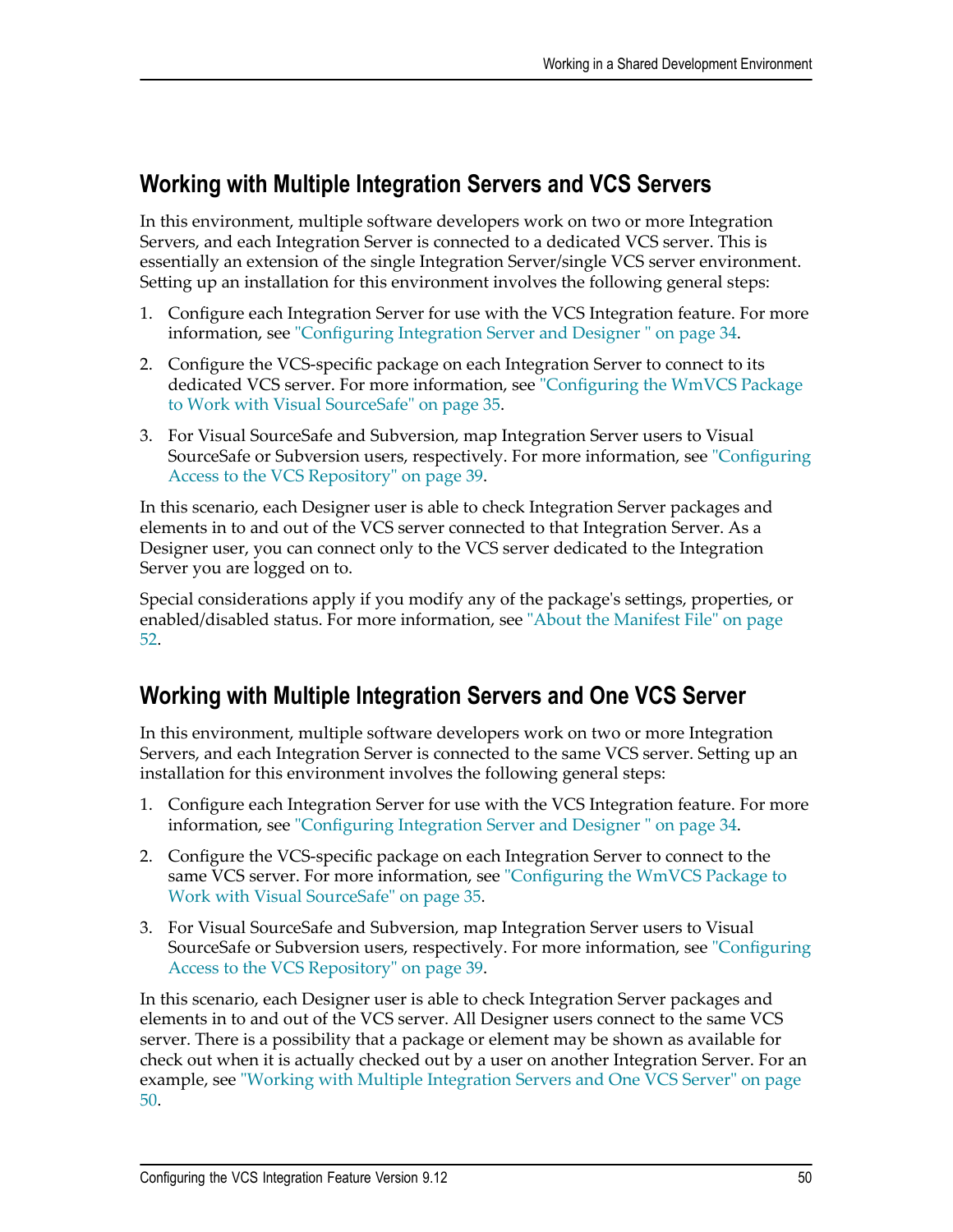### <span id="page-50-0"></span>**Sharing Packages Among Integration Servers**

Packages can be created and checked in from one Integration Server, and then checked out from another Integration Server (using the VCS client), thereby adding the package to the second server (the package must contain a manifest.v3 file or it will not be recognized as a package by the second Integration Server; for more information, see ["About the Manifest File" on page 52](#page-51-0)).

**Note:** When working in your development environment, you are advised to share packages manually (as described in ["Importing](#page-50-2) a Package from Another [Integration](#page-50-2) Server " on page 51), rather than use the package replication method. When you install a package replicated from another server, the manifest.v3 file will not be added to your VCS repository.

### <span id="page-50-1"></span>**Locking Files in a Shared Development Environment**

A key consideration in a shared development environment is the locking behavior of the VCS Integration feature.

For example, Maria is logged on to one Integration Server, and Ashish is logged on to a different Integration Server. Both Integration Servers are connected to the same VCS server and both Maria and Ashish are responsible for development of the same webMethods package, which exists on both Integration Servers. If Maria checks out element FlowService1, it is marked as checked out on both Maria's Integration Server and the VCS server. Because the VCS Integration feature does not validate the state of the element with the VCS server until a VCS command is applied to it, Ashish's Integration Server knows nothing of this and shows FlowService1 as available. When Ashish attempts to check out FlowService1, he will receive a message stating that the file cannot be checked out. This behavior also applies to the **Delete** command, and to the move and rename actions.

The potential for locking conflicts within shared packages increases when the **Check Out** command is applied at the folder or package level. In this case, all of the supported elements in the package or folder are checked out (if they are not already checked out by someone else), thereby locking them from access by other users. To mitigate this situation, you are advised to check out only the files you want to modify, and avoid checking out packages or folders unless you are reasonably certain no other developers will need access to them.

If multiple users perform operations on an element concurrently, unexpected results might occur.

### <span id="page-50-2"></span>**Importing a Package from Another Integration Server**

In some situations, someone will develop a package on another Integration Server, and you want to work with that package on your Integration Server. If you have VCS access to the package files on the VCS server, you can import the package into your Integration Server.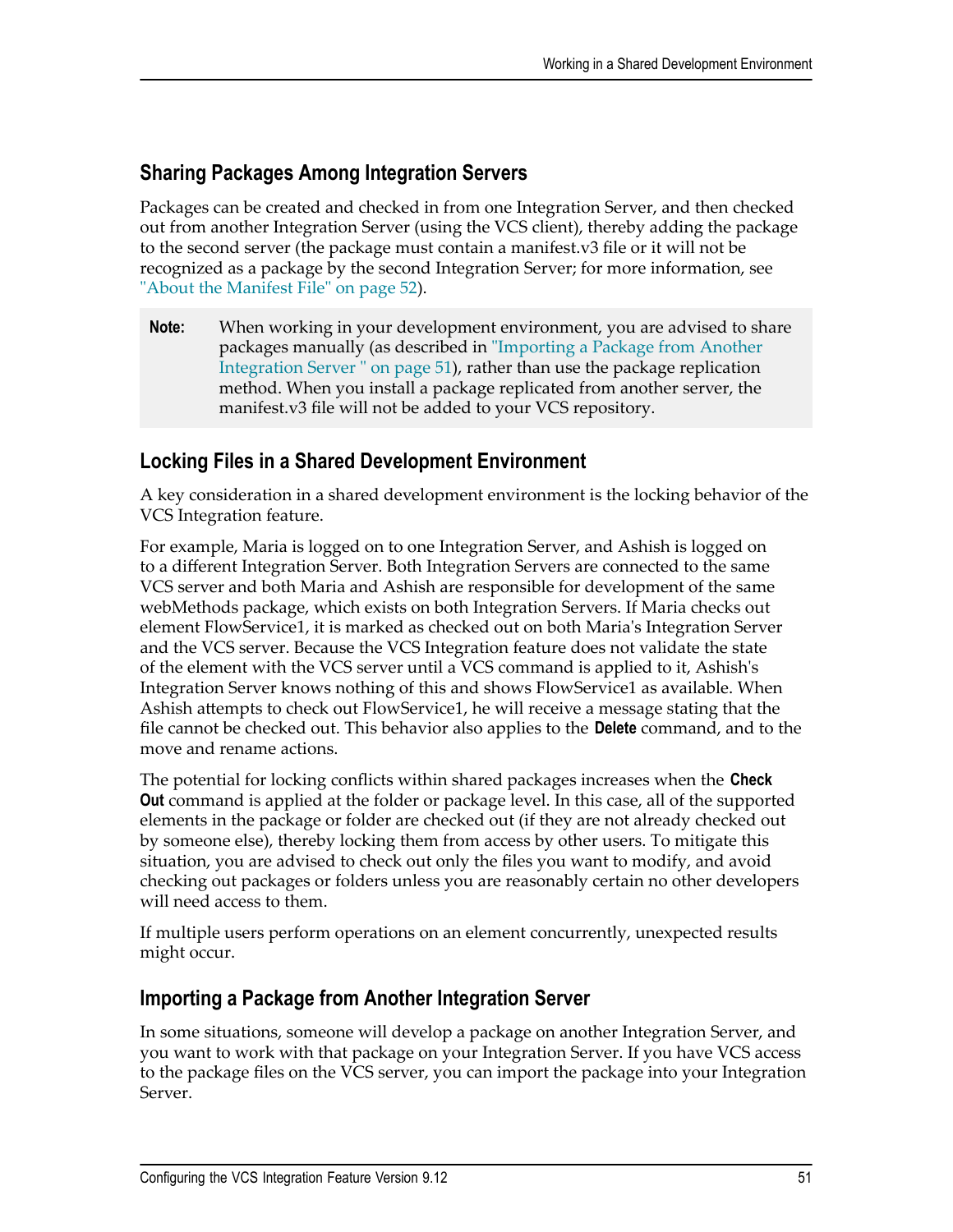#### **To import a package from another Integration Server into your Integration Server**

- 1. On your Integration Server, create a new package with the exact same name as the package you want to import.
- 2. Apply the **Get Latest Version** command to the new package.

This will import the package and all its elements into your Integration Server. For additional information about the manifest file, see ["About the Manifest File" on page](#page-51-0) [52](#page-51-0).

### <span id="page-51-0"></span>**About the Manifest File**

Each package must contain a manifest.v3 file in the ..\packages\*package* directory. This file is created automatically when you create a package in Designer; it defines various package properties to the Integration Server such as the package name, version, and whether it is enabled or disabled.

You can modify a package's properties by right-clicking the package name in the Navigation panel and clicking **Open**. The various fields of the **Settings** and **Startup/ Shutdown/ Replication Services** tabs, and of the Properties panel, represent the contents of the manifest.v3 file. In addition, the manifest.v3 file indicates whether the package is enabled or disabled, as set in the Integration Server Administrator.

Whenever you modify any of these package settings or properties, you are changing the manifest.v3 file. This means that after you make these changes, the local version of the manifest.v3 file no longer matches the version in the VCS repository.

You must use your VCS client to add or update the manifest.v3 file in the VCS repository with the most current local version in the ..\packages\*package* directory of the Integration Server. The exact procedure for doing this varies depending on your VCS.

If you are sharing development of the package with developers who are working on a different Integration Server, you must also notify those developers that the manifest.v3 file has been updated, and that they must manually update the package's manifest.v3 file on their Integration Server using their VCS client. The manifest.v3 file will not be updated automatically the next time they check out the package.

**Note:** Normally, checking in a file to the VCS places the local copy of the file in a read-only state, preventing changes to the file, and this is initially true for the manifest.v3 file. However, both Integration Server and Designer override the read-only state of the manifest.v3 file and place it into a read-write state when changes are saved.

### <span id="page-51-1"></span>**Behavior of the manifest.v3 File When Creating a New Package**

When you create a new package within Designer, the manifest.v3 file is added to the VCS repository by the VCS Integration feature. Thereafter, the manifest.v3 file is not checked in to or out of the VCS repository by the VCS Integration feature. You must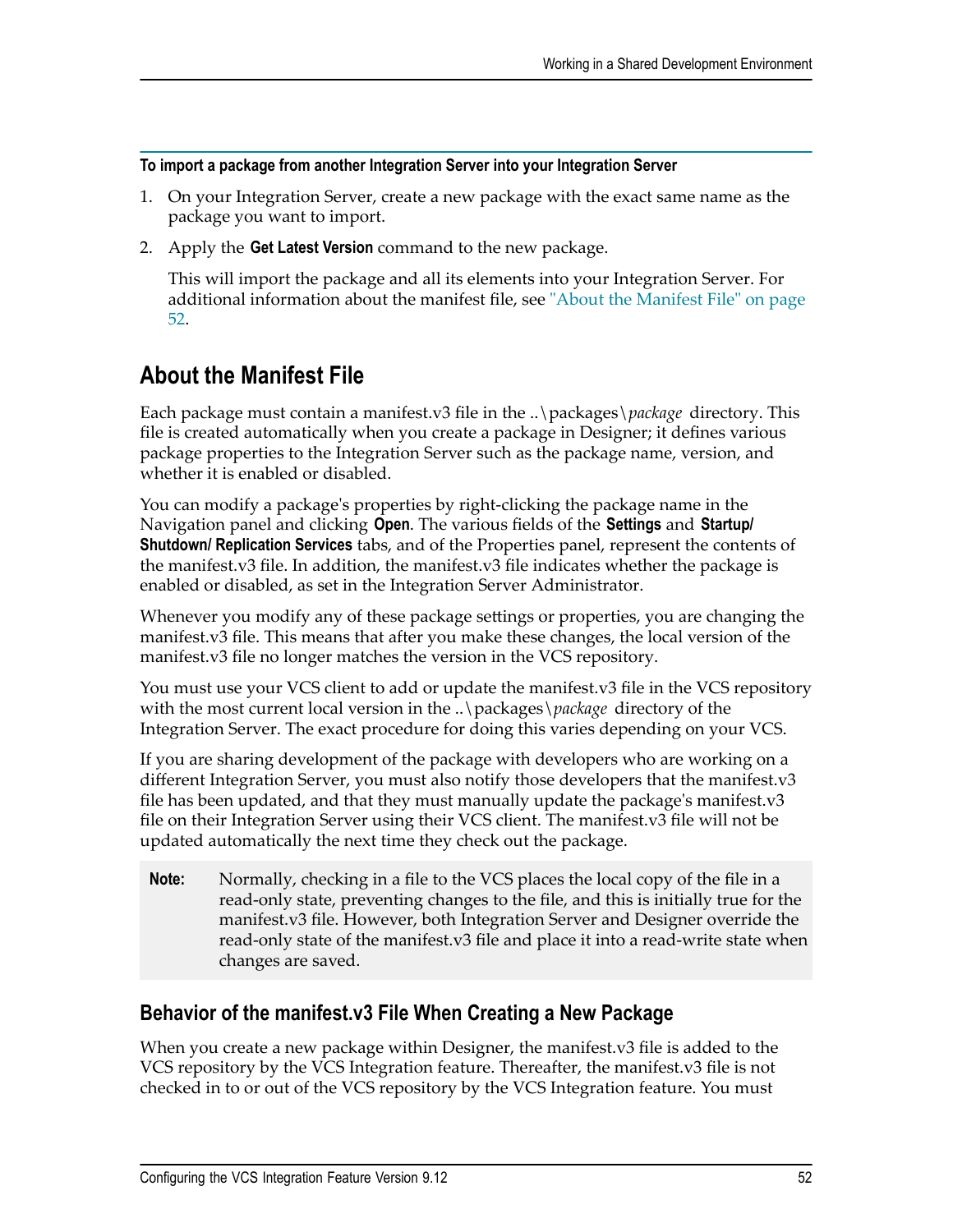manually update the VCS repository version of the manifest.v3 file using your VCS client.

If you install a package using the Integration Server replication feature, the manifest.v3 file will not be added to the VCS repository. In this case, you must obtain a copy of the manifest.v3 file and add it to the VCS repository manually using the VCS client. Because of this issue, you are advised to share packages manually within your development environment (as described in "Importing a Package from Another [Integration](#page-50-2) Server " on [page 51](#page-50-2)), rather than use the package replication method.

# <span id="page-52-0"></span>**Understanding Multiple User Accounts and VCS Integration**

**Important:** This section applies to Visual SourceSafe and Subversion only.

Although each Integration Server can connect to only one VCS server, in many cases two or more Designer users will be working on the same Integration Server, perhaps working on the same package or packages at different times. In this shared development environment, it is imperative to know which Designer user committed a particular change to the VCS repository.

When a VCS transaction is entered into the version history on the VCS server, both the Designer user and the VCS user are recorded for the transaction. For example, when you apply a **Check In** command in Designer to a package, folder, or element, the underlying files are checked in and the version history records both the Designer user name and the VCS user name.

For Visual SourceSafe and Subversion, as described in ["Configuring Access to the VCS](#page-38-1) [Repository" on page 39](#page-38-1), the VCS Integration feature lets you to map your Integration Server user name to a Visual SourceSafe or Subversion user, respectively. If an Integration Server user is not mapped to a Visual SourceSafe or Subversion user, all Visual SourceSafe or Subversion commands applied in Designer will fail (except as noted in ["Working](#page-39-0) with a Windows System" on page 40). It is not possible to revert to the basic locking behavior at the individual user account level in Designer.

The following diagram illustrates the behavior of multiple users mapped to Visual SourceSafe or Subversion users with the VCS Integration feature. In this diagram, each of three different users is logged on to Integration Server. The VCS Integration feature recognizes each Integration Server user as a unique user. Through use of the VCS Integration feature's mapping feature, each of the Integration Server users has identified the Visual SourceSafe or Subversion user that is to be specified to the Visual SourceSafe or Subversion server when that user checks files in to or out of the Visual SourceSafe or Subversion repository.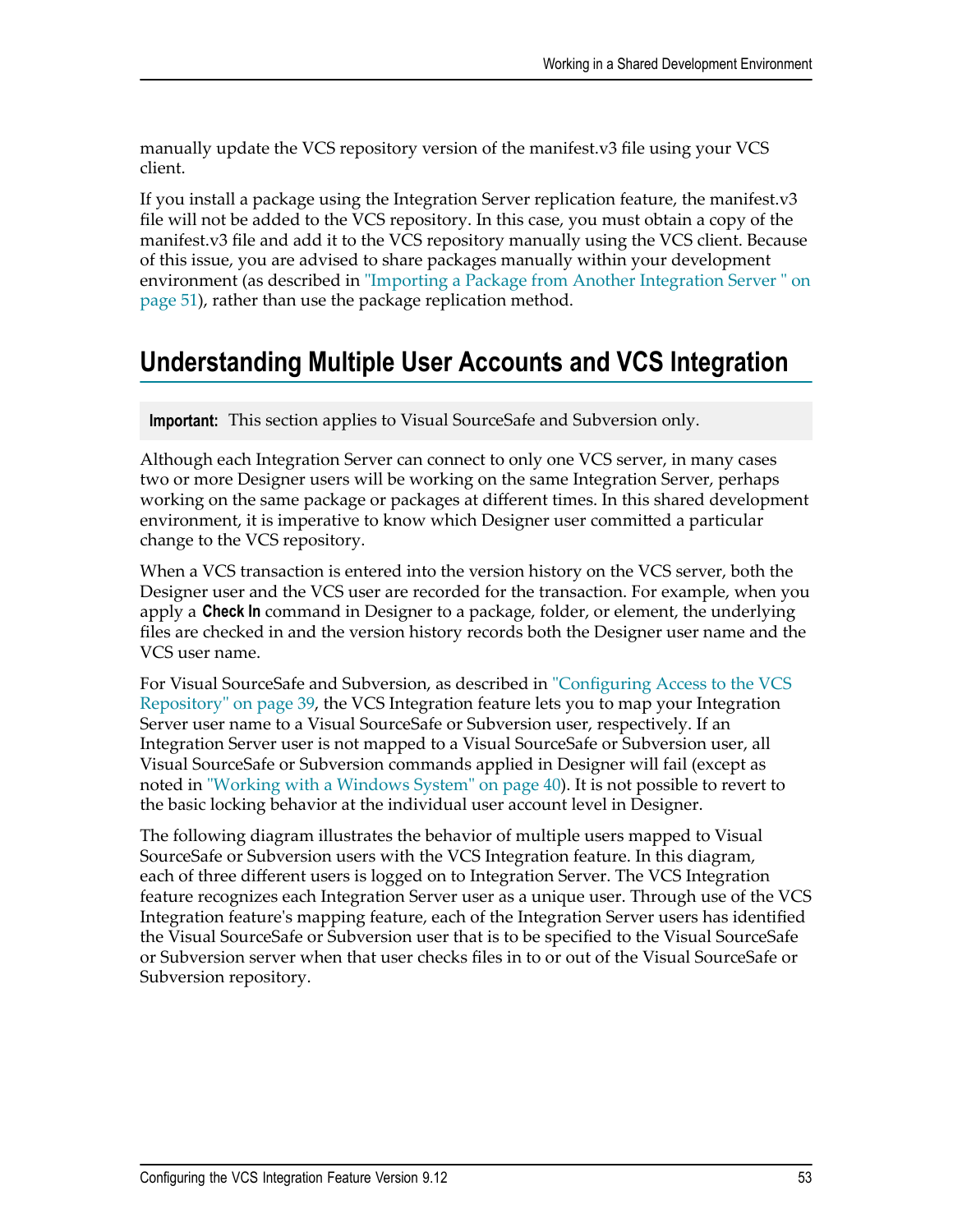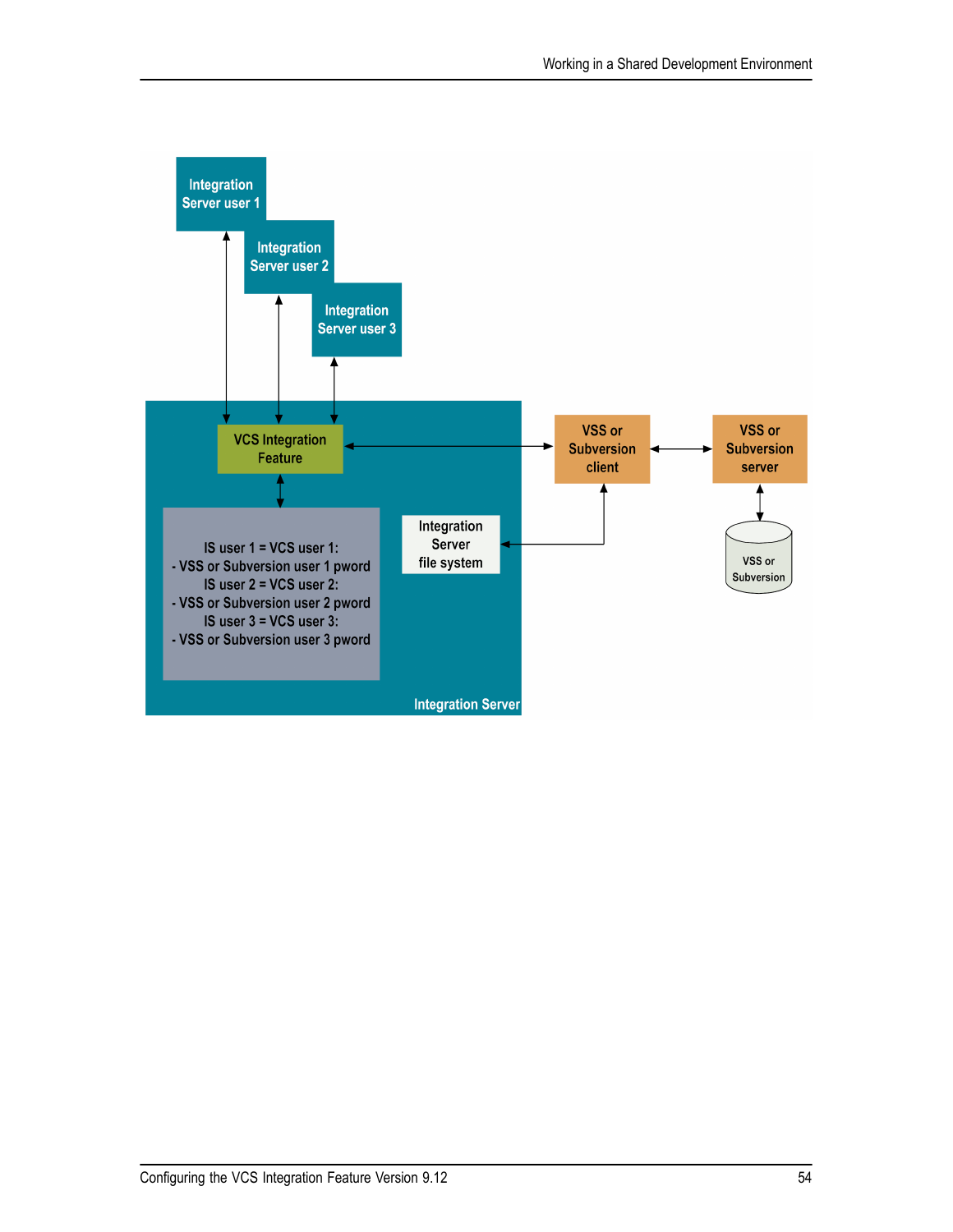# <span id="page-54-0"></span>**5 Security Considerations**

|  | 56  |
|--|-----|
|  | -56 |
|  |     |
|  | 58  |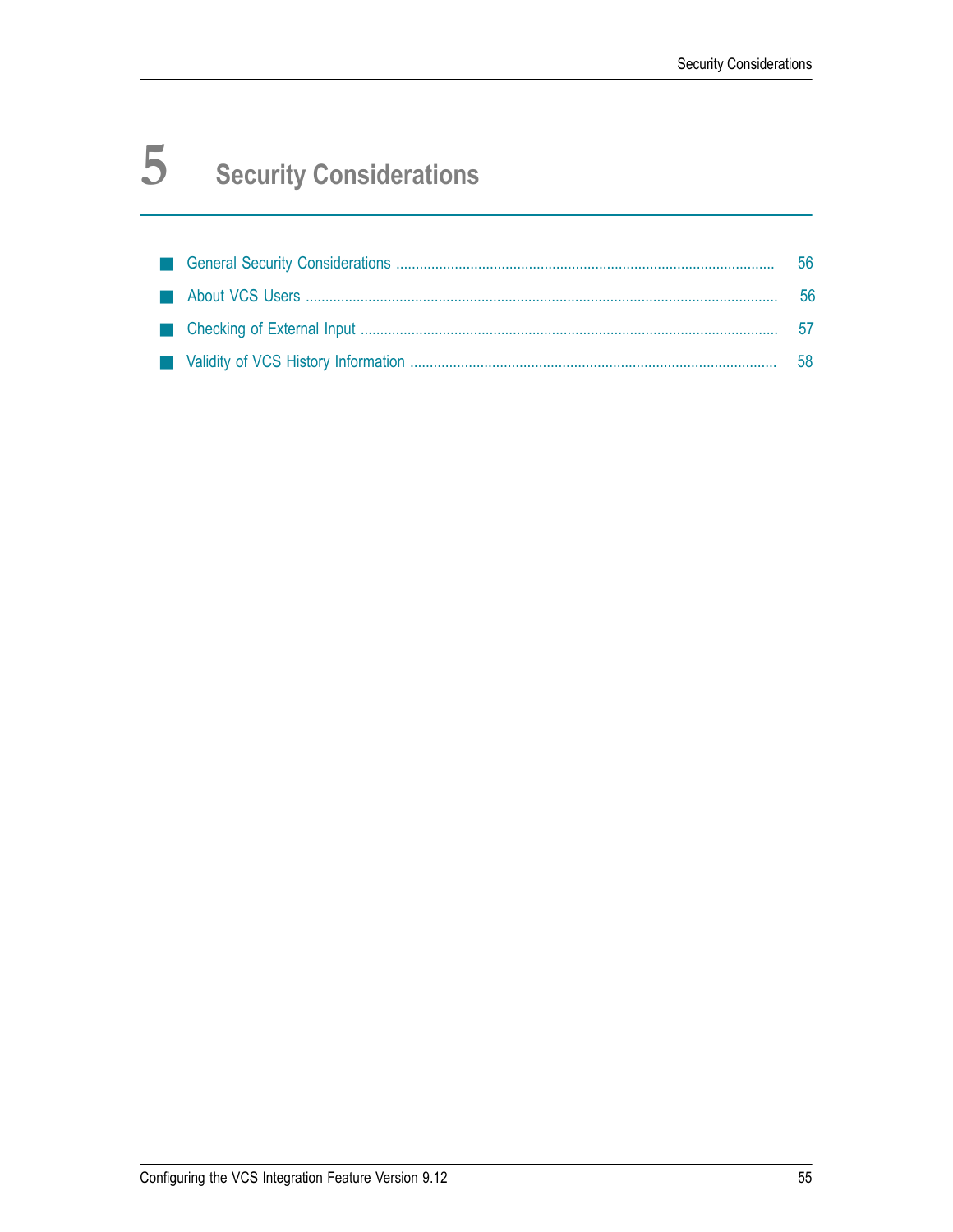# <span id="page-55-0"></span>**General Security Considerations**

The VCS Integration feature works within the native Integration Server or Designer security model. For example, you must be logged on as a valid Integration Server or Designer user to gain access to the VCS Integration commands, and Access Control Lists (ACLs) must be configured to allow you access to the packages, folders, and elements you want to work with in Designer.

Furthermore, a user cannot apply VCS commands to any Integration Server contents other than the packages, folders, and elements displayed within the Package Navigator view of Designer.

VCS commands are applied at the package, folder, and element level only; the user does not directly apply VCS commands to individual files, nor does the user have visibility of individual files in the VCS repository through Designer. Therefore it is not possible for a Designer user to manipulate files in the VCS repository using the VCS Integration feature unless that user has ACL access in Designer to the package, folder, or element containing those files. In this case, the files are manipulated indirectly, as children of the selected package, folder, or element.

Users must be able to log on to the Visual SourceSafe, ClearCase, or Subversion repository with authentication credentials that are different from the Integration Server authentication credentials.

# <span id="page-55-1"></span>**About VCS Users**

### <span id="page-55-2"></span>**User Mappings for Visual SourceSafe and Subversion**

Integration Server users gain access to the Visual SourceSafe or Subversion repository by being mapped to a Visual SourceSafe or Subversion user name and password. Each Integration Server user can map him or herself to a Visual SourceSafe or Subversion user. Integration Server users with administrator privileges can create mappings for other Integration Server users. For more information, see ["Configuring Access to the](#page-38-1) [VCS Repository" on page 39.](#page-38-1)

The VCS Integration feature uses Visual SourceSafe or Subversion user credentials to interact with the Visual SourceSafe or Subversion repository; this means the Visual SourceSafe or Subversion user credentials must be stored on Integration Server. The VCS Integration feature encrypts the password portion of the credentials and stores the passwords in encrypted format.

The VCS Integration feature maintains the user mappings in the users.cnf file in the *Integration Server\_directory*\instances\*instance\_name* \packages\WmVCS\config directory. However, anyone with write access to the users.cnf file can open the file and modify the mappings. Because the VCS Integration feature encrypts the passwords for the Visual SourceSafe or Subversion users, a malicious user cannot gain access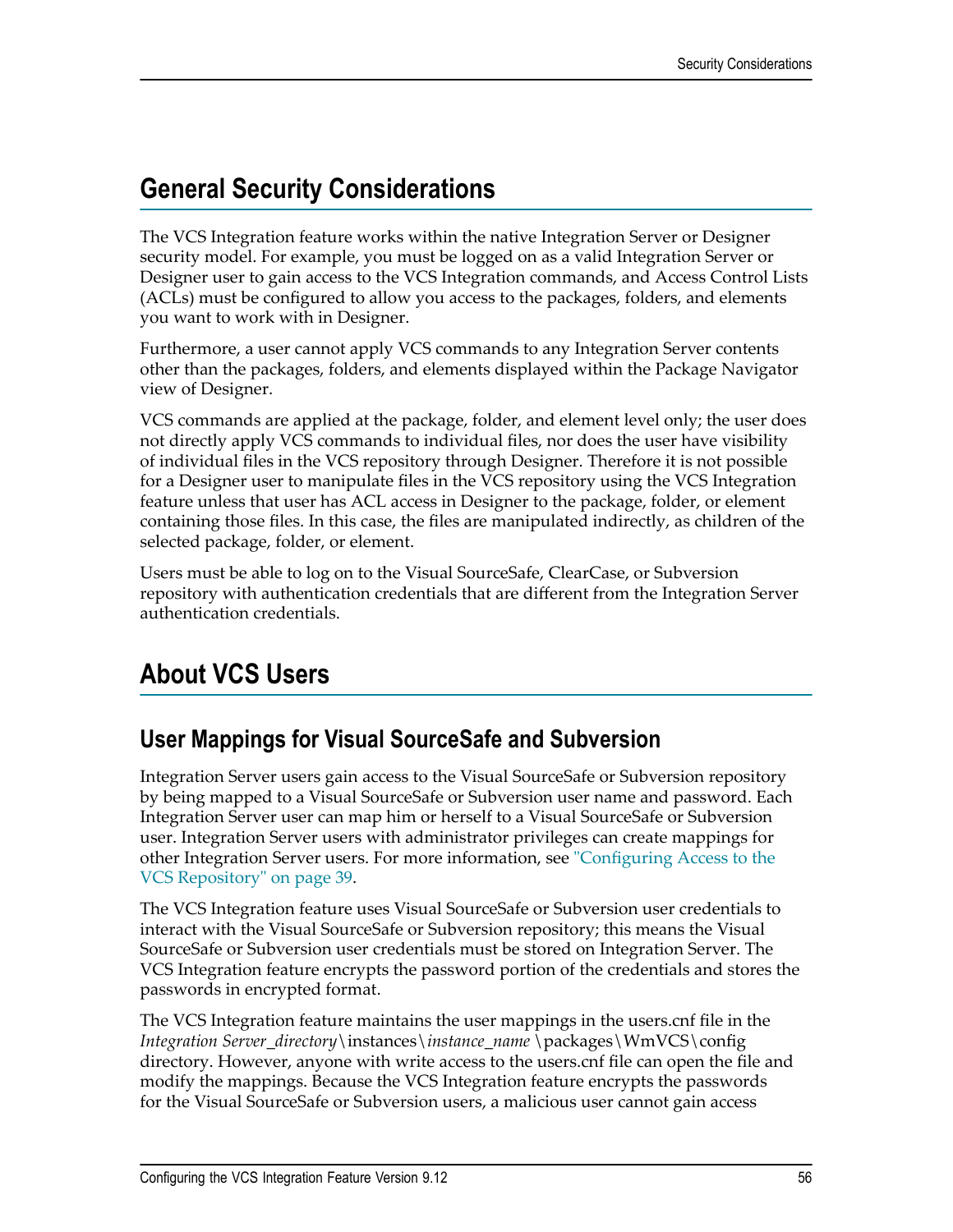to the Visual SourceSafe or Subversion repository by defining a new mapping in the users.cnf file, but operation of the VCS Integration feature can be disrupted if entries in the users.cnf file are deleted or corrupted. It is recommended that you set permissions on the users.cnf file so that only trusted users have write access to the file.

### <span id="page-56-0"></span>**VCS Commands**

The VCS Integration feature requires that the VCS client be installed on the Integration Server host machine and connected to the VCS server. When a VCS command is applied to a package, folder, or element in the Package Navigator view in Designer, the VCS Integration feature passes a command to the VCS client for each underlying file contained in the selected item. This command contains the VCS user credentials. After the command is received by the VCS client, the VCS client transmits it to the VCS server using the security methods inherent to the VCS client and VCS server. An Integration Server user who has permission to run the VCS client can also connect to the VCS repository directly through the VCS client software.

Permission to run the VCS client software is required for each Integration Server user who will work with the VCS Integration feature. Consider prohibiting Integration Server users who do not need to access the VCS repository from running the VCS client. You should also limit VCS users to the minimum file permissions and system rights required to carry out the work assigned to those users.

# <span id="page-56-1"></span>**Logging**

The VCS Integration feature provides logging in compliance with Integration Server standards, writing to the appropriate log file in the *Integration Server\_directory*\instances \*instance\_name* \log directory. No user credentials are logged with the default log settings. However, when more detailed log settings are prescribed by Software AG Global Support, user credentials might be contained in the log entries.

In these situations, the user name is displayed, but the password is presented as asterisks. For example:

```
executing ss -YuserName, ****** checkout
$/WmPkg/code/source/proj/service/file.java
```
# <span id="page-56-2"></span>**Checking of External Input**

Because of the requirement to interact with an external VCS server, the VCS Integration feature must necessarily accept data transmitted from the VCS server. For example, within the VCS server, it is possible for a malicious user to create a version label containing a destructive command. If the same malicious user logged on to Designer and used the **Get Earlier Version** command to retrieve a package or element tagged with this label, the command could damage the Integration Server file system.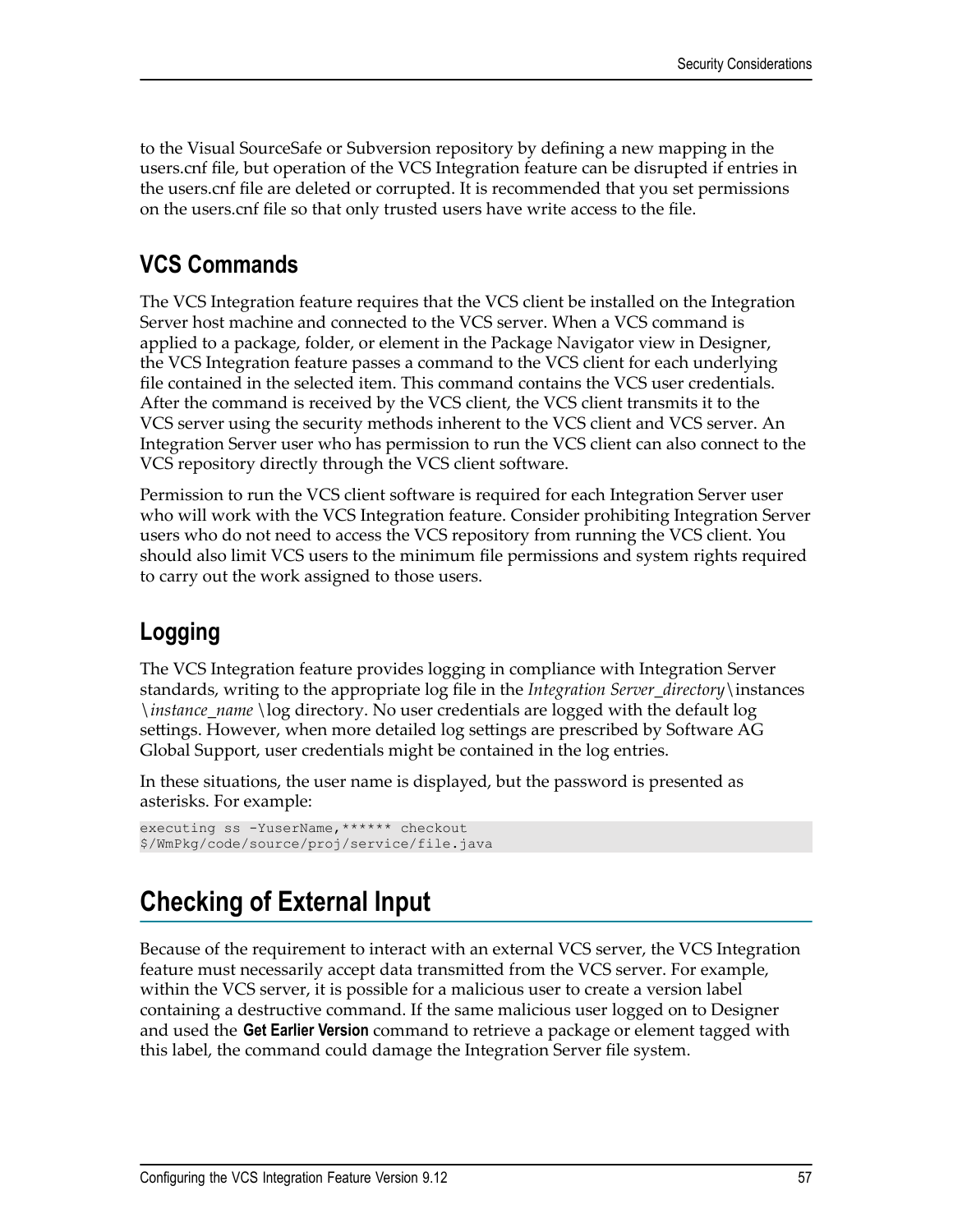The VCS Integration feature minimizes this threat by checking data arriving from the VCS server for the prohibited characters ";" and "&". If either of these characters is found, the operation is halted and an error message appears within Designer.

# <span id="page-57-0"></span>**Validity of VCS History Information**

When a VCS check in transaction originating through the VCS Integration feature is entered into the version history on the VCS server, the user can enter a comment. By default, if no comment is entered, the Designer user name, Integration Server host name and IP address, and current time are entered in place of the comment. This information is determined by two entries in the vcs.cnf file in the *Integration Server\_directory*\instances\*instance\_name* \packages\ WmVCS\config directory.

There is one entry for the **Check In** command, and one entry for the **Delete** command. Each entry passes the current Designer user name and other information to the VCS client, which in turn sends it to the VCS server.

Anyone with write access to the vcs.cnf file can open and delete this information, or modify these entries to pass information other than the current Designer user, host name, IP address, and time for the default entry for check in and delete commands. It is recommended that you ensure that permissions are set on this configuration file so that only trusted users have write access to the file.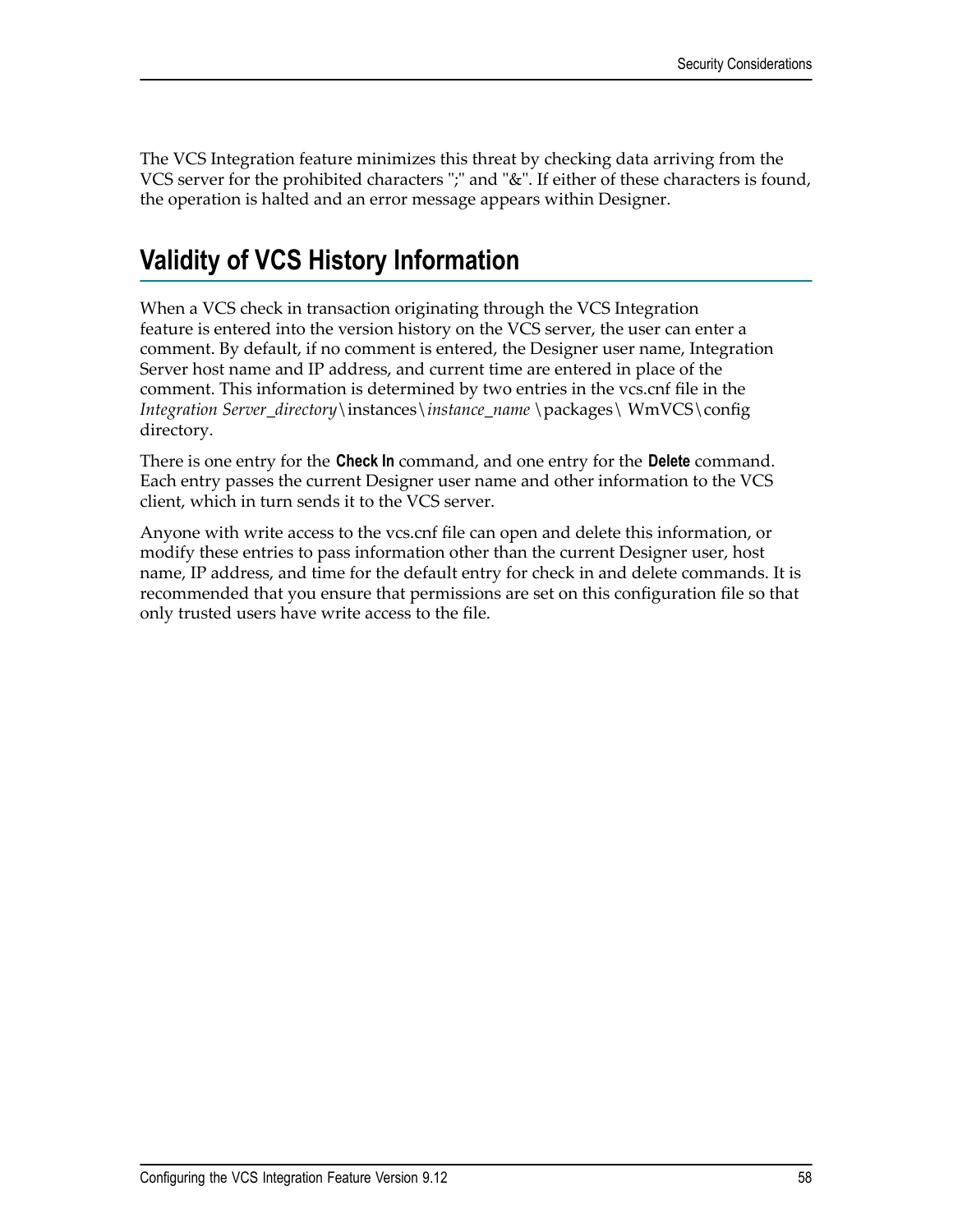# <span id="page-58-0"></span>**A Troubleshooting**

|                                                                                | 62 |
|--------------------------------------------------------------------------------|----|
|                                                                                |    |
|                                                                                |    |
|                                                                                |    |
|                                                                                |    |
| A Check-In Comment Is Not Recorded in the Revision History (Visual SourceSafe) | 64 |
|                                                                                | 65 |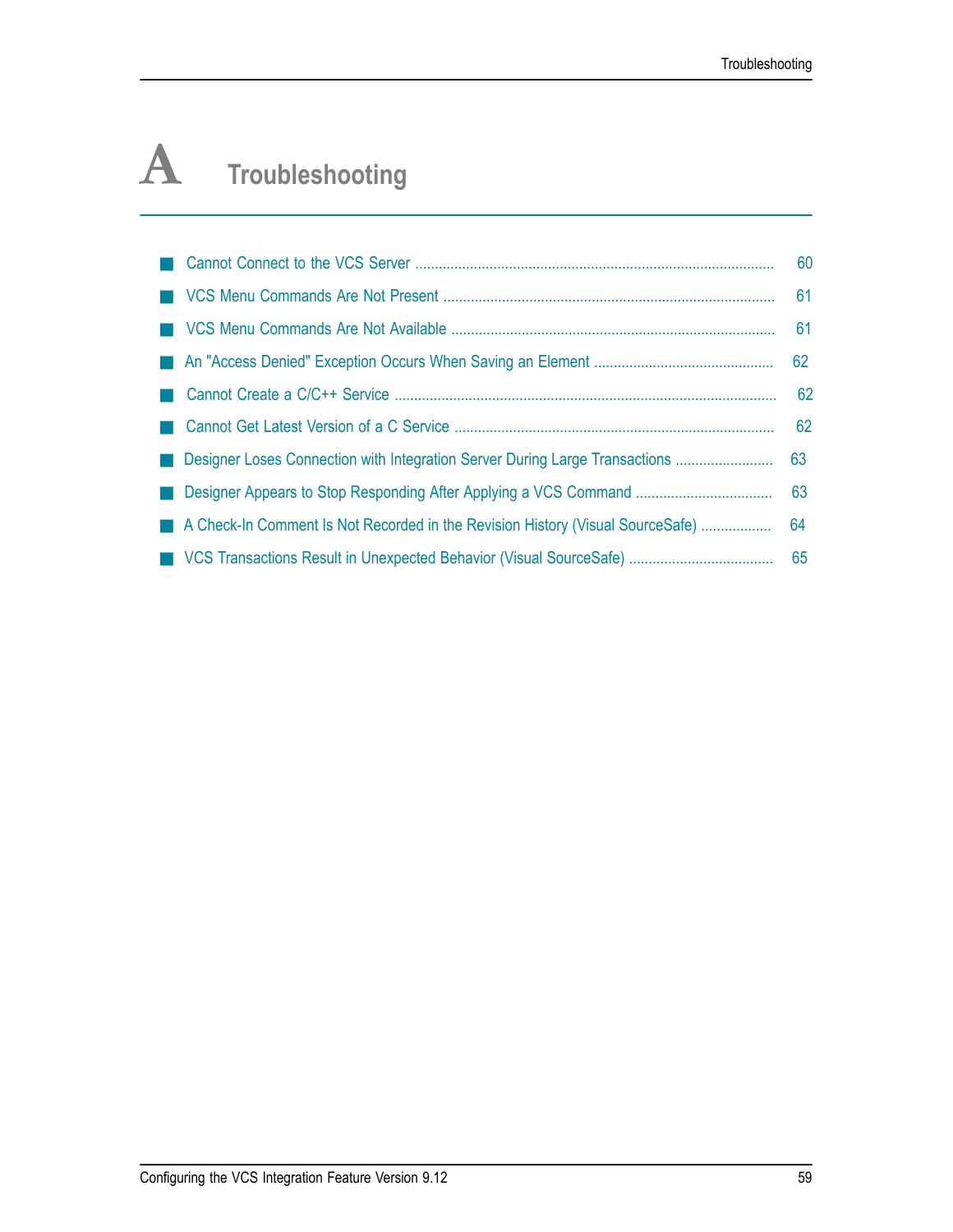# <span id="page-59-0"></span>**Cannot Connect to the VCS Server**

The VCS Integration feature commands are present and available in Designer, but selecting an element and clicking a VCS command results in an error message.

| <b>Possible Cause</b>                                                                                                                                                    | <b>Solution</b>                                                                                                                                                                                                                                                                                                  |
|--------------------------------------------------------------------------------------------------------------------------------------------------------------------------|------------------------------------------------------------------------------------------------------------------------------------------------------------------------------------------------------------------------------------------------------------------------------------------------------------------|
| The VCS client is not<br>currently installed,<br>or is unavailable,<br>on the Integration<br>Server computer.                                                            | Attempt to start the VCS client application manually.<br>If the VCS client is not present, it must be installed and<br>configured prior to using the VCS Integration feature.<br>The VCS client application must be available to enable<br>interaction with the VCS server application.                          |
| The VCS client is<br>not executable by<br>the Designer user<br>account.                                                                                                  | The VCS client application must be executable by the<br>Designer user account to enable interaction with the<br>VCS server application. Ensure that each Designer user<br>account that will be working with the VCS Integration<br>feature has permission to run the VCS client on<br><b>Integration Server.</b> |
| The VCS server<br>application is not<br>running.                                                                                                                         | Start the VCS server program. Test the ability to connect<br>to the VCS server by starting your VCS client.                                                                                                                                                                                                      |
| <b>Network</b><br>connectivity has<br>failed between the<br><b>Integration Server</b><br>computer and the<br>VCS server.                                                 | Re-establish the network connection. Test the ability to<br>connect to the VCS server by starting your VCS client. Be<br>sure to check with your network or system administrator<br>to determine if the network configuration has been<br>changed without your knowledge.                                        |
| The VCS client is not<br>properly configured<br>(the host name, port,<br>client name, SSDIR<br>variable, or project<br>name is missing<br>or incorrect, for<br>example). | Consult your VCS client documentation and configure<br>the VCS client as needed to connect to the VCS server. Be<br>sure to check with your network or system administrator<br>to determine if a host name or port assignment has been<br>changed without your knowledge.                                        |
| The VCS-specific<br>package is not<br>properly configured.                                                                                                               | Review the procedures described in "Configuring the<br>WmVCS Package to Work with Visual SourceSafe" on<br>page 35 and ensure that the VCSname .cnf file in the<br>following directory has the correct entries:                                                                                                  |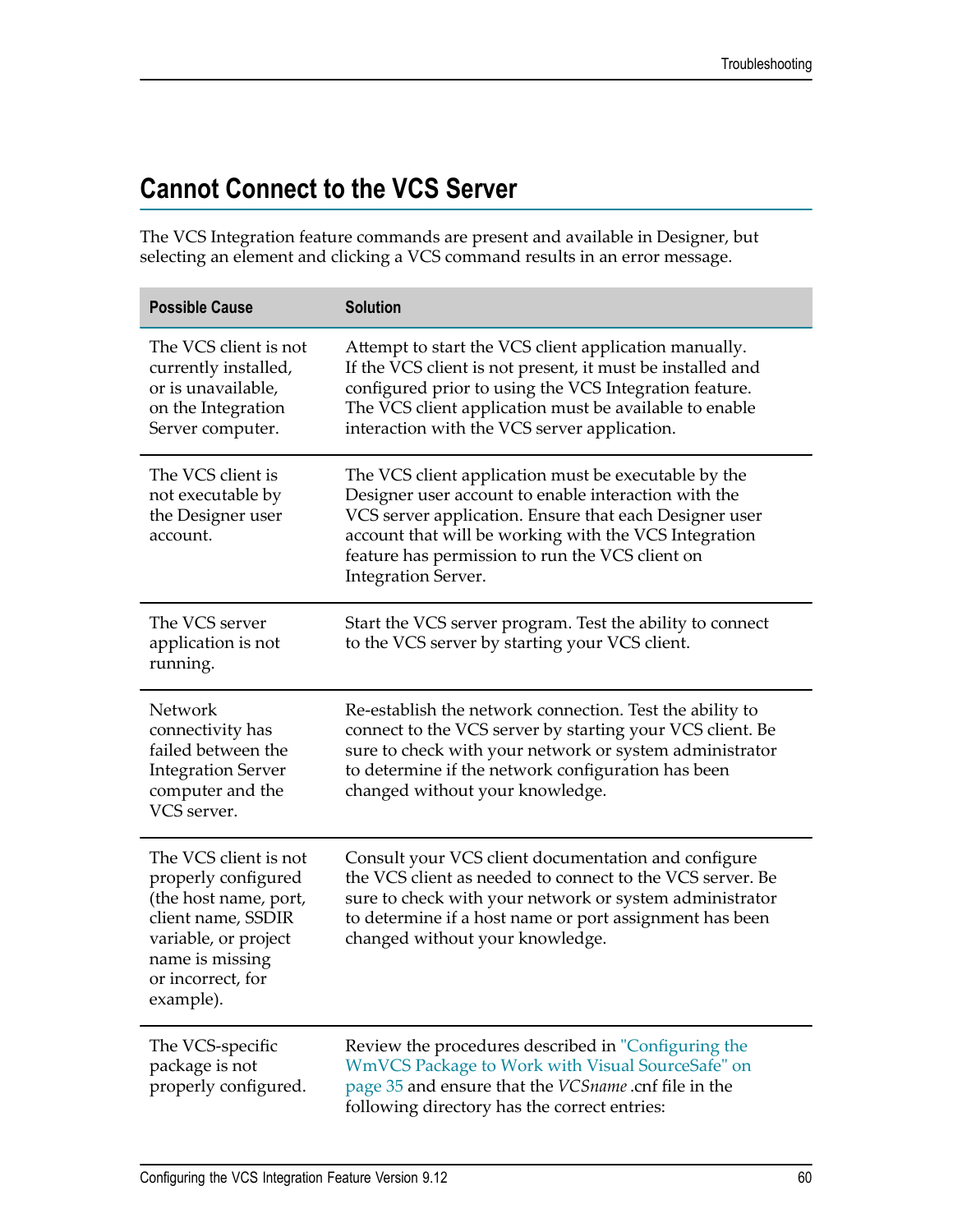| <b>Possible Cause</b> | <b>Solution</b>                                                                                                                                                                                                                                                                                                                                                                       |
|-----------------------|---------------------------------------------------------------------------------------------------------------------------------------------------------------------------------------------------------------------------------------------------------------------------------------------------------------------------------------------------------------------------------------|
|                       | <i>Integration Server_directory\instances</i><br>\instance_name\packages\WmVCSname                                                                                                                                                                                                                                                                                                    |
|                       | Entries in the vcs.cnf file are case-sensitive. Modify the<br>settings as required, and save the file. Log on to the<br>Integration Server Administrator and disable and then<br>enable the package to apply the changes. Be sure to check<br>with your network or system administrator to determine<br>if a host name or port assignment has been changed<br>without your knowledge. |

# <span id="page-60-0"></span>**VCS Menu Commands Are Not Present**

The VCS menu commands do not appear on the **File** and pop-up menus. In their place are the standard **Lock** and **Unlock** menu commands.

### **Possible Cause**

The packages supporting the VCS Integration feature are not installed or are disabled on the Integration Server.

### **Solution**

In Integration Server Administrator, go to the **Packages > Management** page. Make sure the WmVCS package, which provides the VCS Integration feature, is enabled. Make sure the package for your VCS server (WmSourceSafe, WmClearCase, or WmSubversion) is installed and enabled; if it is not, install and enable it. For instructions, see ["Enabling and](#page-41-1) Disabling the VCS [Integration](#page-41-1) Packages" on page 42.

# <span id="page-60-1"></span>**VCS Menu Commands Are Not Available**

Some VCS menu commands are present but unavailable (grayed out) when a package, folder, or element is selected.

### **Possible Cause**

The unavailable menu commands do not apply to the selected package, folder, or element. For example:

- $\blacksquare$ The **Revert** command is not available unless an element is checked out
- The **Get Earlier Version** and **Get Latest Version** commands are not available for ш checked out elements
- The **View History** command is not available for packages п

Although folders do not display the checked out icon, they do maintain a checked in or checked out status. It is possible that checked out elements within the folder will cause menu commands to be unavailable for a folder. It is also possible that all of the folders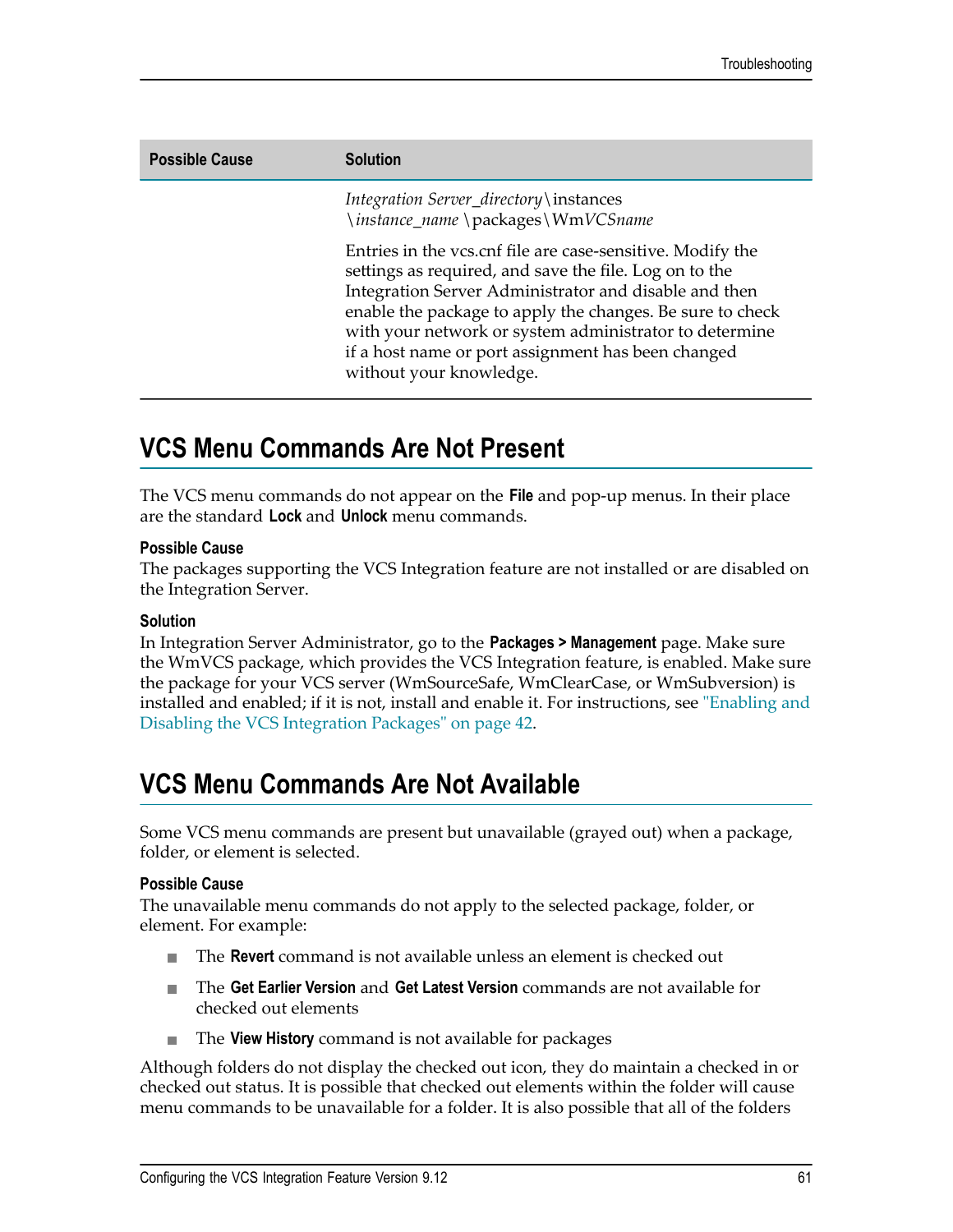and elements in the folder's hierarchy have been checked in individually, but the folder is still in a checked out state.

#### **Solution**

Examine the contents of the folder for checked out elements. You can apply the **Revert** or **Check In** commands to the elements or to the folder to either discard or commit any changes made to elements in the folder's hierarchy.

# <span id="page-61-0"></span>**An "Access Denied" Exception Occurs When Saving an Element**

When you check out a package, folder, or element and make changes to it, and then save the changes in Designer, an exception error occurs stating that access is denied. You are unable to save the changes or check in the element.

#### **Possible Cause**

The **Automatically unlock upon save** option is enabled in Designer. This option conflicts with VCS Integration feature operation and must be disabled at all times when the VCS Integration feature is enabled.

#### **Solution**

Disable the option as described in ["Configuring](#page-33-1) Integration Server and Designer " on [page 34](#page-33-1).

### <span id="page-61-1"></span>**Cannot Create a C/C++ Service**

When you try to create a  $C/C^{++}$  service, you receive the error, "Could not properly generate C service."

#### **Possible Cause**

All C/C++ services must be uniquely named, regardless of their location in the Navigation panel.

#### **Solution**

Create the service with a unique name.

### <span id="page-61-2"></span>**Cannot Get Latest Version of a C Service**

When you try to get latest on a C service, you receive the error, "The following" elements were not loaded with the current version."

#### **Possible Cause**

The C Service has a corresponding uncommitted Specification file.

#### **Solution**

Commit the Specification file and retry.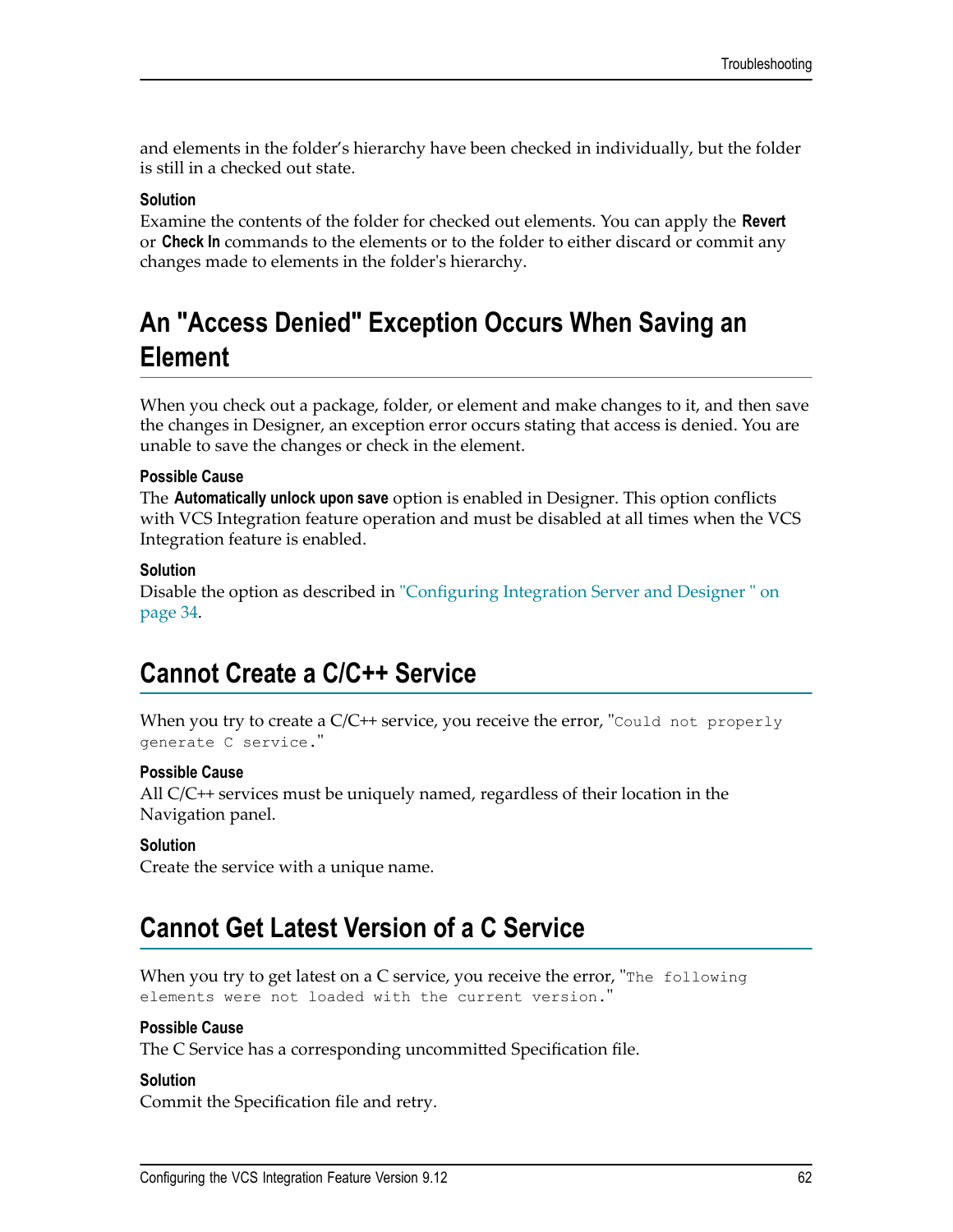# <span id="page-62-0"></span>**Designer Loses Connection with Integration Server During Large Transactions**

After selecting a large number of elements and applying an action such as Copy, Designer loses its connection with the Integration Server

### **Possible Cause**

This issue is resource dependent; that is, it might be caused by limitations in CPU speed, available memory, hard drive space, network performance, and so on.

### **Solution**

Apply the action to smaller sets of elements in succession.

# <span id="page-62-1"></span>**Designer Appears to Stop Responding After Applying a VCS Command**

Designer appears to stop responding after you apply a VCS command to a package, folder, or element. Designer displays an error message that the time-out period was exceeded (in cases where the time-out feature is disabled, no error message is displayed).

### **Possible Cause**

The VCS user lacks the required permissions to work with the specified files. This situation is limited to the Integration Server user who has submitted VCS credentials with incorrect permissions. Other Designer users working on the same Integration Server will not be affected.

### **Solution**

If you have not received a time-out error, return normal operation of Designer by stopping the VCS client. For Visual SourceSafe, press CTRL+SHIFT+ESC to open the Windows Task Manager. On the **Processes** tab, locate and select the SS.EXE process, and then click **End Process**.

Modify the VCS user using the VCS server's user management feature. If no time-out exceeded error message appears, specify a time-out value as described i[n"Configuring](#page-34-0) the WmVCS Package to Work with Visual [SourceSafe"](#page-34-0) on page 35.

Note that all VCS users must have read and write permission for the files they are working with.

### **Possible Cause**

The VCS user credentials specified for use by the VCS Integration feature are invalid.

This situation is limited to the Designer user who has submitted the incorrect VCS credentials. Other Designer users working on the same Integration Server will not be affected.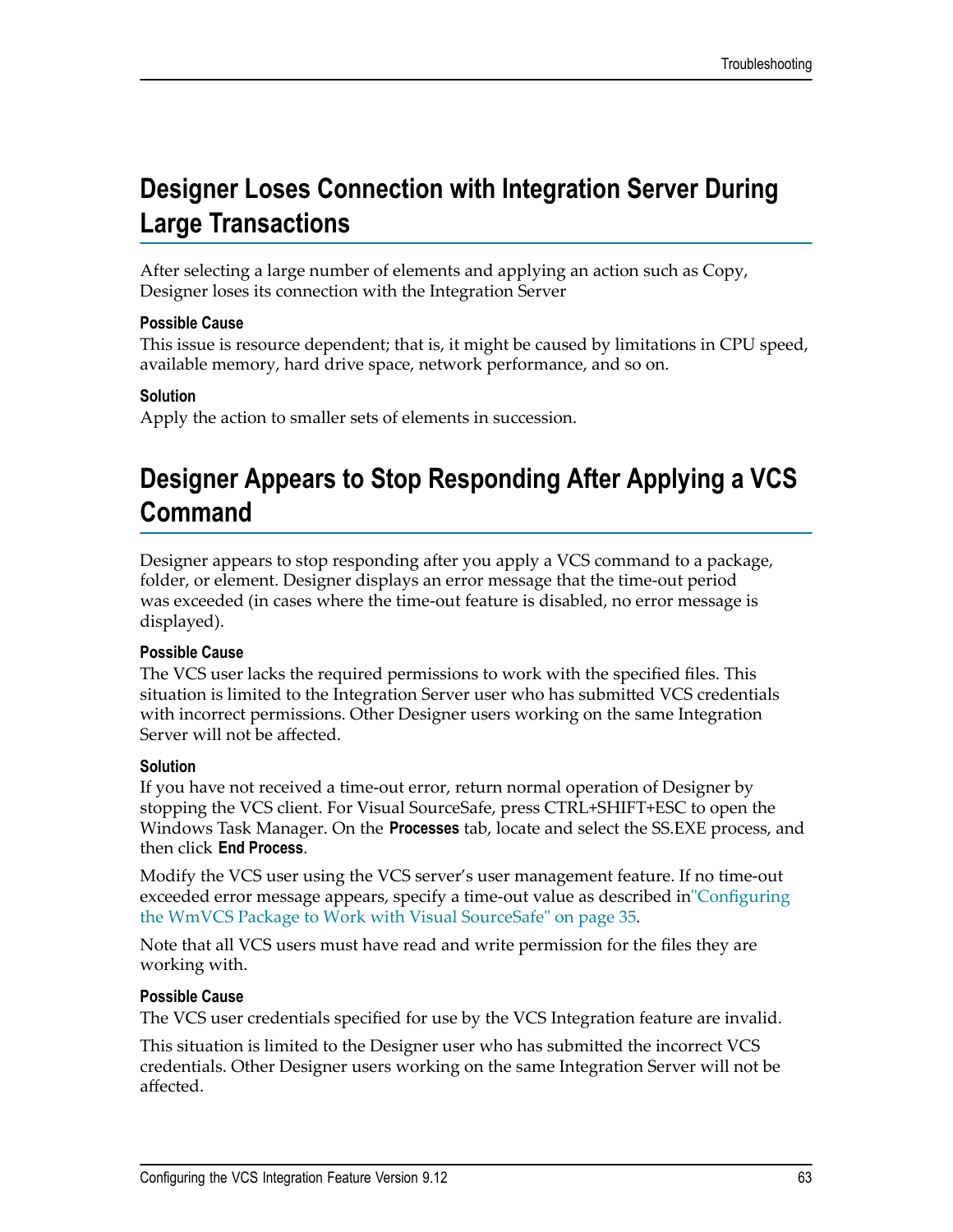Each Integration Server user must be mapped to a valid VCS user. When you apply a VCS command to a package, folder, or element in Designer, the command is passed to the VCS client on the Integration Server system. The VCS client passes the command and the credentials to the VCS server. If the user name or password is invalid, the VCS server notifies the VCS client.

When operating in command-line mode, the Visual SourceSafe client provides no means of notifying the user that it requires corrected values for the user name or password. As a result, the Visual SourceSafe client waits for input that has not been requested. Designer, in turn, is waiting for the Visual SourceSafe client to complete the transaction. If you have not specified a time-out period for the VCS Integration feature, the VCS client will wait indefinitely.

#### **Solution**

If you have not received a time-out error, you must stop the Visual SourceSafe client. To do so, press CTRL+SHIFT+ESC to open the Windows Task Manager. On the **Processes** tab, locate and select the SS.EXE process, and then click **End Process**. This should return normal operation of Designer.

You must now enter the correct VCS user name and password to be used by your Integration Server user as described in"Mapping One [Integration](#page-39-2) Server User to One [VCS User" on page 40](#page-39-2).

If no time-out exceeded error message appears, specify a time-out value as described in ["Configuring](#page-34-0) the WmVCS Package to Work with Visual SourceSafe" on page 35.

# <span id="page-63-0"></span>**A Check-In Comment Is Not Recorded in the Revision History (Visual SourceSafe)**

When you check in a package, folder, or element, a Check In Comment dialog box appears, enabling you to type a comment on the nature of the check in. When you view the revision history for the element, the comment is not present.

### **Possible Cause**

In Visual SourceSafe, the default check in behavior is to cancel the check in for unchanged files. Therefore, Visual SourceSafe disregards the comment you entered when you check in an unchanged file. The comment is applied when you check in a modified file.

#### **Solution**

Configure Visual SourceSafe to check in unchanged files. In Visual SourceSafe 6.0, this is done from the **Tools > Options** menu; on the SourceSafe Options dialog box, click the **General** tab. Set the value for **Check in unchanged files** to Check In.